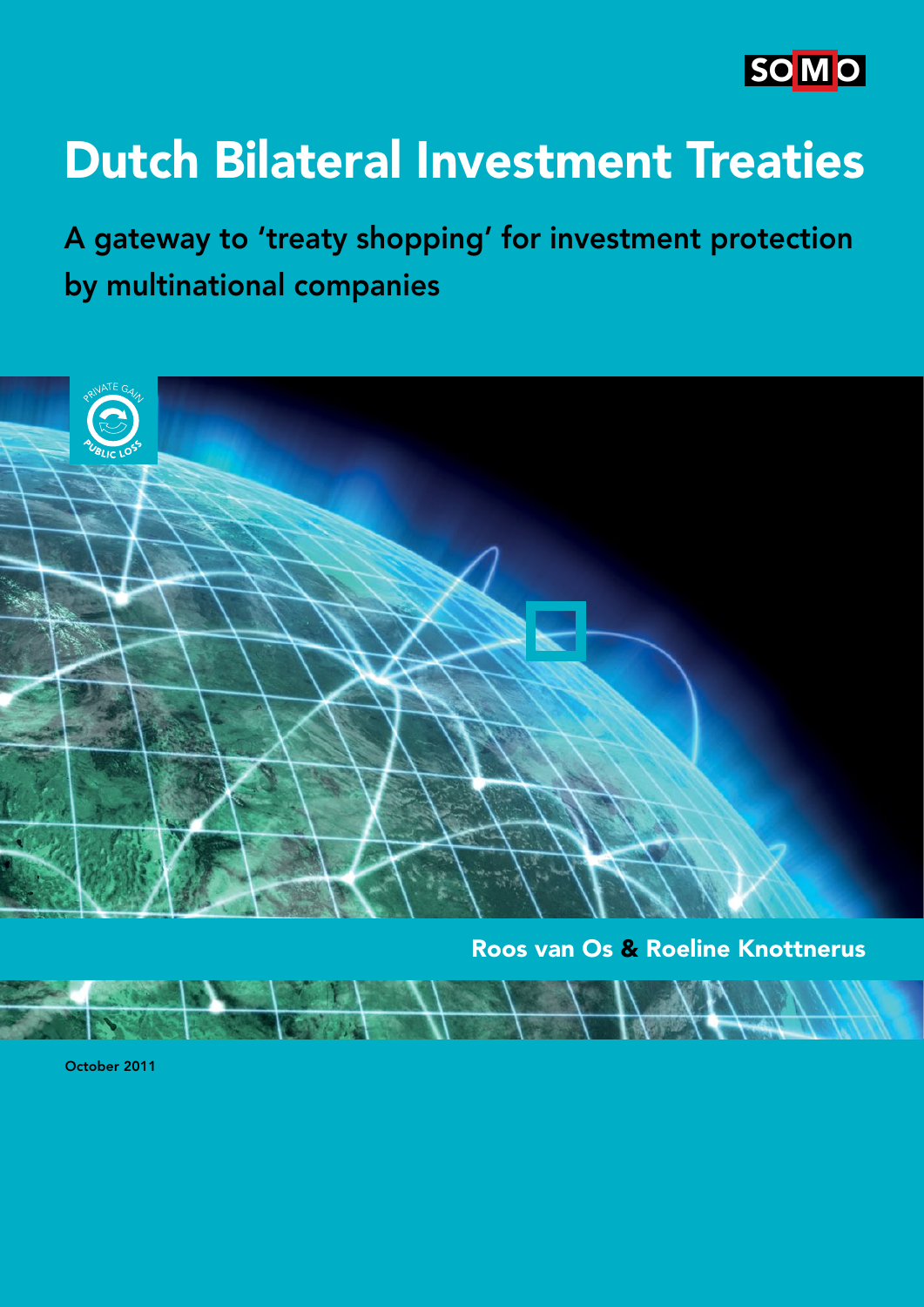## Dutch Bilateral Investment Treaties

A gateway to 'treaty shopping' for investment protection by multinational companies

Multinational companies (MNCs) investing abroad have been using Dutch bilateral investment treaties (BITs) to sue host country governments for over 100 billion dollars for alleged damages to the profitability of their investments. This is one of the outcomes of new SOMO research into the unknown and opaque field of Dutch BITs and their legal impacts. In addition, the majority of companies enjoying generous investment protections offered by Dutch BITs are so-called 'mailbox companies', Companies with no employees on their payroll and no real economic activity in the Netherlands. It is a known fact that many transnational companies choose the jurisdiction of the Netherlands as the base for their global trade and investment operations because of its favorable tax regime that facilitates corporate tax avoidance strategies (SOMO, 2007).

This SOMO report highlights the until now unexplored role Dutch investment protection policy plays in establishment decisions of MNCs. The report argues that current Dutch investment policies are used for treaty shopping, allowing for investor-state dispute settlement based on broad-based BIT definitions that pose a danger to policy space and the safeguarding of public goods and interests. Treaty shopping is not only highly problematic from a sustainable development perspective for southern countries, but increasingly for northern states as well.



This paper is the first in a series of publications analysing the impact of Dutch foreign and economic policy on sustainable development and public interests. The series is part of a project entitled 'Private gain from public loss' in which policies aiming to attract foreign business or investment to or through the Netherlands (the so-called 'vestigingsbeleid', or business location policy) will be analysed in the framework of development policy coherence.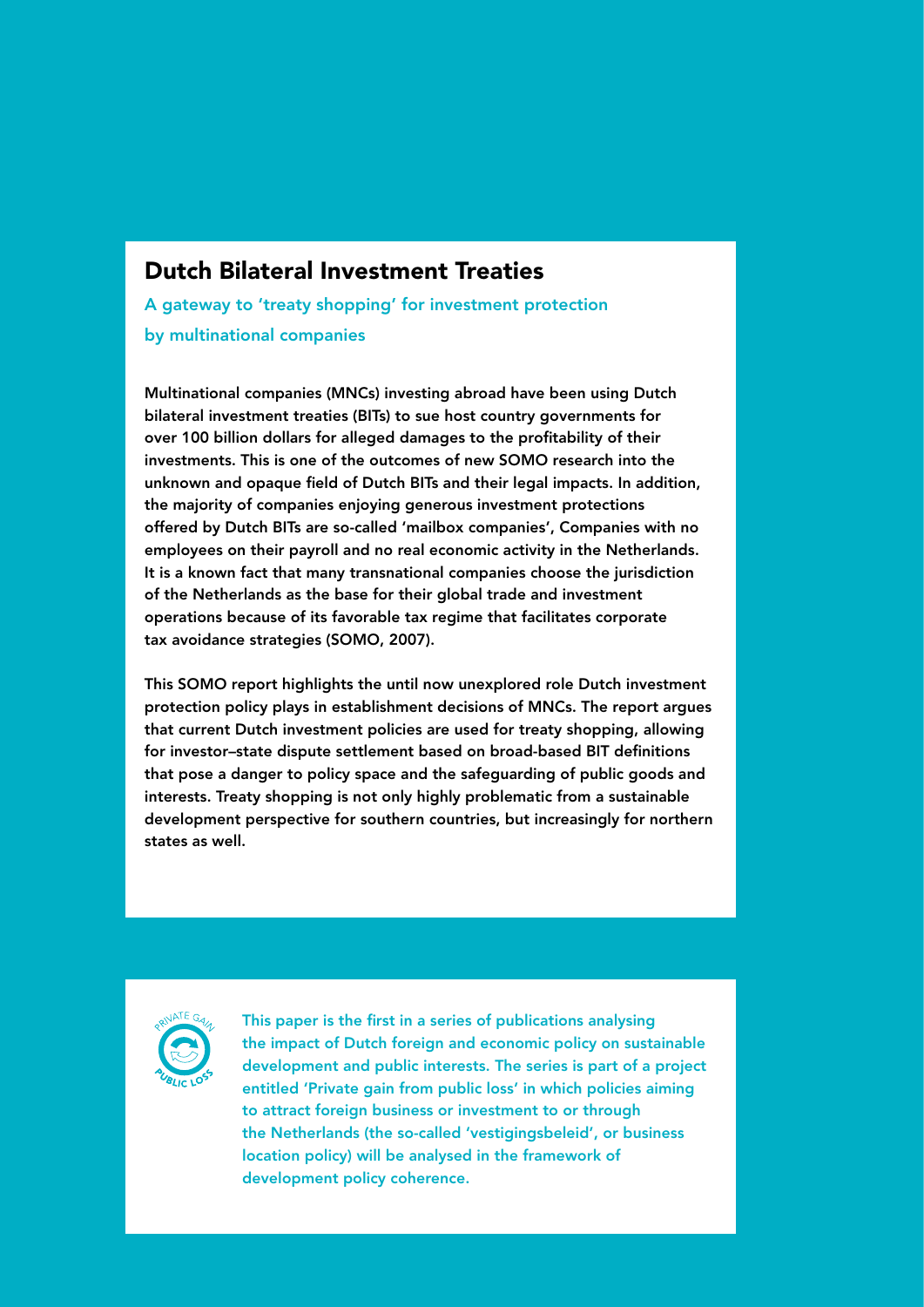

## **Dutch Bilateral Investment Treaties**

**A gateway to "treaty shopping" for investment protection by multinational companies**

**Roos van Os & Roeline Knottnerus**

**Amsterdam, October 2011**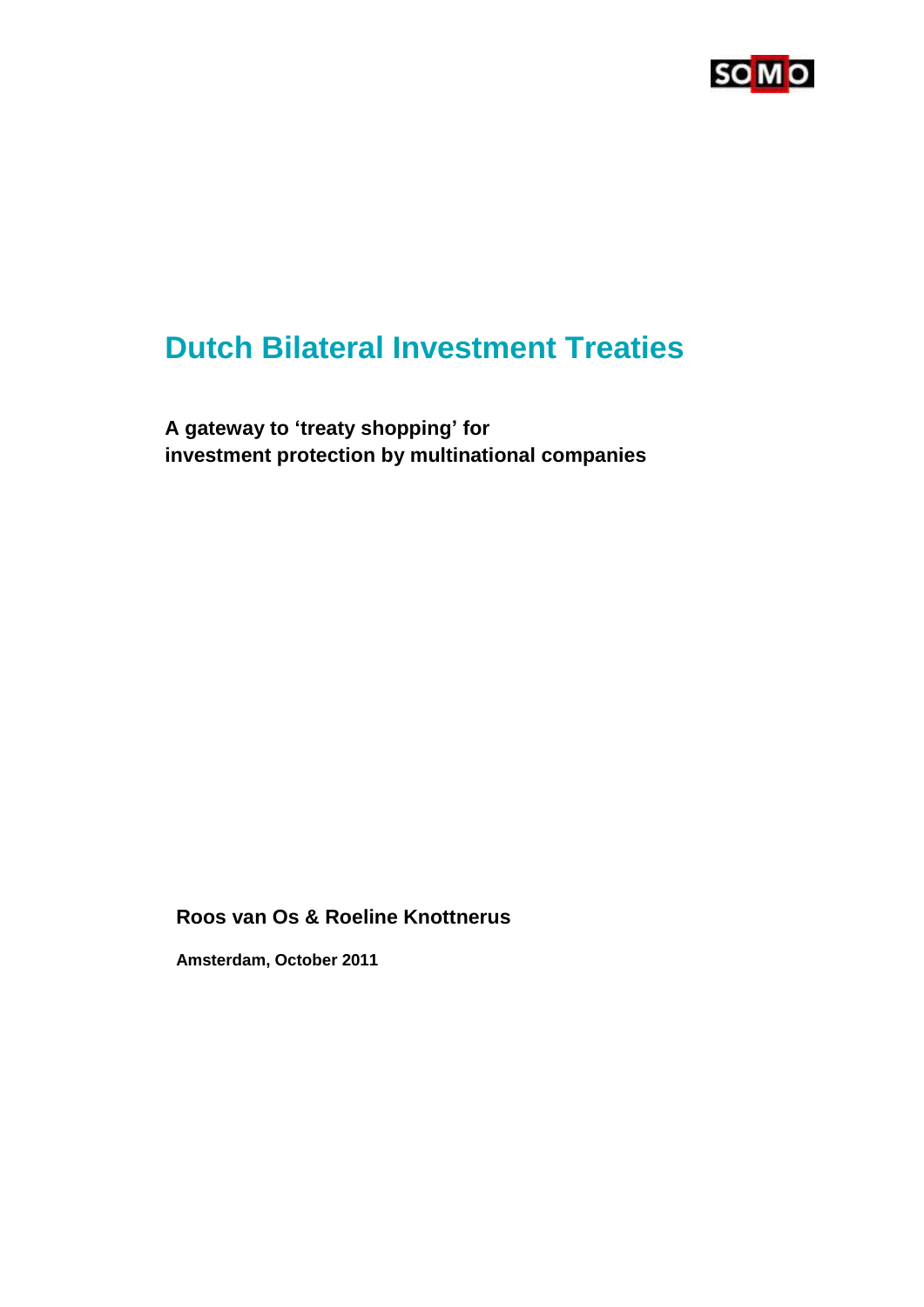#### **Acknowledgements**

A number of people deserve special thanks for their valuable comments and suggestions about this report: Nathalie Bernasconi (IISD), Hege Elisabeth Kjos (UvA), Myriam Vander Stichele and Ronald Gijsbertsen (SOMO) and Joris Tieleman for his much-appreciated research assistance. Please note that those who have given feedback do not necessarily agree with the contents of the report. Full responsibility for the report rests with the authors.

#### **About SOMO**

SOMO is an independent, non-profit research and network organisation working on social, ecological and economic issues related to sustainable development. Since 1973, the organisation has been investigating multinational corporations and the consequences of their activities for people and the environment around the world. SOMO supports social organisations by providing training, coordinating networks and generating and disseminating knowledge on multinational corporations in a context of international production, trade, finance and regulation.

## **Colophon**

**Titel:** Dutch Bilateral Investment Treaties **Ondertitel:** A gateway to 'treaty shopping' for investment protection by multinational companies **Datum**: October 2011 **Authors:** Roos van Os & Roeline Knottnerus **Layout design:** Frans Schupp **ISBN:** 978-90-71284-84-7

This publication is made possible with financial assistance from The Dutch Ministry of Foreign Affairs. The content of this publication is the sole responsibility of SOMO and can in no way be taken to reflect the views of The Dutch Ministry of Foreign Affairs.

**Published by:**



Stichting Onderzoek Multinationale Ondernemingen Centre for Research on Multinational Corporations

Sarphatistraat 30 1018 GL Amsterdam The Netherlands Tel: + 31 (20) 6391291 E-mail: info@somo.nl Website: [www.somo.nl](http://www.somo.nl/)

This document is licensed under the Creative Commons Attribution-NonCommercial-NoDerivateWorks 2.5 License.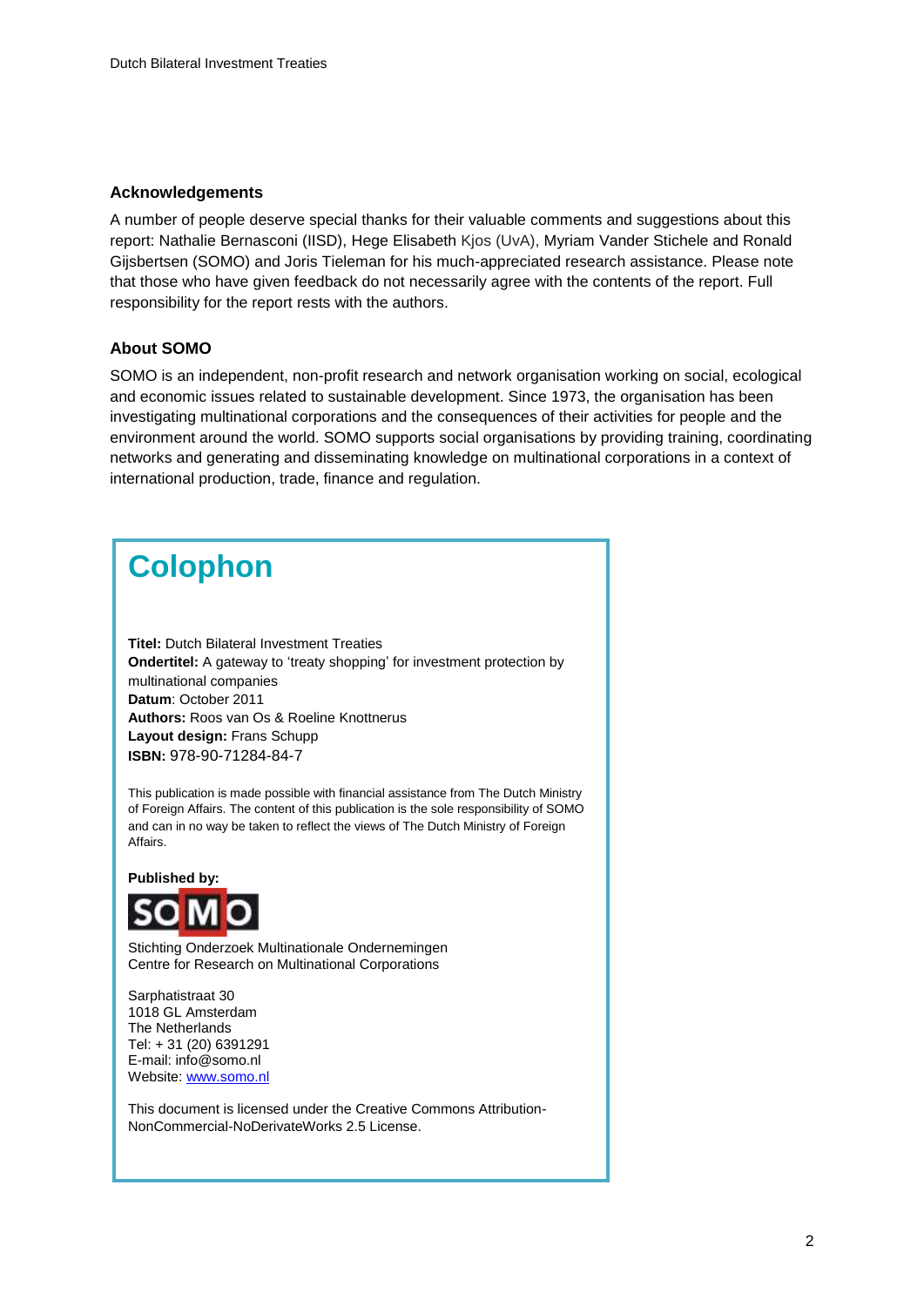

## **Contents**

| $\mathbf 1$ . |  |
|---------------|--|
| 1.1           |  |
| 1.2           |  |
| 1.3           |  |
| 1.4           |  |
| 2.            |  |
| 2.1           |  |
| 2.2           |  |
| 2.3           |  |
| 2.3.1         |  |
| 2.3.2         |  |
| 2.4           |  |
| 3.            |  |
| 3.1           |  |
| 3.2           |  |
| $\mathbf{A}$  |  |
| 41            |  |
| 4.2           |  |
| 4.3           |  |
| 4.4           |  |
| 4.5           |  |
| 5.            |  |
| 5.1           |  |
| 5.2           |  |
| 5.3           |  |
| 6.            |  |
|               |  |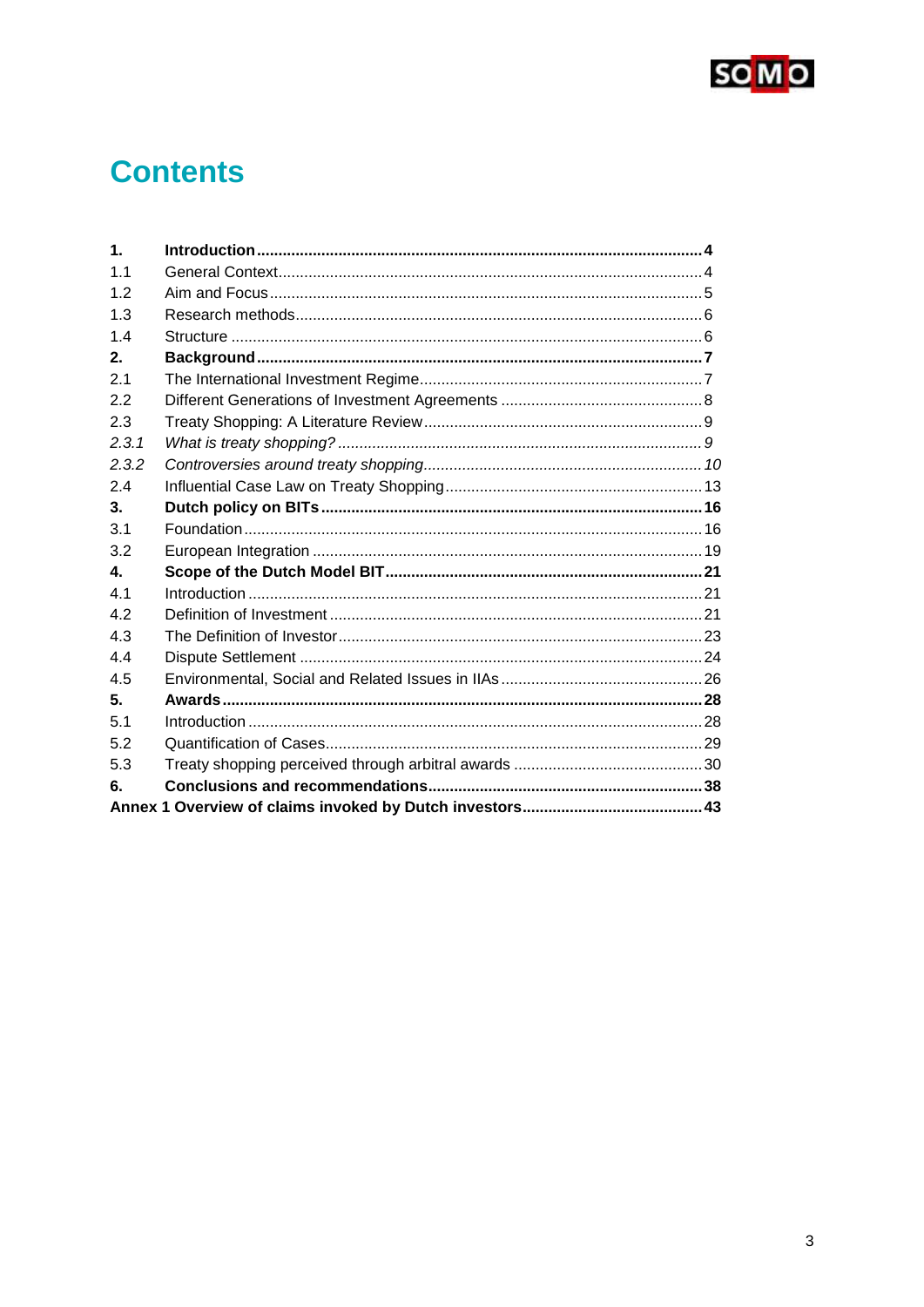

## <span id="page-5-0"></span>**Introduction**

## <span id="page-5-1"></span>**1.1 General Context**

l

The Netherlands is a popular "base camp" for (intermediate) holding and financial companies. An estimated 20,000 so-called mailbox or letterbox companies, with no substantial commercial or operational presence, have been created by multinational companies (MNCs) in order to benefit from fiscal and other commercial benefits.<sup>1</sup> These incentives are deliberately put in place by the Dutch government for international business groups that act through the Netherlands. While its favourable tax climate is the main ground that makes the Netherlands an attractive jurisdiction for holding companies, the Dutch foreign investment policy, with its extensive investment protection treaties, is also highly valued by investors from around the world.

The Netherlands boasts an extensive network of bilateral investment treaties (BITs) that offer investors the highest levels of protection and security in other contracting states. There are currently around 95 of these BITs in force.<sup>2</sup> Foreign investors, often incorporated in the Netherlands for fiscal considerations, tend to use the Netherlands as a base camp for investment in the developing world. $3$ The broad definitions, substantive provisions and investor-friendly conditions make the Netherlands a favoured candidate for what is has been dubbed "treaty shopping".<sup>4</sup> This is confirmed by the publicly available list of pending and concluded cases, which suggests that in several cases opportunistic reasons underpin the choice of the Netherlands as a jurisdiction in which to base investments. $^5$ 

The theory and corporate practices of treaty shopping […] so popular with transnational industry have gained increasing critical attention.<sup>6</sup> With the exponential growth of international trade and investment over the last 30 years, the broad definitions used in BITs are extending far-reaching protections to assets and economic actors beyond the original intentions of the signatories to these agreements. With unwanted and unforeseen consequences increasingly coming to the fore in the wake of globalisation, some countries have recently begun to place limits on the opportunities for "shell companies" to benefit from investment protection. Increasingly, the governance gap between existing extra-territorial operations of MNCs and the absence of any effective global regulatory oversight is perceived as undesirable, especially in light of issues related to sustainable development and states"

<sup>1</sup> M. van Dijk, F. Weyzig and R. Murphy, "The Netherlands: A tax Haven?" (2006) SOMO, <http://somo.nl/html/paginas/pdf/netherlands\_tax\_haven\_2006\_NL.pdf> accessed 24 June 2011

See for a total overview of BITs signed by the Netherlands: [<http://www.rijksoverheid.nl/onderwerpen/internationaal](http://www.rijksoverheid.nl/onderwerpen/internationaal-ondernemen/documenten-en-publicaties/rapporten/2010/02/22/ibo-landenlijst.html)[ondernemen/documenten-en-publicaties/rapporten/2010/02/22/ibo-landenlijst.html>](http://www.rijksoverheid.nl/onderwerpen/internationaal-ondernemen/documenten-en-publicaties/rapporten/2010/02/22/ibo-landenlijst.html) accessed 24 June 2011

See: M. Skinner, C.A. Miles and S. Luttrell, "Access and advantage in investor-state arbitration: The law and practice of treaty shopping" (2010) 3 JWELB 260

<sup>4</sup> Ibid; Skinner et al. states that "Treaty Shopping" connotes the conduct of foreign investors who deliberately seek to acquire the benefits of an investment treaty by making foreign investments or bringing claims from third countries that have more favourable treaty terms with the target host state."

<sup>5</sup> See the UNCTAD Database of Treaty-Based Investor-State Dispute Settlement Cases [<http://www.unctad.org/iia-dbcases/>](http://www.unctad.org/iia-dbcases/) and the Investment Treaty Arbitration website [<http://ita.law.uvic.ca/>](http://ita.law.uvic.ca/) accessed 25 June 2011

<sup>6</sup> See: M. Skinner, C.A. Miles and S. Luttrell, "Access and advantage in investor-state arbitration: The law and practice of treaty shopping" (2010) 3 JWELB 260; J.P Blyschak, "Access and advantage expanded: Mobil Corporation v. Venezuela and other recent arbitration awards on treaty shopping" (2011) 1 JWELB 32; UNCTAD, "Scope and Definition", (2011) UNCTAD Series on Issues in International Investment Agreements II, < [http://www.unctad.org/en/docs//diaeia20102\\_en.pdf>](http://www.unctad.org/en/docs/diaeia20102_en.pdf) accessed 25 June 2011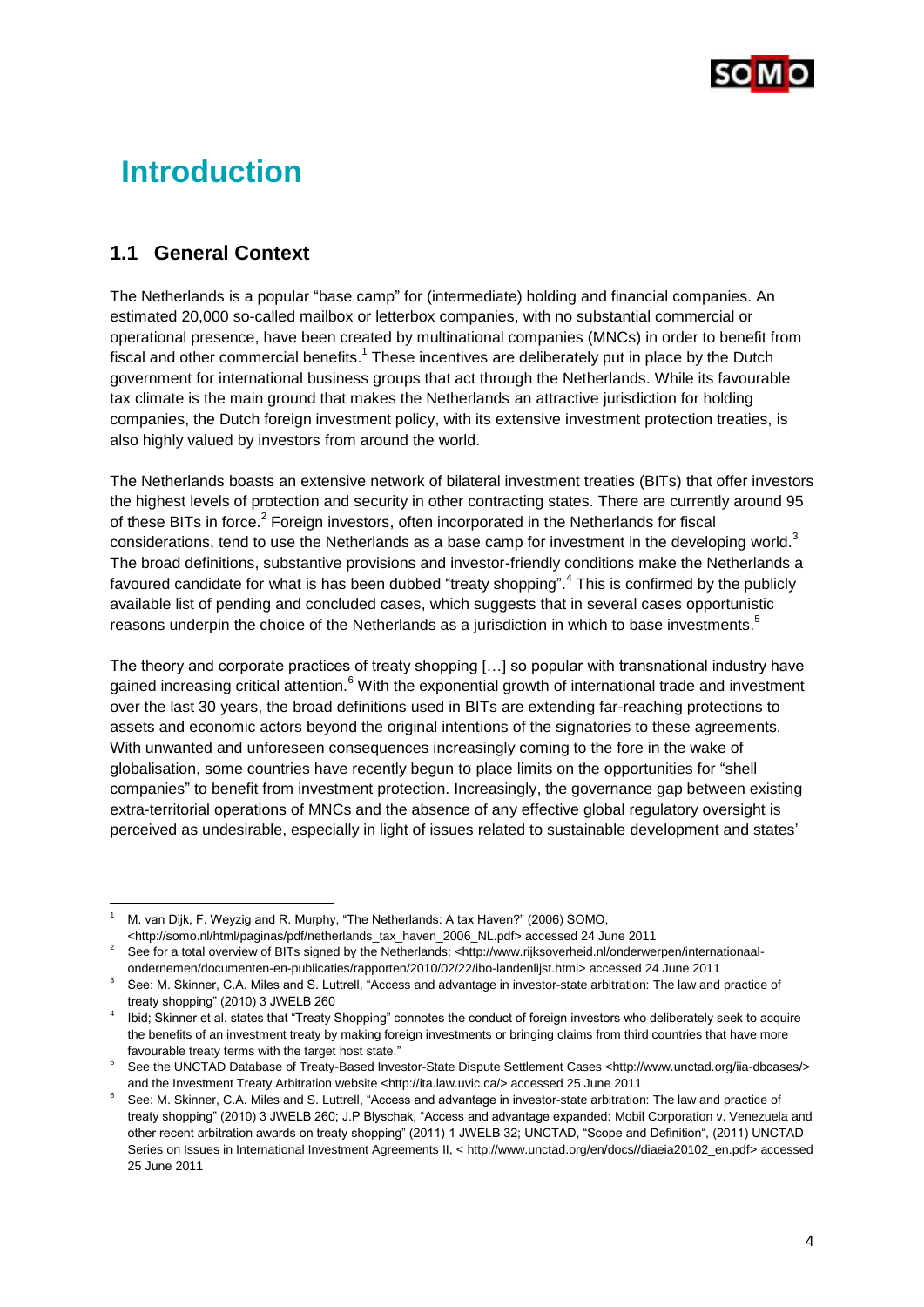

policy space to regulate.<sup>7</sup> Globalisation of business has so far been a process that has mainly secured and legalized the rights of business, at times beneficial but often detrimental to (global) public goods and the wider public interest. The opportunities offered by BIT networks to engage in treaty shopping for investment protection are a case in point, destructive as they are to government attempts to regain a firmer grip on capital in a globalized world order. The European Parliament recently adopted a resolution which calls for a survey to investigate whether overly wide definitions of BITs in relation to investors/investment have led to abusive practices in European countries, and has urged that this assessment be used to clarify and narrow down the legal definition of the terms "investor" and "investment" used in these treaties, in order to bring about a much needed rebalancing of investor rights and obligations.<sup>8</sup>

## <span id="page-6-0"></span>**1.2 Aim and Focus**

<span id="page-6-1"></span>l

This paper, written partly in response to the European Parliament"s call for an assessment of the impacts of the provisions in EU member states" BITs, focuses on the Netherlands as a hub for treaty shopping for investment protection. The Netherlands as a "treaty haven" for international investment arbitration has been growing in importance over recent decades. The country features prominently as a jurisdiction in investment arbitration cases, a fact which has been duly noted in various scholarly articles on jurisdiction in investment disputes. However, a systematic analysis of treaty provisions in BITs signed by the Netherlands and case law in which "Dutch" companies are involved is still largely lacking. This paper offers a first attempt at such an analytical overview by examining the impacts of Dutch policy and practice in relation to its BITs on treaty shopping practices and corporate restructuring via the Netherlands. This topic is discussed throughout the paper in the context of the renewed attention for the relation between the international investment regime and concerns regarding sustainable development, including environmental issues and states' duty to protect human rights.

It has been argued that Dutch policy with regard to investment treaties is incompatible with its corporate social responsibility (CSR) policies and its development policy. Important recent initiatives and instruments supported by the Dutch government, including the newly adopted UN Business and Human Rights Guiding Principles and the 2011 renewed OECD Guidelines for Multinational Enterprises, should give rise to a systematic revision of the key principles underlying Dutch investment policy and the Dutch stance in the current European policy debate on the contours of its future common investment policy. We have written this report to facilitate discussion among politicians and policy-makers and civil society organisations, with the aim of contributing to an investment policy that coheres better with international development objectives.

<sup>7</sup> Human Rights Council, Protect, Respect and Remedy: a Framework for Business and Human Rights: Report of the Special Representative of the Secretary-General on the issue of human rights and transnational corporations and other business enterprises, John Ruggie, 2011 A/HRC/8/5 at 3, online: <http://www.reports-and-materials.org/Ruggie-report-7-Apr-2008.pdf> accessed 24 June 2011

<sup>8</sup> European Parliament resolution: "Recalls that the standard EU Member State BIT uses a broad definition of "foreign investor"; asks the Commission to assess where this has led to abusive practices; asks the Commission to provide a clear definition of a foreign investor based on this assessment and drawing on the latest OECD benchmark definition of FDI" European Parliament resolution of 6 April 2011 on the future European international investment policy (2010) 2010/2203(INI))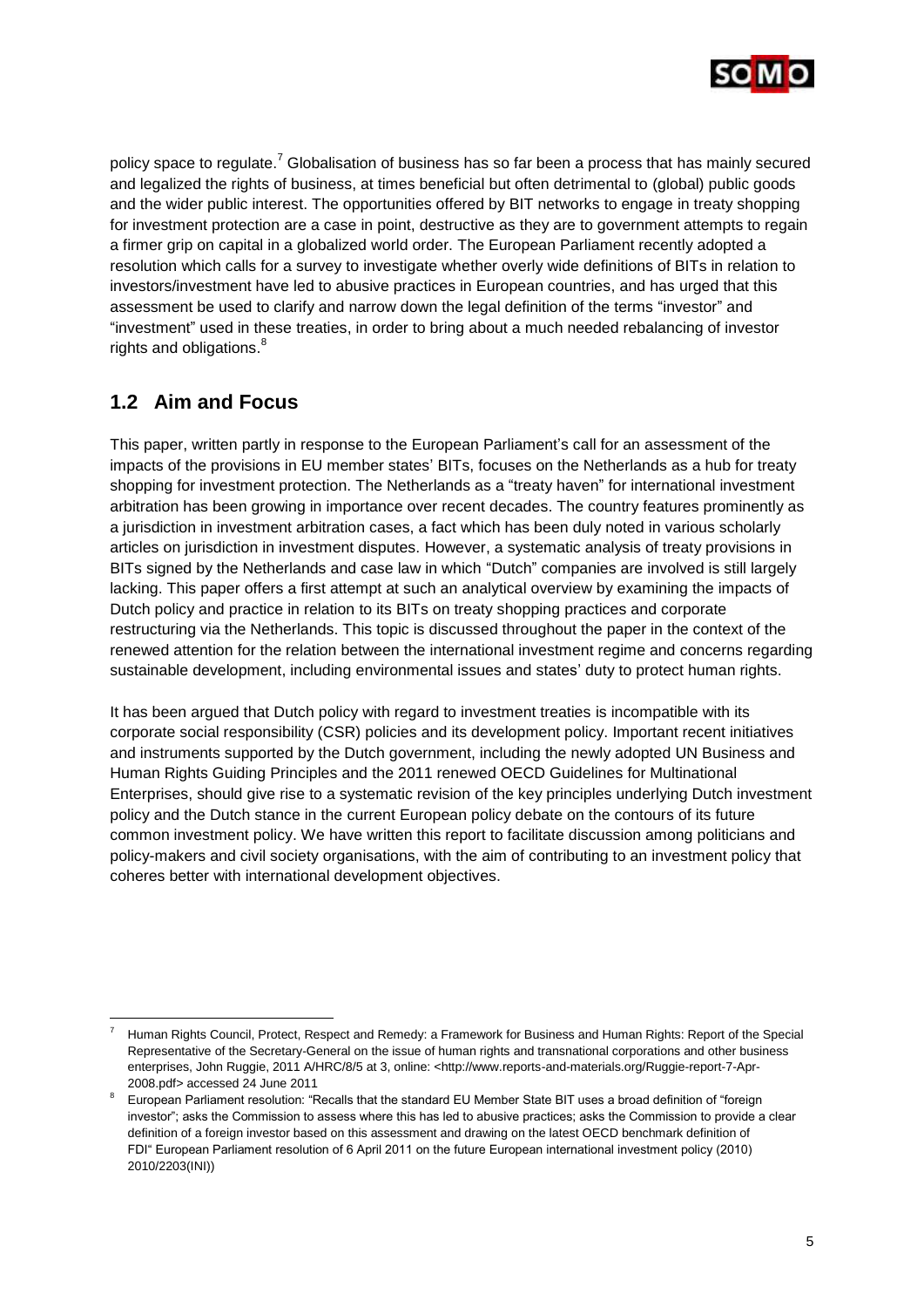### **1.3 Research methods**

The study is based primarily on desk research. Numerous internet sources were accessed, including the UNCTAD Database of Treaty-Based Investor–State Dispute Settlement Cases and the Investment Treaty Arbitration website. All sources are cited in footnotes in the text.

In general, a disclaimer is required. Although there is a marked trend towards transparency about international investment arbitration, neither the arbitration framework as such nor the majority of IIAs, including the Dutch model BIT, contain many specific rules and regulations with regard to the level of transparency or access to case-related documents. Rather, what rules there are focus on guaranteeing the confidentiality of awards. As a result, an unknown number of cases remains undisclosed and unreported, with settlements reached behind closed doors and/or related documents remaining hidden. As there is no single up-to-date database on arbitration cases to draw on, and the Dutch government does not publish an inclusive list of arbitrations in which Dutch investors are claimants, the analysis presented in this report has been based on information gathered by combining multiple sources, and it must be assumed that the data presented is incomplete.

In accordance with SOMO"s standard research methodology, the Dutch Ministry of Economic Affairs, Agriculture and Innovation, as the prime object of the study, was informed of the research in advance, and was given a standard period in which to review a draft report, to comment and to correct any factual errors prior to publication. The Ministry decided not to respond formally, as it neither recognises nor supports the tone, findings or conclusions of the report. It prefers to respond at a time and in a manner that suits its own agenda.<sup>9</sup> As the information regarding the complainant companies discussed in this report is based solely on tribunal awards and other secondary sources, it was not sent to them for comments.

## <span id="page-7-0"></span>**1.4 Structure**

l

The structure of this paper is as follows: Section two provides some general background by discussing the main characteristics of the international investment regime, the successive generations of investment treaties, the impacts of international investment agreements (IIAs) on development, and a literature review of treaty shopping. Section three examines both past and present Dutch policy with regard to investment agreements, as well as current developments arising from ongoing European integration. The scope of the Dutch investment treaties is explored in section four, with a special focus on those aspects relevant to treaty shopping. Section five examines a number of illustrative cases brought by Dutch investors, touches upon quantifiable aspects and provides a substantive overview of awards in which treaty shopping surfaces as a relevant aspect. The paper closes with a conclusion and recommendations.

<sup>9</sup> Translated email correspondence with the Dutch Ministry of Economic Affairs, Agriculture and Innovation, 29 August 2011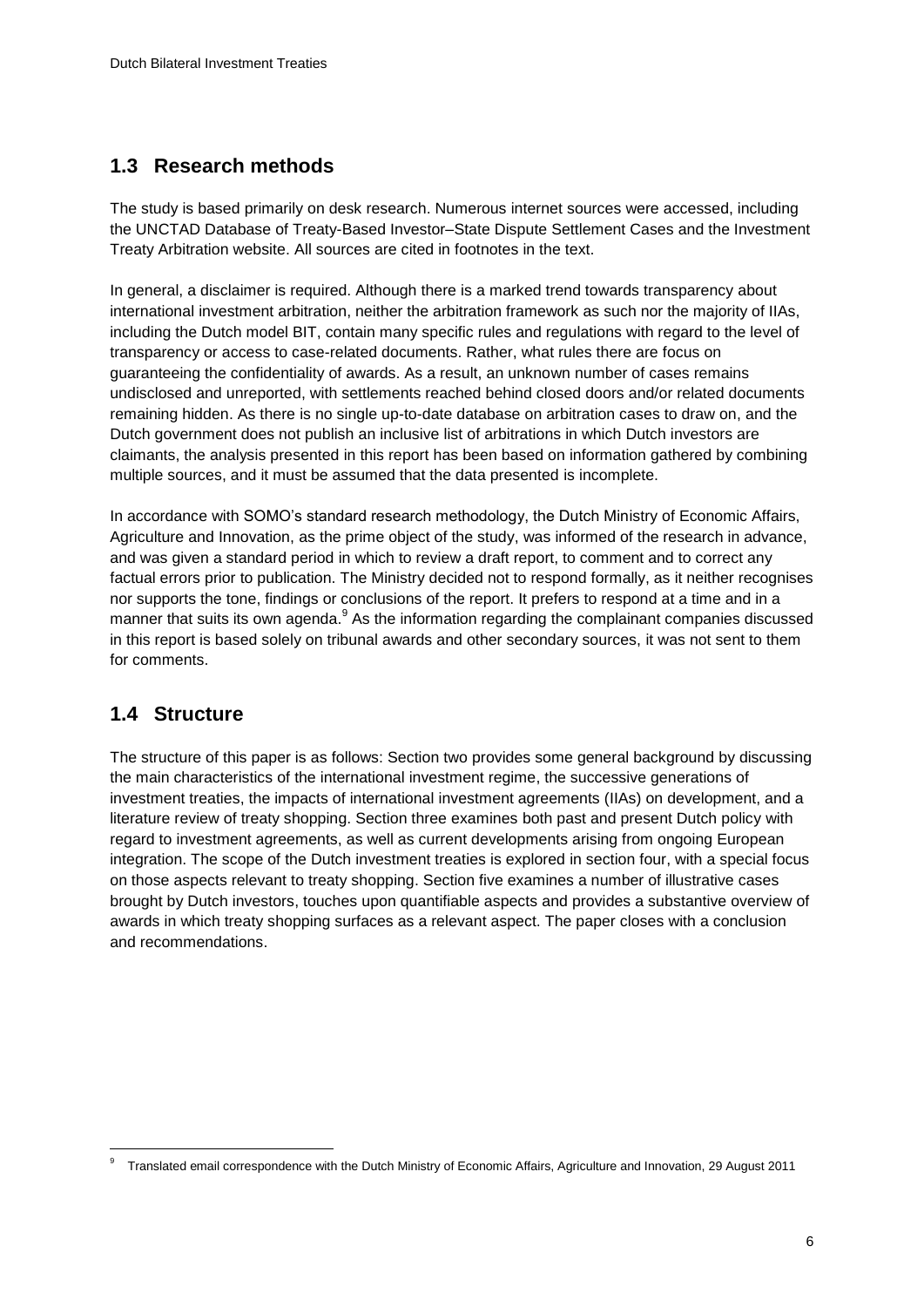

## <span id="page-8-0"></span>**2. Background**

### <span id="page-8-1"></span>**2.1 The International Investment Regime**

Since Germany and Pakistan entered into the first ever IIA in 1959, countries have concluded more than 3,000.<sup>10</sup> These agreements most often take the form of a bilateral investment treaty (BIT). In addition, investment protection is increasingly included in free trade agreements (FTAs), with the most notable example being the North American Free Trade Agreement (NAFTA).<sup>11</sup> In this paper, the terms BIT and IIA are used interchangeably.

From a historical perspective, investment treaties are developed by capital-exporting countries to promote investment and protect their nationals in capital-importing countries. With capital flowing predominantly from more advanced countries to less developed ones, the bulk of these investment treaties have traditionally been concluded between developed countries and developing countries. Recent global geopolitical changes, however, have caused this trend to shift, with an increasing number of South–South agreements now being signed.<sup>12</sup> The rationale behind IIAs is that by offering investors enhanced security by guaranteeing a layer of protection beyond that provided by the laws of the host state, they will help to attract foreign investment. However, the relation between investment protection agreements and inward investment flows remains, at best, controversial.<sup>13</sup>

In contrast to many other international agreements between states, but like double taxation treaties, investment agreements tend to be rather briefly worded. Broadly speaking, investment agreements usually comprise three elements:

l <sup>10</sup> UNCTAD, World Investment Report 2010: investing in a low carbon economy, (2010) United Nations, p. 81, [<http://www.unctad.org/en/docs/wir2010\\_en.pdf>](http://www.unctad.org/en/docs/wir2010_en.pdf) accessed 24 June 2011 The first BITs were concerned with the promotion of investment rather than the protection.

<sup>11</sup> North American Free Trade Agreement, Opened for signature 17 December 1992, 32 ILM 289 (entered into force 1 January 1994). Chapter 11 of NAFTA is investment treaty between Canada, the United States and Mexico. See <http://www.naftasec-alena.org/en/view.aspx?x=343> accessed 13 July 2011.

<sup>&</sup>lt;sup>12</sup> R. Dolzer and C. Schreuer, Principles of International Investment Law (Oxford Univ. Press, Oxford 2008) p.21

<sup>&</sup>lt;sup>13</sup> UNCTAD, The role of international investment agreements in attracting foreign direct investment to developing countries (Geneva: United Nations 2009) The most important argumentation underpinning the system of investment treaties is that IIAs generate investment flows, in particular between the contracting parties of the agreement. An underlying argument is that inward investment stimulates the economic development of countries, a causal relation that can not be taken for granted. See: M. van Dijk and M. Vander Stichele, "Is foreign investment good for development?" (2008) SOMO Paper, March 2008. <www. somo.nl/publications-n/Publication\_2478/at\_download/fullfile> accessed 24 June 2011 The relationship between trade, investment, economic growth and (sustainable) development is far from clear-cut. In addition, empirical evidence is equally ambiguous on the relation between investment treaties and inward investment flows. In recent years, there has been a large amount of (mostly quantitative) research on this subject. S. Rose-Ackerman and J. Tobin, Foreign direct investment and the business environment in developing countries: the impact of bilateral investment treaties, (2005), Yale Law & Economics Research Paper, No. 293; E. Neumayer and L. Spess, Do bilateral investment treaties increase foreign direct investment to developing countries? (2005) World Development 33(10) 1567–1585; J. Yackee, Do Bilateral Investment Treaties promote FDI? Some Hints from Alternative Evidence (2010) Virginia Journal of International Law, 51-2, p. 397-442. An exhaustive review of the literature falls outside the scope of this paper. But in general, there seems to be little evidence that treaties lead to significant more inward investment flows. Other factors, such as political stability, overall levels of economic development and exchange rates appear to be more important determinants of foreign direct investment (FDI). The question remains to what extent IIAs are decisive in investment decisions of multinational enterprises (MNEs). Brazil, an attractive destination for FDI but with no effective BITs in place, is an appealing example in this respect. UNCTAD, World Investment Report 2003: FDI Policies for Development: National and International Perspectives. New York and Geneva: United Nations 2003) at 53. Fourteen BITs have been signed by Brazil and none are in force.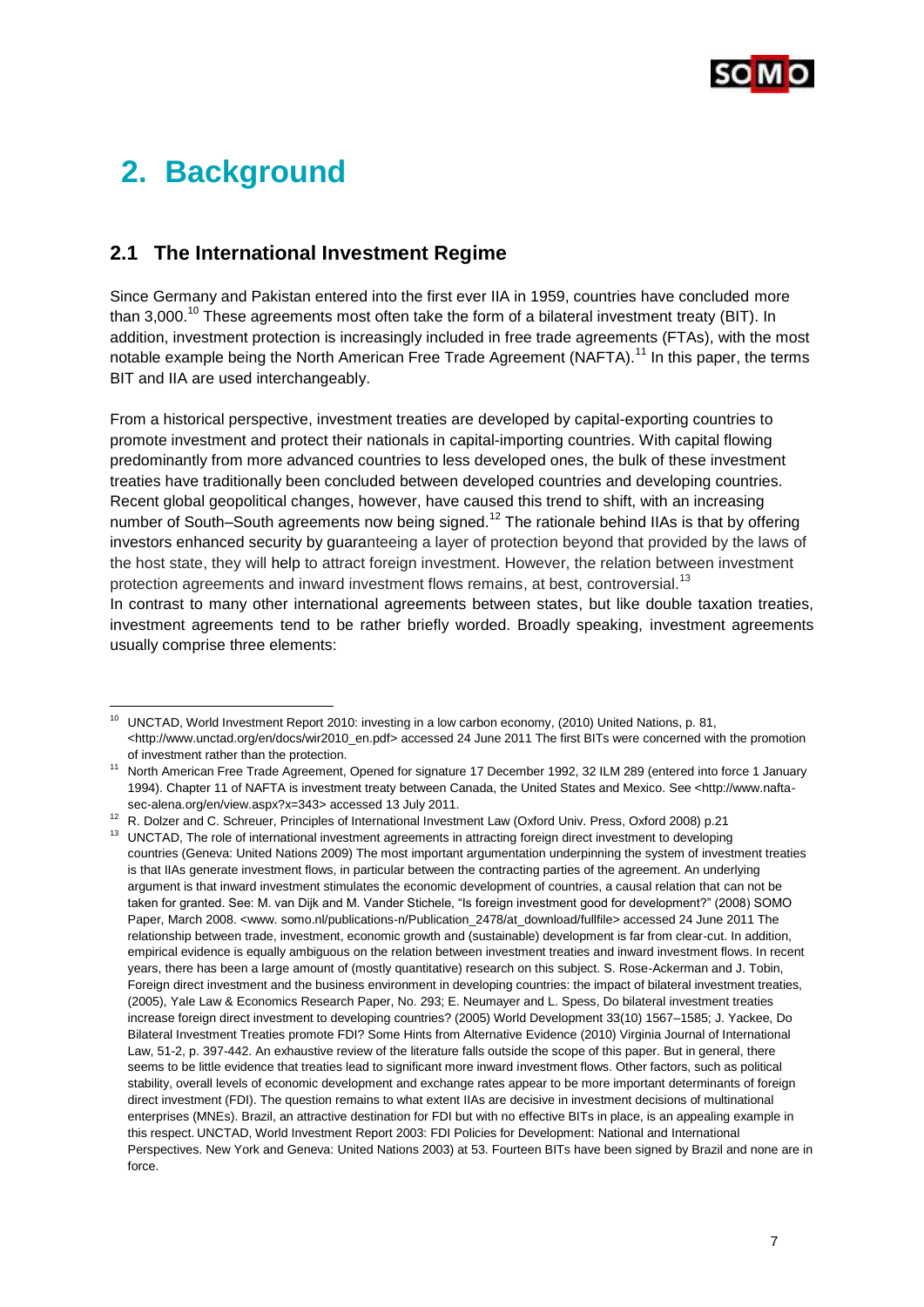- 1. Definitions among others, of what constitutes an "investment" and who counts as an "investor" – establishing the scope of the treaty;
- 2. Substantive obligations for host countries, which include, but are not limited to, nondiscrimination principles (national and most-favoured nation treatment), protection against expropriation, fair and equitable treatment;
- 3. Provisions on investor–state dispute resolution that provide for international arbitration.

In this last element investment treaties differ from any other treaty, in that they allow foreign investors to sue a host state, often without exhaustion of local remedies, before an international tribunal if they believe that the IIA governing their investment has been violated. Disputes are resolved by international arbitration, usually under the auspices of one of the following: the International Centre for Settlements of Investment Disputes (ICSID), in Washington DC; the United Nations Commission on International Trade Law (UNCITRAL); the International Chamber of Commerce (ICC), in Paris; or the Stockholm Chamber of Commerce (SCC). ICSID arbitration is often assumed to be superior, as it is a self-contained, independent and internationalized system of dispute resolution that is not supervised or corrected by national courts.<sup>14</sup> As the number of IIAs began to increase, so did the number of arbitrations. The number of investor–state disputes grew from 6 known cases in 1995 to 226 in 2005. In 2010, the number of known treaty-based investor–state dispute settlement cases filed under IIAs grew by at least 25, bringing the total to 390 by the end of that year.<sup>15</sup>

### <span id="page-9-0"></span>**2.2 Different Generations of Investment Agreements**

In reviewing investment treaties, it is helpful to distinguish between the different generations of IIAs.<sup>16</sup> The BITs signed between 1959 and the mid-1980s are generally referred to as the "first generation", and those signed between the mid-1980s and the mid-1990s as the "second generation". "Third generation" agreements are those concluded since 1995. The first two generations of IIAs saw a substantial increase in investment protection, particularly through the inclusion of the investor–state dispute settlement mechanism – although very few awards were made. Significantly, these first and second generation BITs continued to operate under the radar, well away from public scrutiny. Where arbitration cases were brought, they concerned BITs with developing countries, and the adverse effects were felt mainly in those developing countries. This changed in the 1990s, when major capitalexporting countries, such as the United States and Canada, revised their approaches after foreign investors from third countries brought their first arbitration suits against them under the BITs that they themselves had negotiated. This spurred a debate about the very nature of the current regime of international investment law. In essence, the controversy centres on the balance between the interests of investment and investors on the one hand and the regulatory power and interest of host states, and non-economic objectives, on the other.<sup>17</sup>

<sup>14</sup> A. Newcombe and L. Paradell, Law and Practice of Investment Treaties, Standards of Treatment, (Wolters Kluwer 2009), p.27

<sup>15</sup> UNCTAD, Latest DeveLopments in investor–state Dispute settlement (2011) IIA Issue Note, 1, [<http://www.unctad.org/en/docs//webdiaeia20113\\_en.pdf>](http://www.unctad.org/en/docs/webdiaeia20113_en.pdf) accessed 24 June 2011

<sup>&</sup>lt;sup>16</sup> A. Newcombe and L. Paradell, Law and Practice of Investment Treaties, Standards of Treatment. (Wolters Kluwer 2009), p. 46-48; M. Sornarajah, "A Coming Crisis: Expansionary Trends in Investment Treaty Arbitration" in K.P. Sauvant with M. Chiswick-Patterson, eds., *Appeals Mechanism in International Investment Disputes* (Oxford: Oxford University Press, 2008)

<sup>17</sup> A. Newcombe and L. Paradell, Law and Practice of Investment Treaties, Standards of Treatment. (Wolters Kluwer, 2009), p.63 L. Markert, The Crucial Question of Future Investment Treaties: Balancing Investors" Rights and Regulatory Interests of Host State, (2011[\) International Investment Law and EU Law,](http://www.springerlink.com/content/978-3-642-14854-5/) EJIEL, p.145-171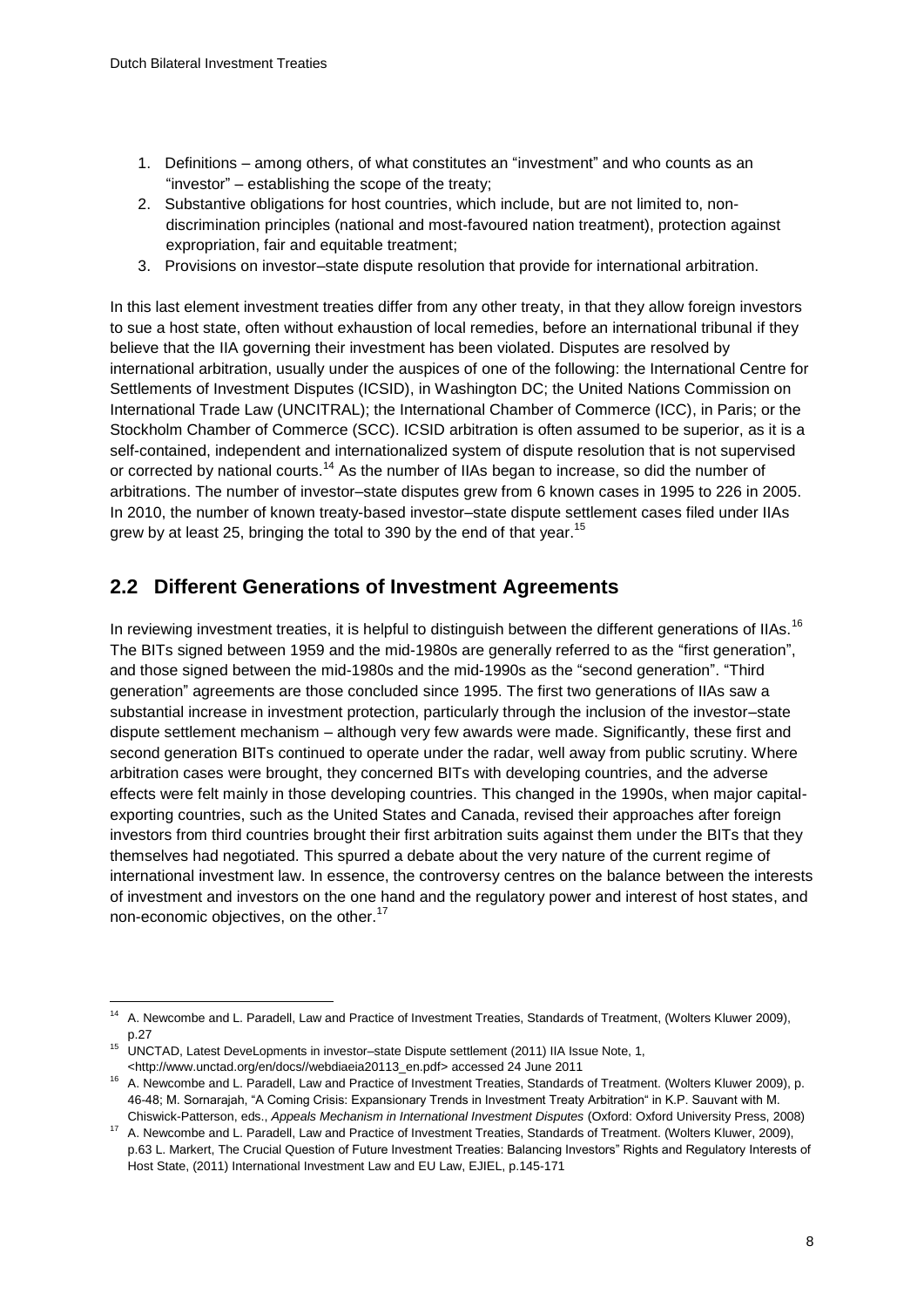

Since the mid-1990s, a third generation of BITs has been gradually emerging. UNCTAD distinguishes between four broad trends in this new generation of investment agreements.<sup>18</sup> First, there is a deviation from the traditional open-ended asset-based definition of investment, in order to prevent abusive practices in which assets were covered that were not intended by the parties to be covered investments. Next, revised wording of various substantive treaty obligations emerges as new patterns of BITs formulation. Third, agreements emerge that address a set of issues broader than specific economic aspects: for example, protection of health, safety, and the environment, the promotion of internationally recognized labour rights, and the maintenance of standards provisions. Lastly, innovations regarding investor–state dispute settlement procedures are emerging, including enhanced transparency in arbitrations and more detailed provisions on investor–state dispute settlement in order to provide more legally oriented, predictable and orderly conduct at the different stages of the process.

This paper zooms in on the trends relating to the narrowing down of definitions and the developments in investor–state dispute settlement in particular, as these are key to determining the scope of treaty shopping practices that are the paper"s main focus. The text looks at these developments in the context of the relationship between BITs and economic development, which is discussed in the next paragraph.

## <span id="page-10-0"></span>**2.3 Treaty Shopping: A Literature Review**

### <span id="page-10-1"></span>*2.3.1 What is treaty shopping?*

l

"Treaty shopping" refers to the conduct of foreign investors in acquiring the benefits of investment treaties in their actual or planned host state through third countries, through which their investment needs to be routed.<sup>19</sup> To provide an example, Zimbabwe and the United States have not signed a BIT, while the Netherlands and Zimbabwe have signed one. A US investor who wishes to invest in Zimbabwe can acquire BIT protection in that country by structuring its investment through the Netherlands, or any other country that has signed a favourable investment treaty with Zimbabwe.

Principally, there are two ways to structure the investment in order to gain the BIT protection. Either the US investor can incorporate a legal entity in the Netherlands and make the investment directly via this entity, or the investor can make the investment indirectly in Zimbabwe through any legal entity or entities (located in any country) that is owned by a Dutch legal entity. This is called an *indirectly controlled investor* (Section 4 shows this is the trademark of the Dutch BIT). This latter option – structuring investment through several legal entities – can also create huge tax advantages. The reason that the Netherlands is such a popular hub for intermediate or holding companies is the existence there of a combination of several investor-friendly policies.

<sup>&</sup>lt;sup>18</sup> UNCTAD. Recent developments in international investment agreements, (2005) IIA monitor No. 2, < [http://www.unctad.org/en/docs/webiteiit20051\\_en.pdf>](http://www.unctad.org/en/docs/webiteiit20051_en.pdf) accessed 24 June 2011

<sup>&</sup>lt;sup>19</sup> M. Skinner, C.A. Miles and S. Luttrell, "Access and advantage in investor-state arbitration: The law and practice of treaty shopping" (2010) 3 JWELB 260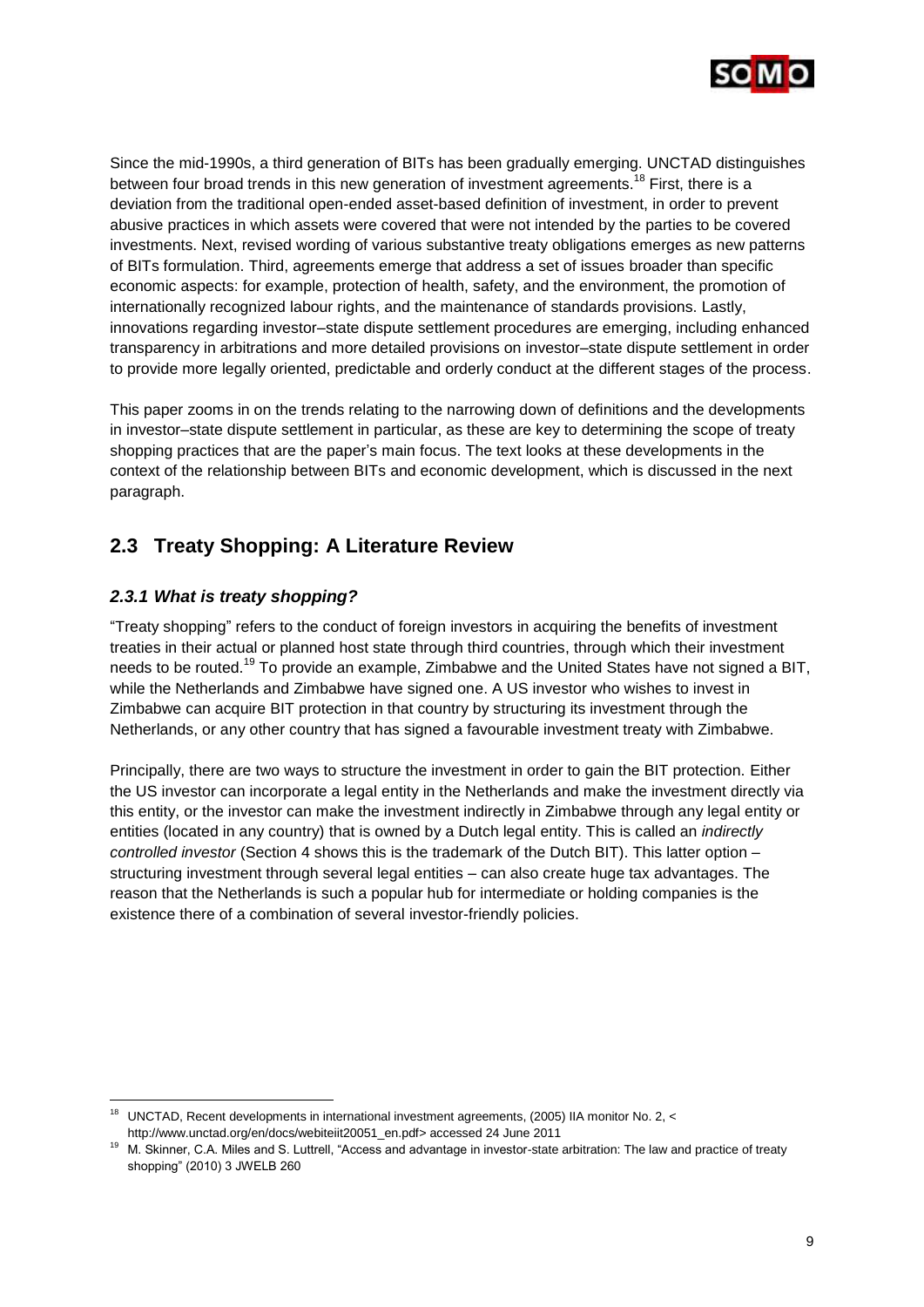#### **Figure 1 Investment by an investor from a non-Contracting Party through an intermediate company established in the Contracting Party<sup>20</sup>**



Apart from this, two forms of treaty shopping can be distinguished.<sup>21</sup> The first relates to the back end of an investment, and is the more controversial, as the corporate restructuring is done after a dispute has arisen. It will be shown below that this generally considered illegal. The second, and most common, method takes place at the front end of the investment process. A company is set up in a country which the investor believes has a favourable BIT with the host state. By means of such "nationality planning", the investor seeks to gain access to both substantive and procedural provisions that are more advantageous than those offered by the BITs entered into by its own home state.

### <span id="page-11-0"></span>*2.3.2 Controversies around treaty shopping*

Treaty shopping is a controversial issue. Opinions differ on both the legality and desirability of treaty shopping, often depending on one"s interest and position within the international investment system. Here, some arguments for and against are considered.

### **Legal but undesirable?**

l

According to many observers, investment treaties are founded on the principle that host states deliberately trade away some of their sovereignty in exchange for opportunities to attract investment flows.<sup>22</sup> In this view, it should not matter to host states where investment capital originates, nor what relations corporate investors maintain with the states of their incorporation.<sup>23</sup> Countries negotiate treaties on the basis that an IIA achieves its purpose as long as it attracts foreign capital, and that the country of the capital"s origin is of little importance. This line of reasoning makes treaty shopping a perfectly legal and acceptable practice under the current regime. Dolzer and Scheuer state that

<sup>20</sup> UNCTAD, 2011. p.87 and Loyens & Loeff, The Netherlands, A gateway to the world, online publication, date unknown, see [<http://www.loyensloeff.com/en-US/AboutUs/CountryDesks/Documents/gatewaytotheworld.pdf>](http://www.loyensloeff.com/en-US/AboutUs/CountryDesks/Documents/gatewaytotheworld.pdf) accessed 10 July 2011

<sup>&</sup>lt;sup>21</sup> M. Skinner, C.A. Miles and S. Luttrell, "Access and advantage in investor-state arbitration: The law and practice of treaty shopping" (2010) 3 JWELB 260

<sup>&</sup>lt;sup>22</sup> R. Dolzer and C. Schreuer, Principles of International Investment Law (Oxford Univ. Press, Oxford 2008) ; C. Schreuer at the conference 50 years of BITs, (2009) Frankfurt, Germany,

<sup>&</sup>lt;sup>23</sup> UNCTAD, "Scope and Definition", (2011) UNCTAD Series on Issues in International Investment Agreements II, < [http://www.unctad.org/en/docs//diaeia20102\\_en.pdf>](http://www.unctad.org/en/docs/diaeia20102_en.pdf) accessed 25 June 2011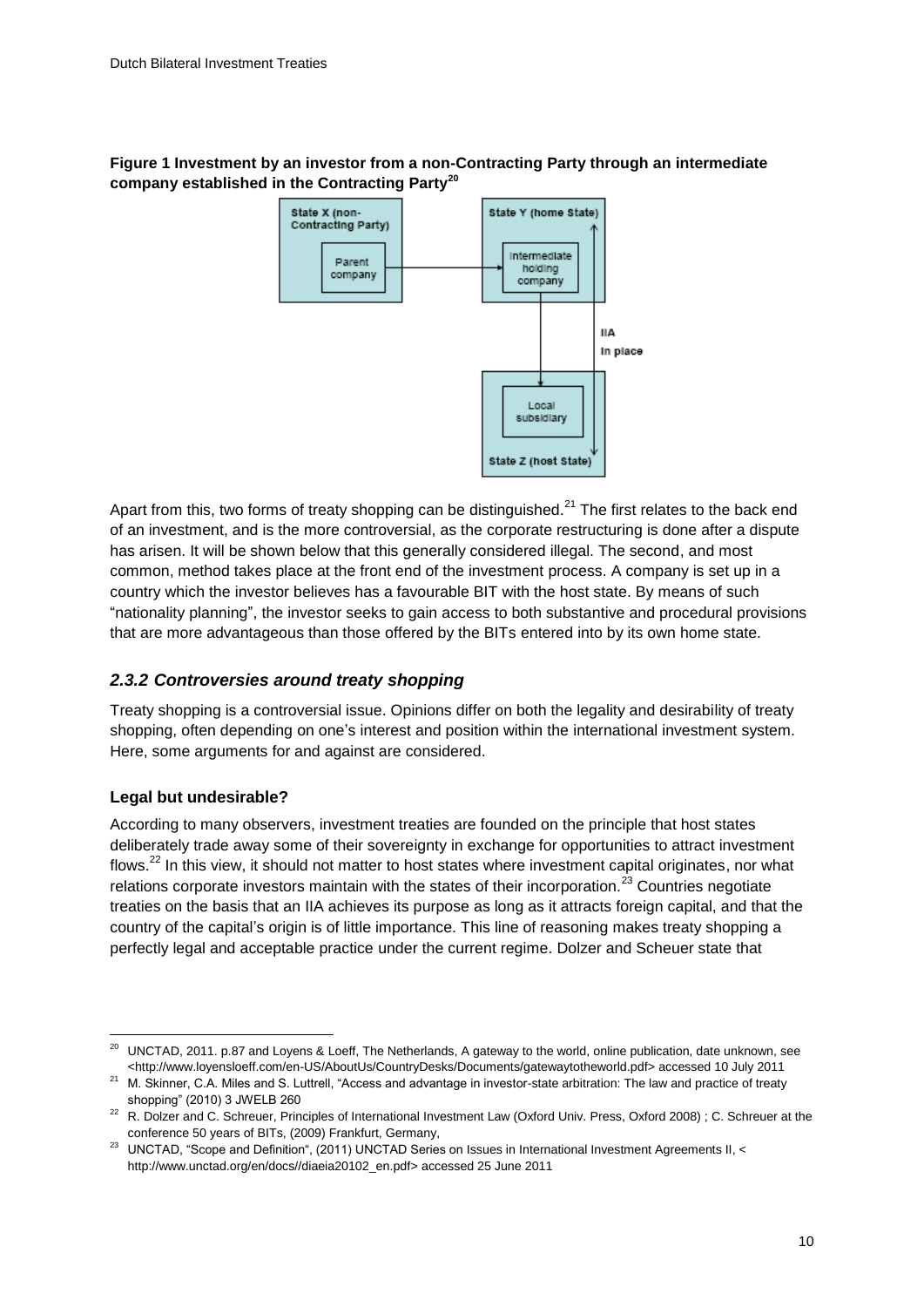

nationality planning or treaty shopping is not illegal or unethical in principle, though states may perceive it as undesirable and increasingly take measures against such practices. $^{24}$ 

#### **Consent, but not to future consequences**

A more formalistic argument holds that states have the power to design and consent to investment treaties they are in need of. Consistent state practice in wording and design, including broad definitions of "investment" and "investor" that allow treaty shopping, would show that states do not object to current practice.<sup>25</sup> As a result, nationality as a decisive factor in whether or not investment protections extend to specific investors can be seen as an increasingly elusive criterion in a globalised world. In this set-up, investment protection is governed by a patchwork of mainly bilateral investment treaties, which to all intents and purposes functions as a multilateral system of investment protection.<sup>26</sup> Some states may well perceive treaty shopping is unproblematic. However, an article with the provocative title "Why LDCs Sign Treaties that Hurt Them"<sup>27</sup> shows that not all capital-importing countries" negotiators fully grasped all implications of IIAs at the time of signing. That past governments were in many cases not fully, if at all, aware of the future consequences of the BITs they were concluding is confirmed by the recent critical reactions to treaty shopping from countries in Latin America and southern Africa, who have recently begun to adopt a much warier approach to international investment treaties.<sup>28</sup>

#### **Reciprocity**

l

A conventional argument against treaty shopping is that it violates the principle of reciprocity. Investment treaties, like most bilateral treaties, establish reciprocal rights and obligations between the contracting states.<sup>29</sup> Treaty shopping runs counter to this principle, in that an entity with no substantial ties to a contracting state could avail itself of the treaty protections that its own state may not be willing to reciprocate to investors from the host state. In order to prevent treaty standards overruling more general standards of international law, various scholars have proposed a so-called "external standard approach". In this view, the criteria relating to investors/investment in IIAs should be supplemented with additional external criteria – for example through conditions set through ICSID<sup>30</sup> – in order to

<sup>&</sup>lt;sup>24</sup> R. Dolzer and C. Schreuer, Principles of International Investment Law (Oxford Univ. Press, Oxford 2008) ; C. Schreuer at the conference 50 years of BITs, (2009) Frankfurt, Germany,

<sup>25</sup> The ILA/German Branch, The Determination of Nationality of Investors in International Investment. Agreements (IIAs) (2009) Transnational International Law Research Centre, Online report, p. 65 [<http://telc.jura.uni-](http://telc.jura.uni-halle.de/sites/default/files/BeitraegeTWR/Heft%20106.pdf)

[halle.de/sites/default/files/BeitraegeTWR/Heft%20106.pdf](http://telc.jura.uni-halle.de/sites/default/files/BeitraegeTWR/Heft%20106.pdf) > accessed 24 June 2011

<sup>26</sup> Schill for example argues that "m*ulti-jurisdictional structuring […] shows that bilateralism as an ordering paradigm for international investment relations is unfeasible, because investors can virtually opt for the BIT regime they prefer."* S. W. Schill, " The Multilateralization of International Investment Law: The Emergence of a Multilateral System of Investment Protection on the Basis of Bilateral Treaties" (2008). Society of International Economic Law (SIEL) Inaugural Conference Paper, No. 18/08.

<sup>&</sup>lt;sup>27</sup> A. T. Guzman, Why LDCs Sign Treaties That Hurt them Explaining the Popularity of Bilateral Investment Treaties (1998) 38 VA J. INT"L L. p.639-688

<sup>&</sup>lt;sup>28</sup> L.T. Wells, The Emerging Global Regime for Investment: A Response, (2010) 52 Harv. Int"l L.J. Online p. P.46-48

<sup>29</sup> M. Sornarajah, International Law on Foreign Investment (Cambridge University. Press Cambridge 2004), p. 8; C. McLachlan, L. Shore, M. Weiniger, International Investment Arbitration (Oxford. University Press 2007)

<sup>&</sup>lt;sup>30</sup> C. Schreuer, "ICSID Convention: A Commentary" (CUP, Cambridge 2000). p.139-141. Much has been written on whether the ICSID convention provides for additional criteria or conditions for both the investor and investment. The Convention itself does not define the term "investment". It is, however, possible to identify certain typical characteristics of investment under the Convention: i) duration of the project; ii) regularity of profit and return; iii) risk for both sides; iv) a substantial commitment; and v) the operation being significant to the host state"s development.

<sup>&</sup>lt;sup>30</sup> Tribunal awards show that ICSID jurisdiction is not open to just any kind of operation that the parties might qualify as an investment.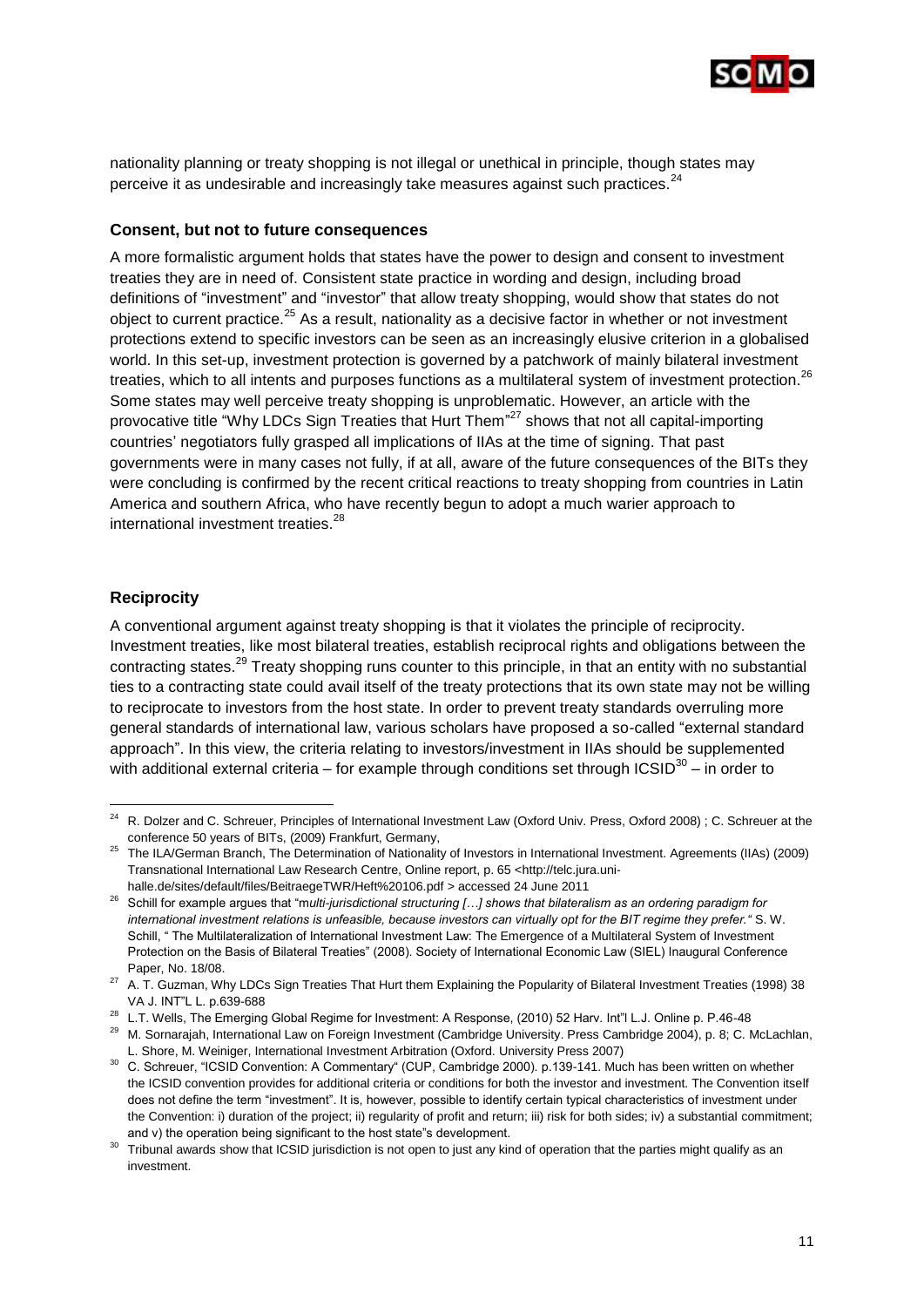ensure an effective connection between the corporation and the home state. It must be said, however, that reciprocity in investment agreements does not work in the same way as in classical state agreements, as IIAs are focused on the mutual benefits of the host state and the investor, and the investor is to some extent a direct right-holder.  $31$  Nevertheless, the next paragraph shows that conditions related to human rights could in theory be included in a reciprocal deal around investment protection, and therefore could be undermined by investors who shop around for the most attractive jurisdiction to invest from.

### **Sustainable development**

More wide-ranging is the argument that treaty shopping is highly undesirable from the perspective of sustainable development.<sup>32</sup> What is beneficial for companies (gaining access to investment protection) is not necessarily beneficial to a host state, in terms of welfare or sustainable development. Treaty shopping can expose a host country to claims by companies to which it would not otherwise allow entry. Also, in various cases local MNCs have structured investment through other states in order to access investment protection not available to local competitors. A better balance between investor rights and obligations in IIAs is required. Norms for investors are already starting to emerge within the so-called corporate social responsibility (CSR) framework, even though references to such issues are as yet of a non-binding nature.<sup>33</sup> Given the fact that several developing, emerging and developed countries have begun critically to reassess their BITs framework, $34$  it is likely that countries will want in the future to include investor obligations, including human rights and environmental clauses that apply both to the states and to investors. However, the phenomenon of treaty shopping could detract from government efforts to reform or rebalance investment treaties.<sup>35</sup>

*"Government regulation of companies, industries or commodities on the grounds of human rights or other sustainable development considerations (e.g. certified commodities or environmental criteria) may be undermined by treaty shopping practices when treaty shoppers opt for "treaty havens" that abstain from including stipulations of this kind, even though the BITs of the host country and the actual home country of the investor may well contain provisions that allow for such regulatory action."* 36

#### **Governance gap**

Such problems are compounded by the governance gap between the extra-territorial operations of MNCs and the (binding) regulatory oversight of governments, which is still mainly national or regional, though global non-binding and corporate social responsibility norms have taken a giant leap forward in the last decade. UN Special Representative on Business & Human Rights, has touched upon the governance gap in the following manner:

<sup>&</sup>lt;sup>31</sup> Dolzer and Schreuer, p.23

<sup>&</sup>lt;sup>32</sup> P. Muchlinski, "Corporations and the Uses of Law: International Investment Arbitration as a "Multilateral Legal Order" (2011). Oñati Socio-Legal Series, Vol. 1, No. 4, [<http://papers.ssrn.com/sol3/papers.cfm?abstract\\_id=1832562>](http://papers.ssrn.com/sol3/papers.cfm?abstract_id=1832562) accessed 24 June 2011

<sup>33</sup> UNCTAD, "Scope and Definition", (2011) UNCTAD Series on Issues in International Investment Agreements II, < [http://www.unctad.org/en/docs//diaeia20102\\_en.pdf>](http://www.unctad.org/en/docs/diaeia20102_en.pdf) accessed 25 June 2011

<sup>&</sup>lt;sup>34</sup> Autralia, India, South Africa, etc

<sup>35</sup> L. Peterson, Human Rights and Bilateral Investment Treaties, (2009), Rights and Democracy, [<http://www.dd](http://www.dd-rd.ca/site/_PDF/publications/globalization/HIRA-volume3-ENG.pdf)[rd.ca/site/\\_PDF/publications/globalization/HIRA-volume3-ENG.pdf](http://www.dd-rd.ca/site/_PDF/publications/globalization/HIRA-volume3-ENG.pdf) > accessed 24 June 2011

<sup>36</sup> P. Muchlinski, "Corporations and the Uses of Law: International Investment Arbitration as a "Multilateral Legal Order" (2011). Oñati Socio-Legal Series, Vol. 1, No. 4," [<http://papers.ssrn.com/sol3/papers.cfm?abstract\\_id=1832562>](http://papers.ssrn.com/sol3/papers.cfm?abstract_id=1832562) accessed 24 June 2011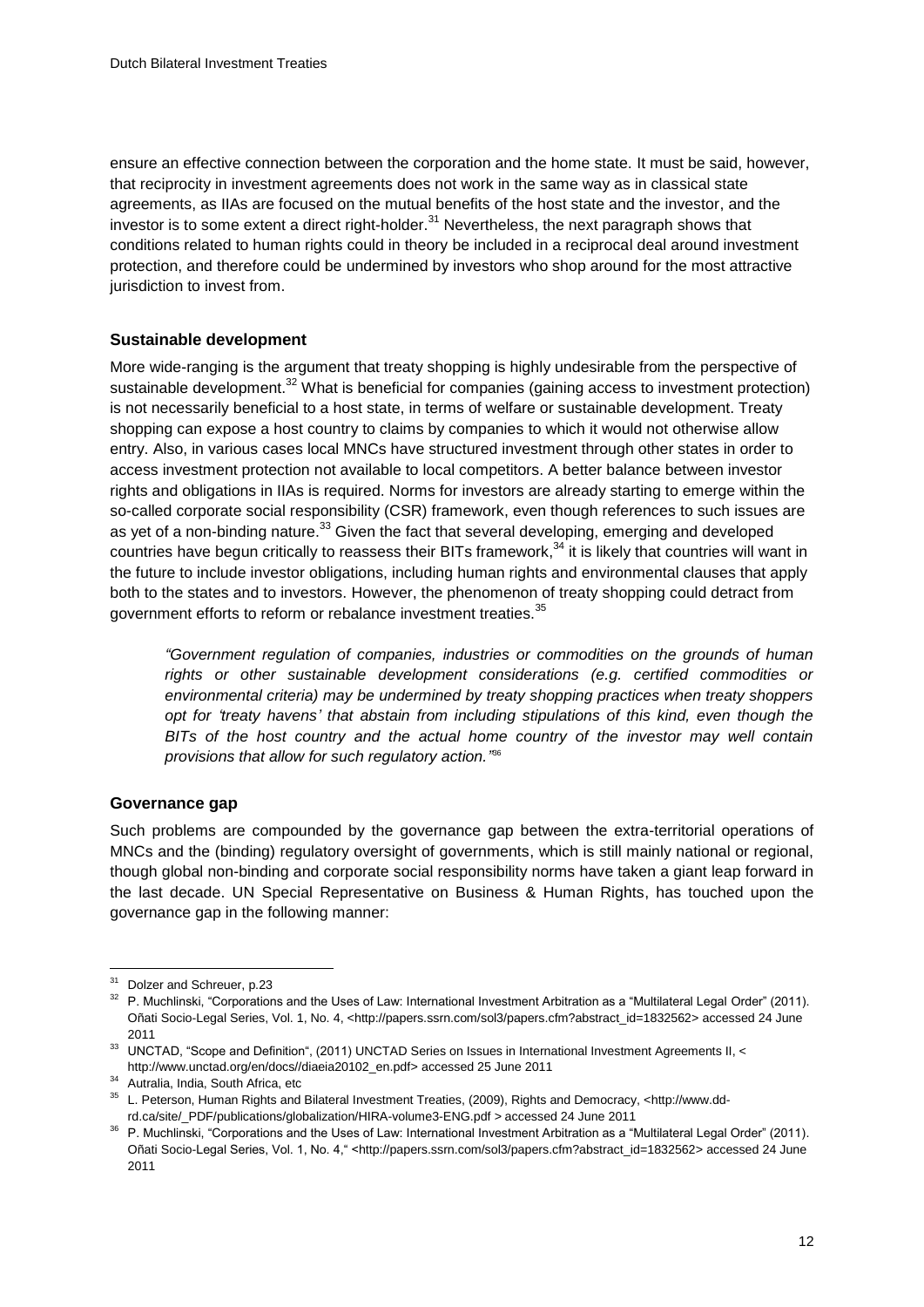

"*The root cause of the business and human rights predicament today lies in the governance gaps created by globalization – between the scope and impact of economic forces and actors, and the capacity of societies to manage their adverse consequences. These governance gaps provide the permissive environment for wrongful acts by companies of all kinds without adequate sanctioning or reparation.*" 37

Following six years of work and consultations with governments, businesses and civil society groups, the UN Human Rights Council endorsed in June 2011 the Guiding Principles for Business and Human Rights submitted by the Special Representative. One guiding principle concerns the governance gap in direct relation to IIAs: "States should maintain adequate domestic policy space to meet their human rights obligations when pursuing business-related policy objectives with other States or business enterprises, for instance through investment treaties or contracts."<sup>38</sup> Whereas this illustrates that positive steps are being taken at international level, the fact remains that investor rights are still carved in hard law and have a directly enforceable character, while investor obligations and regulations comprise soft norms and so-called guiding principles. There is, however, some international customary and criminal law, such as the duty not to commit genocide or crimes against humanity, that applies also to corporations. But "Investor protections have expanded with little regard to States" duties to protect, skewing the balance between the two. Consequently, host States can find it difficult to strengthen domestic social and environmental standards, including those related to human rights, without fear of foreign investor challenge, which can take place under binding international arbitration."<sup>39</sup> The practice of treaty shopping increases the possibilities to take advantage of gaps in effective governance of multinational companies. Treaty havens such as the Netherlands are often effectively incapable of, as well as morally averse to, taking control, and taking seriously its homecountry responsibility for outward investment and investors, especially as these investors are often located only administratively in the Netherlands.

Having reviewed the different arguments and perspectives on treaty shopping, we shall examine two important cases exemplifying this phenomenon, so as to gain insight into the approach of investment tribunals.

## <span id="page-14-0"></span>**2.4 Influential Case Law on Treaty Shopping**

l

This section highlights two key cases that illustrate how controversial the issue of treaty shopping is, even at the level of international arbitration.<sup>40</sup> Investment tribunals have not yet provided an unambiguous answer to the question of how to approach treaty-shopping practices. Arbitrators have expressed varying degrees of discomfort, but they generally point to the fact that many states have

<sup>37</sup> Human Rights Council, Protect, Respect and Remedy: a Framework for Business and Human Rights: Report of the Special Representative of the Secretary-General on the issue of human rights and transnational corporations and other business enterprises, John Ruggie, 2011 A/HRC/8/5 at 3, online: <http://www.reports-and-materials.org/Ruggie-report-7-Apr-2008.pdf> accessed 24 June 2011

<sup>38</sup> Human Rights Council, Guiding Principles on Business and Human Rights: Implementing the United Nations "Protect, Respect and Remedy" Framework, Report of the Special Representative of the Secretary General on the issue of human rights and transnational corporations and other business enterprises, John Ruggie, 2011 A/HRC/17/31, < [http://www.business-humanrights.org/media/documents/ruggie/ruggie-guiding-principles-21-mar-2011.pdf>](http://www.business-humanrights.org/media/documents/ruggie/ruggie-guiding-principles-21-mar-2011.pdf) assessed 24 June 2011

<sup>39</sup> G. Ruggie, Promotion of all Human Rights, Civil, Political, Economic, Social and Cultural rights, including the Right to Development. Business and Human Rights: Towards Operationalizing the .Protect. Respect and Remedy" Framework, report to the UN Human Rights Council, May 2009, A/HRC/11/13. p.28-37

<sup>&</sup>lt;sup>40</sup> Further case law arising specifically from BITs signed by the Netherlands will be discussed in Section four.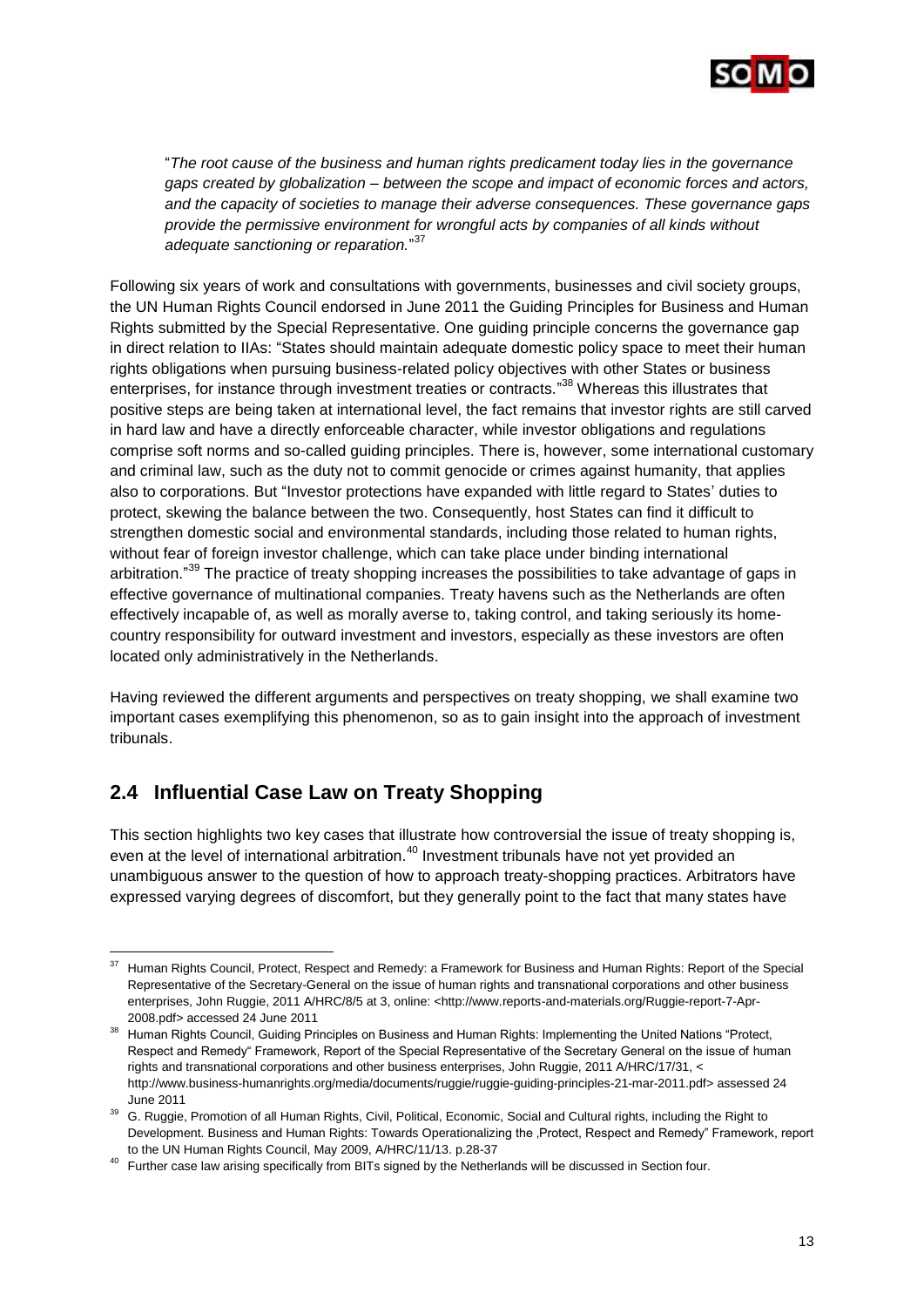chosen to use broad definitions in order to encompass any legal entity incorporated in the home state $41$ 

#### **Tokios Tokelés v. Ukraine**

Tokios Tokelés, a company incorporated in Lithuania, brought a claim against the Ukrainian government for breaching certain BIT obligations between Ukraine and Lithuania.<sup>42</sup> In response, Ukraine asserted that Tokios Tokelés was in fact owned and controlled by Ukrainian nationals, and that "to find jurisdiction in this case would be tantamount to allowing Ukrainian nationals to pursue international arbitration against their own government, which the Respondent argues would be inconsistent with the object and purpose of the ICSID Convention". Tokios Tokelés v. Ukraine is considered one of the first important cases on treaty shopping. While the BIT exclusively relied on a incorporation test, Ukraine asked the Tribunal to "pierce the corporate veil".<sup>43</sup>

The majority Tribunal ruled in favour of Tokios, basing its decision on a reading of the term "investor" as used in the BIT between the two counties. The BIT terms provided, among other things, that, with respect to Lithuania, an investor is defined as any entity established in the territory of the Republic of Lithuania in conformity with its laws and regulations.<sup>44</sup> The Tribunal stated that a narrow reading mainly based on the terms of the Ukraine–Lithuania BIT is allowed by the ICSID Convention, "which leaves to the reasonable discretion of the parties the task of defining key terms. We should be loath to undermine it."<sup>45</sup> As the company did not create the local subsidiary to gain access to ICSID arbitration, and the enterprise was founded six years before the BIT entered into force, the Tribunal added that there was "no evidence in the record that the Claimant used its formal legal nationality for any improper purpose." 46

However, the Tribunal"s ruling was controversial, even among its own members. The president of the Tribunal strongly dissented, by holding the opinion that the ruling of the Tribunal undermined the object and purpose of the ICSID Convention:<sup>47</sup>

"*The ICSID mechanism and remedy are not meant for, and are not to be construed as, allowing – and even less encouraging – nationals of a State party to the ICSID Convention to use a foreign corporation, whether pre-existent or created for that purpose, as a means of evading the jurisdiction of their domestic courts and the application of their national law. It is meant to protect – and thus encourage – international investment*." 48

This case illustrates the dichotomy, discussed in section 1.4 above, between those who believe that investment arbitration should be primarily and almost exclusively based on the norms concluded by the states and those that hold that additional standards and conditions, such as laid down in the ICSID Convention, are required to ensure that investments live up to certain standards in order to be protected by BITs, and fall under the jurisdiction of the ICSID.

<sup>41</sup> L. Peterson, Investment Treaty News: 2006 – A Year in Review (2007) International Institute for Sustainable Development (IISD), [<http://www.iisd.org/pdf/2007/itn\\_year\\_review\\_2006.pdf>](http://www.iisd.org/pdf/2007/itn_year_review_2006.pdf) accessed 24 June 2011

<sup>42</sup> Tokios Tokelés v. Ukraine – ICSID Case No. ARB/02/18. Decision on Jurisdiction,(29 April 2009); see also discussion by Skinner et al. (n 1)

<sup>43</sup> Ibid Para 23

<sup>44</sup> Ukraine–Lithuania BIT. Article 1(2)(b)(II)

<sup>45</sup> Ibid Para 82

<sup>46</sup> Ibid Para 56

<sup>47</sup> Tokios Tokelés v. Ukraine – ICSID Case No. ARB/02/18Dissenting Opinion of Prosper Weil (April 29, 2004),

<sup>48</sup> Ibid Para 30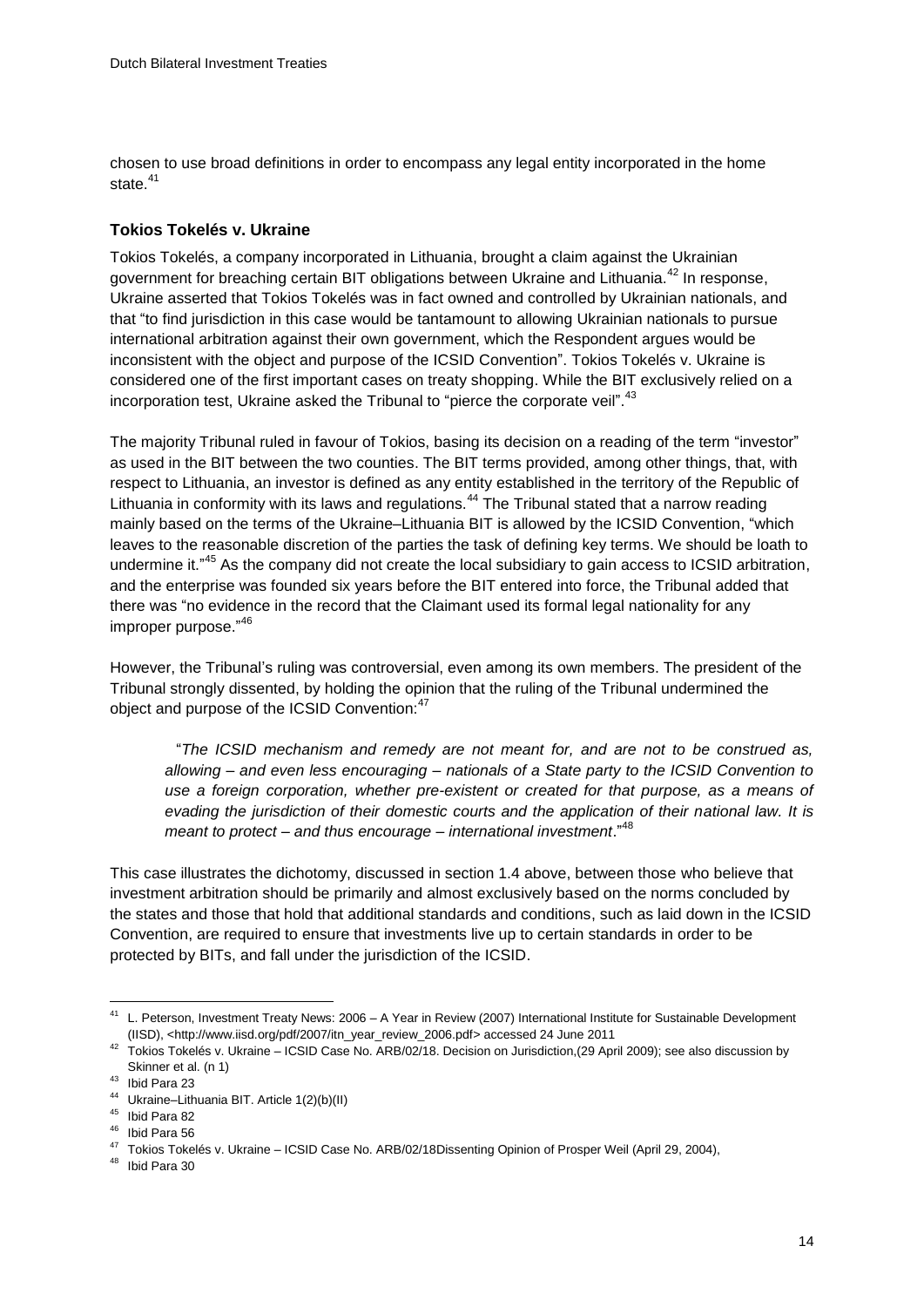

#### **Phoenix Action Ltd v. Czech Republic**

The claim in *Phoenix Action* arose out of an Israeli company"s acquisition of two Czech metal companies, which were involved in proceedings before Czech courts. The companies were sold to Phoenix Action Ltd (*Phoenix*), a company incorporated under the laws of Israel but controlled by nationals of the Czech Republic.<sup>49</sup> Two months after the purchase, Phoenix notified the Czechs of the existence of an investment dispute. The Czech Republic argued that,

"*Phoenix"s allegations as to a violation of its rights as a foreign investor fall outside the jurisdiction* of the Tribunal mainly because 'Phoenix is nothing more than an ex post facto *creation of a sham Israeli entity created by a Czech fugitive from justice, Vladimír Beňo, to create diversity of nationality"*." 50

#### In addition,

*"it considered that "(t)his case represents one of the most egregious cases of "treatyshopping" that the investment arbitration community has seen in recent history […] and that such abusive treaty-shopping is directly at odds with the fundamental object and purpose of the ICSID Convention and the BIT, which are meant to encourage international investment"." 51*

The Czechs further argued against jurisdiction of the Tribunal as the acts said to constitute a violation of the BIT took place before Phoenix acquired the companies.<sup>52</sup>

Apart from these and other jurisdictional objections, the Czech Republic stated that Phoenix abused the corporate structure, as not Phoenix but the Czech companies were the real parties to the interest. Therefore the Tribunal ought to look beyond the apparent facts and lift the corporate veil.<sup>53</sup> The Tribunal unanimously decided that the dispute fell outside the jurisdiction of the ICSID and the competence of the Tribunal. The investment was, according to the Tribunal, not "an economic investment, based on the actual or future value of the companies, but, indeed, simply a rearrangement of assets within a family, to gain access to ICSID jurisdiction to which the initial investor was not entitled."<sup>54</sup> The Tribunal was unequivocal in its judgment that "the evidence indeed shows that the Claimant made an "investment" not for the purpose of engaging in economic activity, but for the sole purpose of bringing international litigation against the Czech Republic".<sup>55</sup>

These two cases illustrate the controversial nature of treaty shopping within arbitrational practice. Whereas the Tribunal ruling in the Phoenix case unanimously judged the company to have crossed the line of what is permissible, the Tokios Tokelés case shows that – even though opinions within the ruling Tribunal diverged heavily – companies may equally be allowed to get away with treaty-shopping practices to sue (indirectly) their home governments.<sup>56</sup> In the next chapters, which provide a detailed analysis of Dutch BIT practices, several cases will be discussed in which Dutch BITs were invoked.

<sup>&</sup>lt;sup>49</sup> Phoenix Action, ltd v. the Czech Republic - ICSID Case No. ARB/06/5 Award (April 15, 2009); See also see also discussion by M. Skinner, C.A. Miles and S. Luttrell, "Access and advantage in investor-state arbitration: The law and practice of treaty shopping" (2010) 3 JWELB 260

 $50$  Ibid Para 34

<sup>51</sup> Ibid Para 34

<sup>52</sup> Ibid Para 35

<sup>53</sup> Ibid Para 40

<sup>54</sup> Ibid Para 140

<sup>55</sup> Ibid Para 142

<sup>&</sup>lt;sup>56</sup> Formally there is no principle of stare decisis in international investment arbitration, therefore international investment tribunals are not bound by rulings of former tribunals, thought, awards often refer to other case law. See G. Kaufmann Kolher,"Arbitral precedent: dream, necessity or excuse?" (2007) 23 Arbitration Intl 357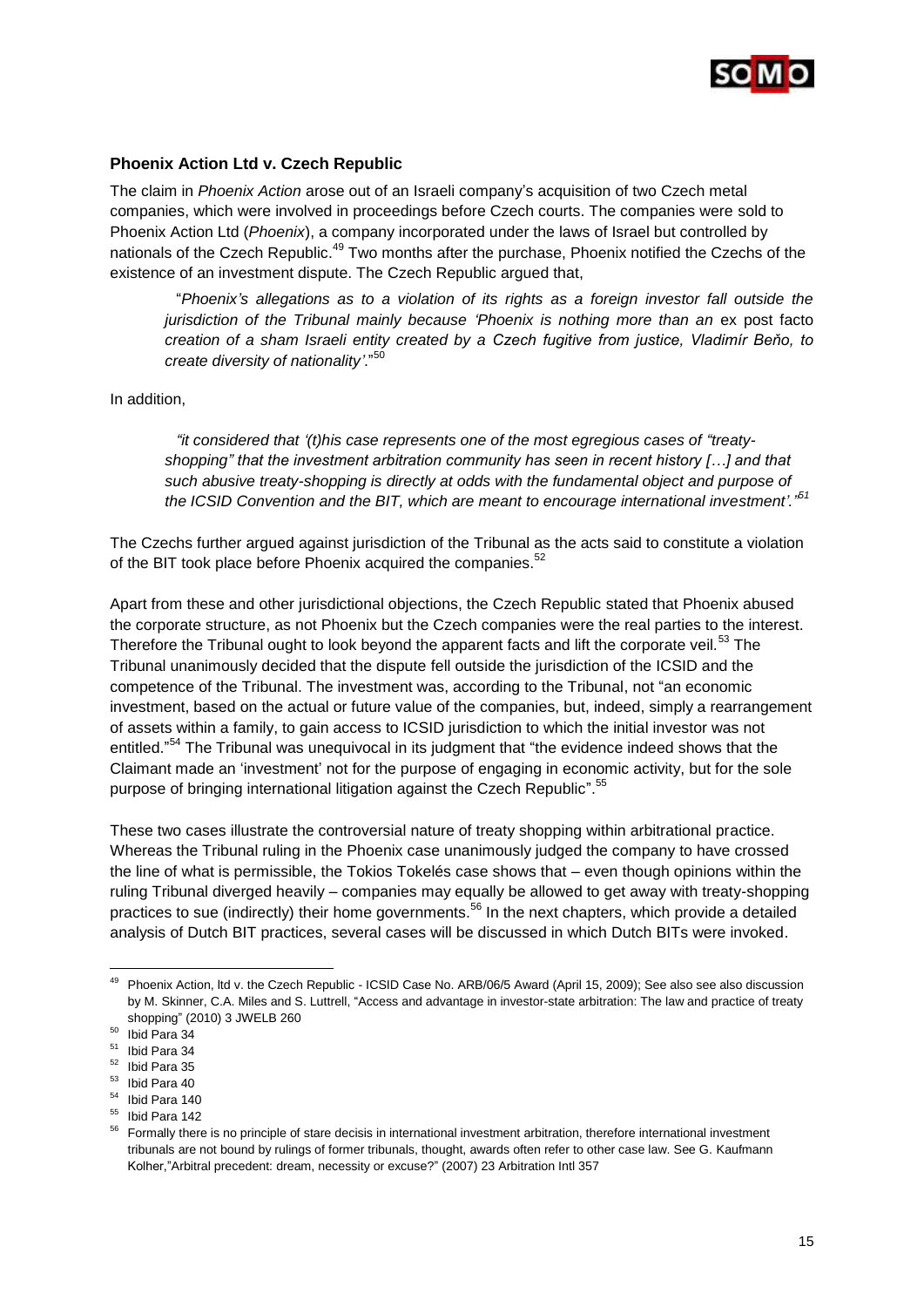

## <span id="page-17-0"></span>**3. Dutch policy on BITs**

## <span id="page-17-1"></span>**3.1 Foundation**

Closely following Germany and other European countries, the Netherlands was among the first actively to pursue BITs with developing countries. Its first BIT was concluded with Tunisia in 1963, followed by treaties with Cameroon and Cote d'Ivoire in 1965.<sup>57</sup> As of early 2010, the Netherlands had signed BITs with 98 countries, of which 91 are currently in force.<sup>58</sup> Currently, the Netherlands maintains one of the largest BIT networks in the world.<sup>59</sup>

The content of the agreements being concluded has not changed substantially since the first BITs were signed. BITs of the first generation were more concerned with promotion of investment rather than pure protection. Currently, the Netherlands negotiates its BITs on the basis of a model treaty developed in 2003 in close cooperation with Dutch industry, which resembles to a great extent the 1994 model.<sup>60</sup> With variations, most treaties, which are published on the government website, <sup>61</sup> follow the model treaty. The Dutch Model BIT is in line with the approach taken by many European countries: short provisions, without a lot of detail; broad definitions of investments; prohibitions on host governments from discriminating against foreign investments in favour of domestic investments or investments from third states; requirements for governments to ensure fair and equitable treatment of foreign investments; obligations on host governments to allow foreign investors to transfer funds and repatriate capital; requirements for prompt, adequate compensation for expropriation of foreign investors" property; and an endorsement for investors seeking relief for alleged harm by bringing direct claims against host states through international arbitration.<sup>62</sup> In the Dutch Model BIT, social and environmental objectives are referred to in the preamble only in a non-binding and non-committal manner.

l <sup>57</sup> M. Skinner, C.A. Miles and S. Luttrell, "Access and advantage in investor-state arbitration: The law and practice of treaty shopping" (2010) 3 JWELB 260

<sup>58</sup> See for a total overview of BITs signed by the Netherlands: [<http://www.rijksoverheid.nl/onderwerpen/internationaal](http://www.rijksoverheid.nl/onderwerpen/internationaal-ondernemen/documenten-en-publicaties/rapporten/2010/02/22/ibo-landenlijst.html)[ondernemen/documenten-en-publicaties/rapporten/2010/02/22/ibo-landenlijst.html>](http://www.rijksoverheid.nl/onderwerpen/internationaal-ondernemen/documenten-en-publicaties/rapporten/2010/02/22/ibo-landenlijst.html) accessed 24 June 2011

<sup>59</sup> See UNCTAD Bilateral Investment Treaties Database: [<http://www.unctadxi.org/templates/docsearch\\_\\_\\_\\_779.aspx>](http://www.unctadxi.org/templates/docsearch____779.aspx) accessed 24 June 2011

<sup>60</sup> Evaluation report of the Ministry of Economic Affairs on trade politics, Ministerie van Economische Zaken (2007), Beleidsdoorlichting handelspolitiek: Eindrapport, Tweede Kamer, vergaderjaar 2007-2008, 30 991, nr. 3, Den Haag.

<sup>61</sup> See: [<http://www.rijksoverheid.nl/onderwerpen/internationaal-ondernemen/documenten-en-](http://www.rijksoverheid.nl/onderwerpen/internationaal-ondernemen/documenten-en-publicaties/rapporten/2010/02/22/ibo-landenlijst.html)

[publicaties/rapporten/2010/02/22/ibo-landenlijst.html>](http://www.rijksoverheid.nl/onderwerpen/internationaal-ondernemen/documenten-en-publicaties/rapporten/2010/02/22/ibo-landenlijst.html) accessed 24 June 2011

*<sup>62</sup> N.Bernasconi-Osterwalder and L.Johnson, "Belgium"s Model Bilateral Investment Treaty: A Commentary". (2010) Brussels-Geneva, IISD-Oxfam Solidarity,*

*http://www.s2bnetwork.org/s2bnetwork/download/Belgian%20Model%20BIT%20Commentary%208%20March%202010%20 FINAL.pdf?id=372> accessed 24 June 2011*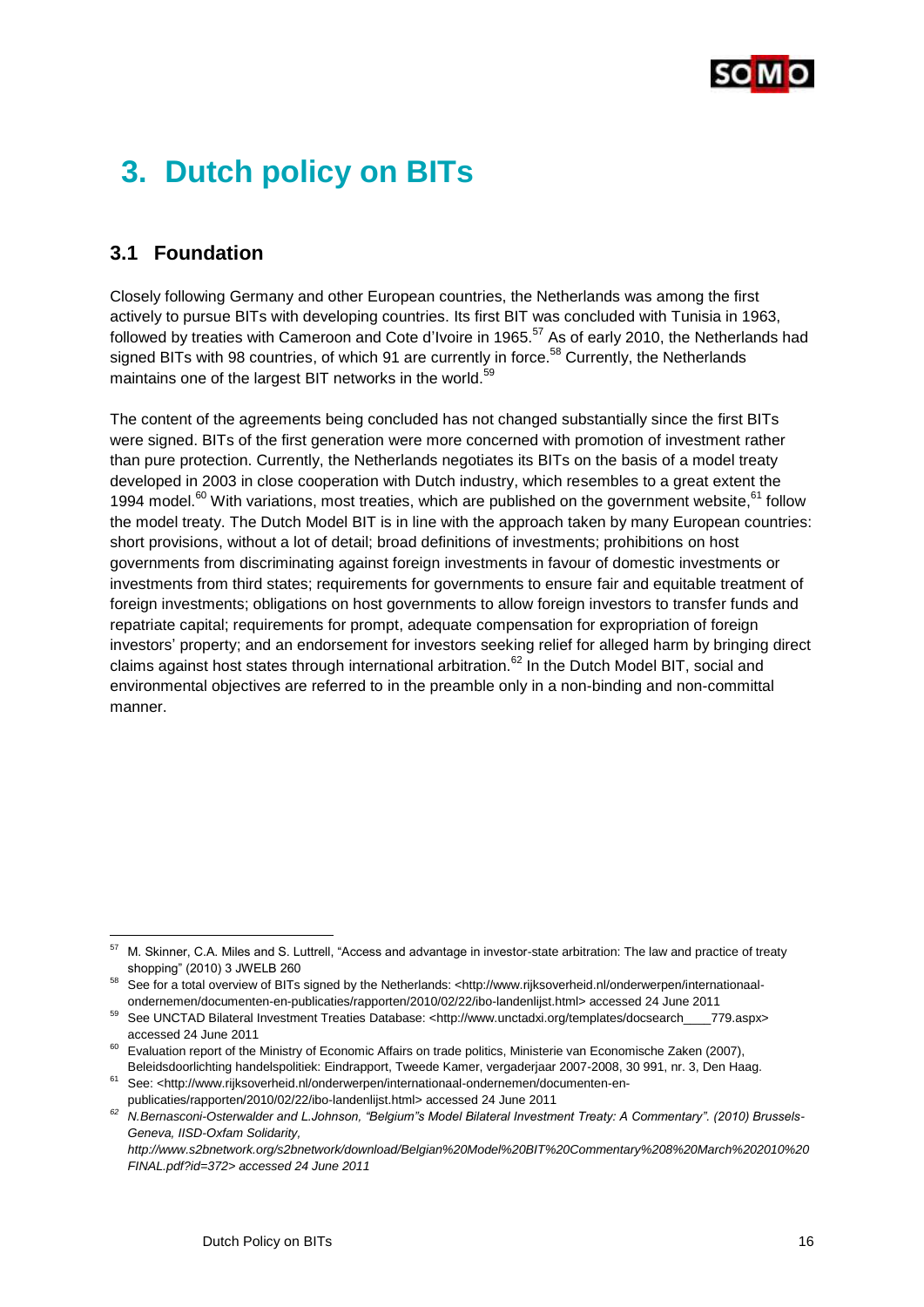

#### **Box I: How Bits are concluded in the Netherlands**

The procedure to conclude a BIT does not differ much from any other international treaty. Once the governments of the two countries involved have decided on each other"s importance as trading partners, negotiations are opened. Depending on the stakes, these negotiations often take place in several rounds, giving an opportunity for each team of diplomats to go back and discuss the drafts with their home base. Very few people are aware of these negotiations and there is mostly no public discussion or awareness among civil society, while interested business representatives are very often informed or consulted. When the negotiations are concluded, the delegations initial the treaty. Next, their governments will have to sign the text formally, a task which is usually delegated to the Minister of Foreign Affairs or an ambassador. In the Netherlands, the treaty is subsequently published in the Netherlands" Treaty Series Tractatenblad, submitted to the Council of State (Raad van State) for an advisory opinion and sent to parliament (House of Representatives and Senate). If the House of Representatives and the Senate do not respond within 30 days, the treaty is automatically accepted. If at least one-fifth of the House or one-fifth of the Senate decide they want a vote on this treaty, there will be a vote. Usually, however, these votes are mere formalities. After this procedure the treaty enters into force, usually a month or so after the final signing.

To exit a BIT is a lot more difficult than to enter one. Article 14, the concluding article of the Dutch model BIT, gives a standard duration of 15 years after signing, during which no one-sided change or withdrawal is allowed. Unless notice of termination is given by either contracting party at least six months before the date of the expiry of its validity, the BIT is tacitly extended for periods of ten years, whereby each contracting party reserves the right to terminate the Agreement upon notice of at least six months before the subsequent date of expiry. The model treaty further contains a clause whereby, upon termination of the treaty, any investment made prior to termination of a BIT will continue to be protected by the treaty"s provisions for a further 15 years.

The Dutch policy on investment treaties is part of a broader policy aimed at creating a competitive and attractive business climate in the Netherlands.<sup>63</sup> The Netherlands' investor-friendly bilateral investment treaties are not the only trump card used to attract multinationals to incorporate inside the Dutch borders. An even bigger pull factor is the favourable tax system and strong network of bilateral tax treaties that the Netherlands maintains. The blend of its tax system and investment protection has had the side-effect of attracting an estimated 20,000 letterbox companies.<sup>64</sup> With regard to investment, their presence does not appear to worry the Dutch government. In fact, in a 2007 letter to Parliament, a former Dutch trade secretary went so far as to say that whether or not investors invoking Dutch BITs are actually Dutch in any substantial way is an issue for the tribunal dealing with their complaint and no concern of the Dutch government.<sup>65</sup>

The Dutch efforts in concluding BITs have fluctuated over the years, mostly in response to negotiations on investment in multilateral fora, such as the OECD Multilateral Agreement on Investment (MAI) at the end of the 1990s, and the WTO several years later. The official Dutch position is that it still favours a multilateral investment agreement over bilateral treaties, as a multilateral treaty would create a level playing field and is more transparent.<sup>66</sup> After multilateral initiatives failed in the OECD and WTO in the late 1990s and early 2000, the Netherlands decided to refocus on bilateral treaties. A round of negotiations was launched, aimed at signing investment treaties with several strategic countries and some large energy-producing countries. At this time, Dutch efforts focused

<sup>&</sup>lt;sup>63</sup> As the then trade secretary Mr Frank Heemskerk put it in 2008, the amount of energy invested in signing and drafting business-friendly BITs is partly based on the government policy to create such an attractive business climate. In Brief van Staatssecretaris Economische Zaken Heemskerk aan de Tweede Kamer, 1 februari 2008. < [http://www.rijksoverheid.nl/documenten-en-publicaties/kamerstukken/2008/02/01/vragen-van-de-leden-irrgang-en-van-](http://www.rijksoverheid.nl/documenten-en-publicaties/kamerstukken/2008/02/01/vragen-van-de-leden-irrgang-en-van-bommel-beiden-sp-over-bilaterale-investeringsverdrag-tussen-nederland-en-bolivia.html)

[bommel-beiden-sp-over-bilaterale-investeringsverdrag-tussen-nederland-en-bolivia.html>](http://www.rijksoverheid.nl/documenten-en-publicaties/kamerstukken/2008/02/01/vragen-van-de-leden-irrgang-en-van-bommel-beiden-sp-over-bilaterale-investeringsverdrag-tussen-nederland-en-bolivia.html) Accessed 24 June 2011 <sup>64</sup> M. van Dijk et al.

<sup>&</sup>lt;sup>65</sup> Brief van Staatssecretaris Economische Zaken

<sup>&</sup>lt;sup>66</sup> Evaluation report of the Ministry of Economic Affairs on trade politics, Ministerie van Economische Zaken (2007), Beleidsdoorlichting handelspolitiek: Eindrapport, Tweede Kamer, vergaderjaar 2007-2008, 30 991, nr. 3, Den Haag. *p. 33*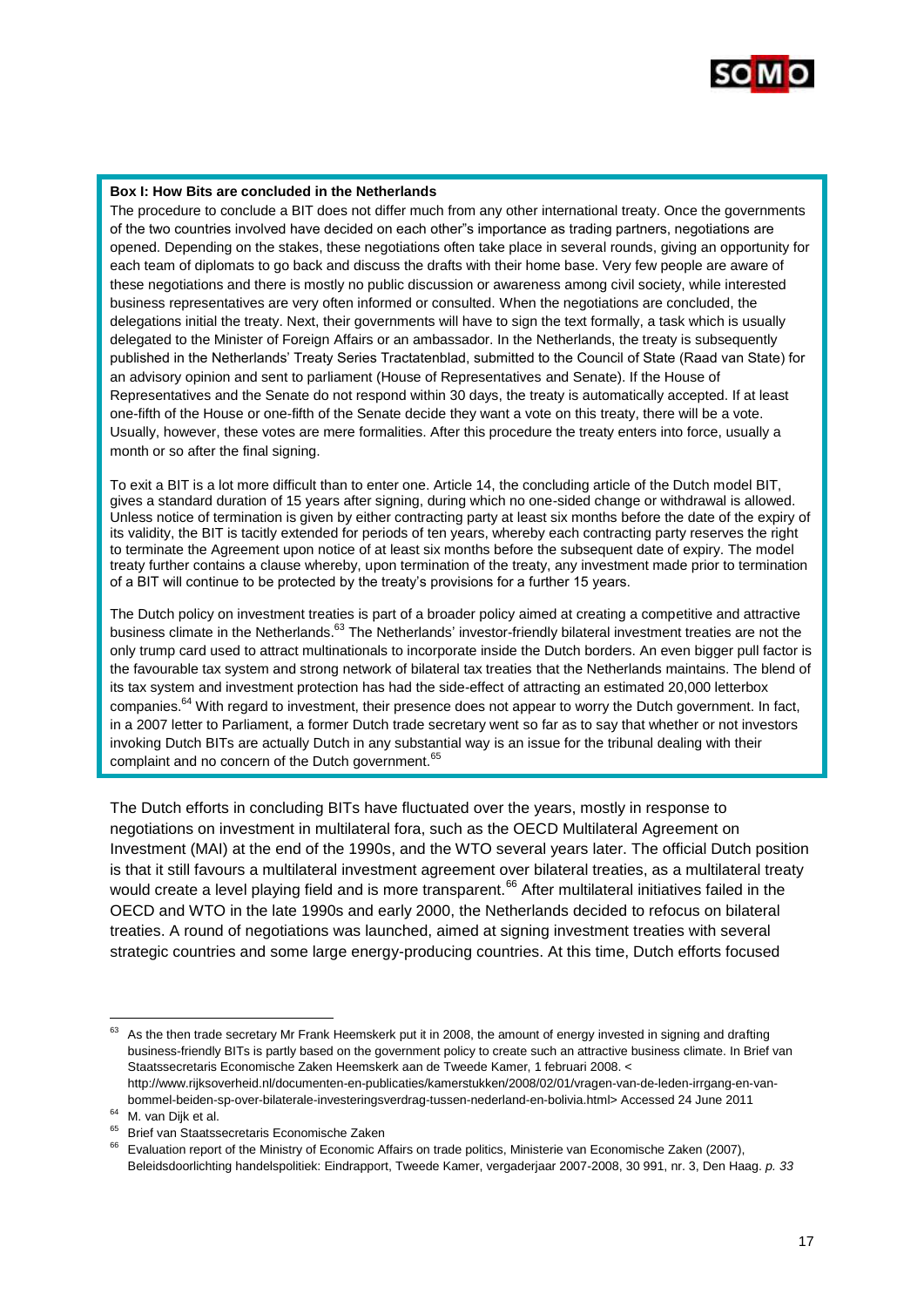exclusively on these strategic countries. Other countries wanting to conclude a BIT with the Netherlands were advised simply to sign the Dutch model BIT, with little scope for negotiation.<sup>67</sup>

The core of Dutch investment policy to this day has been to create a "transparent, stable and free international investment climate."<sup>68</sup> The conclusion of BITs is based on the premise of a positive correlation between investment agreements and trade and investment flows between countries. Furthermore, the policy aligns to the notion that investment promotes knowledge spill-overs and stimulates the host country"s economy, and as such is beneficial for developing countries.<sup>69</sup> Perhaps even more importantly, BITs offer an attractive business climate in the Netherlands and provide Dutch and foreign investors incorporated in the Netherlands with maximum protection abroad. There is no comprehensive empirical support provided for these suppositions, however, nor has the Netherlands ever carried out a methodical analysis of possible costs and benefits of its policy, let alone one which has taken into account the (social and environmental) cost of treaty shopping for the home and the host country. Despite the lack of any conclusive evidence to underpin its assumptions, the Dutch government proceeded to negotiate ever more BITs with African partner countries as part of its development agenda.<sup>70</sup>

#### **Box II: BITs and focus on development and CSR policies of the Netherlands**

BITs are promoted as an integral part of the Netherlands" foreign policy. Poverty reduction has always been put forward as a core element of this policy. A key question, then, is whether and how BITs can be seen to contribute to this objective. The Dutch government has long promoted economic growth as the most important pre-condition for sustainable poverty reduction in poor countries, and private-sector development as the main engine to boost that growth. In its 2011 budget, the Dutch Foreign Office confirms that broad policy coherence, including through promotion of the development dimension of international trade and financial systems, is a key focus of Dutch development policy. The recommendation to poor countries is and remains: "open up your markets to attract investment capital and lift people out of poverty". What is new is the unabashed promotion of "enlightened selfinterest" by the present right-wing coalition government, which presents enhanced quality and effectiveness of Dutch trade and investment promotion as a main means towards achieving sustainable poverty reduction.

The Dutch government aims to include Corporate Social Responsibility (CSR) in *all* of the government"s activities to promote trade. While CSR is relevant terrain for many different policy fields and ministries, the Ministry of Economic Affairs, Agriculture and Innovation (EL& I) has a coordinating role. Central to the Dutch government"s CSR policy is promoting an entrepreneurial attitude that is receptive to the expectations of society. Underlying this policy is the government"s vision of the corporate social responsibility 2008–2011. The normative base is founded on the OECD Guidelines for Multinational Enterprises, the UN Global Compact and the ILO"s Tripartite Declaration on Multinational Enterprises. However, CSR starts where the law ends, and is, for the Dutch government, by nature voluntary.<sup>71</sup> While there are many instruments created to promote the CSR of Dutch companies abroad, the link between protection of rights in BITs and the Dutch duty to limit harm done by Dutch companies is absent. It does not appear that the Dutch government is considering introducing CSR into its policy regarding BITs.

In a 2011 debate on BITs and Free Trade Agreements, trade secretary Bleker confirmed once more that the BITs are meant to apply to every investor registered in the Netherlands, including for those with only a letterbox. He further noted, surprisingly, that the Dutch policy outlines not only rights but also clear duties for companies –

<sup>67</sup> Ibid p. 32

<sup>68</sup> Ibid p. 33

 $69$  Ibid p. 30

 $70$  Ibid p. 31

<sup>71</sup> MVO, [<http://www.rijksoverheid.nl/onderwerpen/maatschappelijk-verantwoord-ondernemen/watis-mvo>](http://www.rijksoverheid.nl/onderwerpen/maatschappelijk-verantwoord-ondernemen/watis-mvo)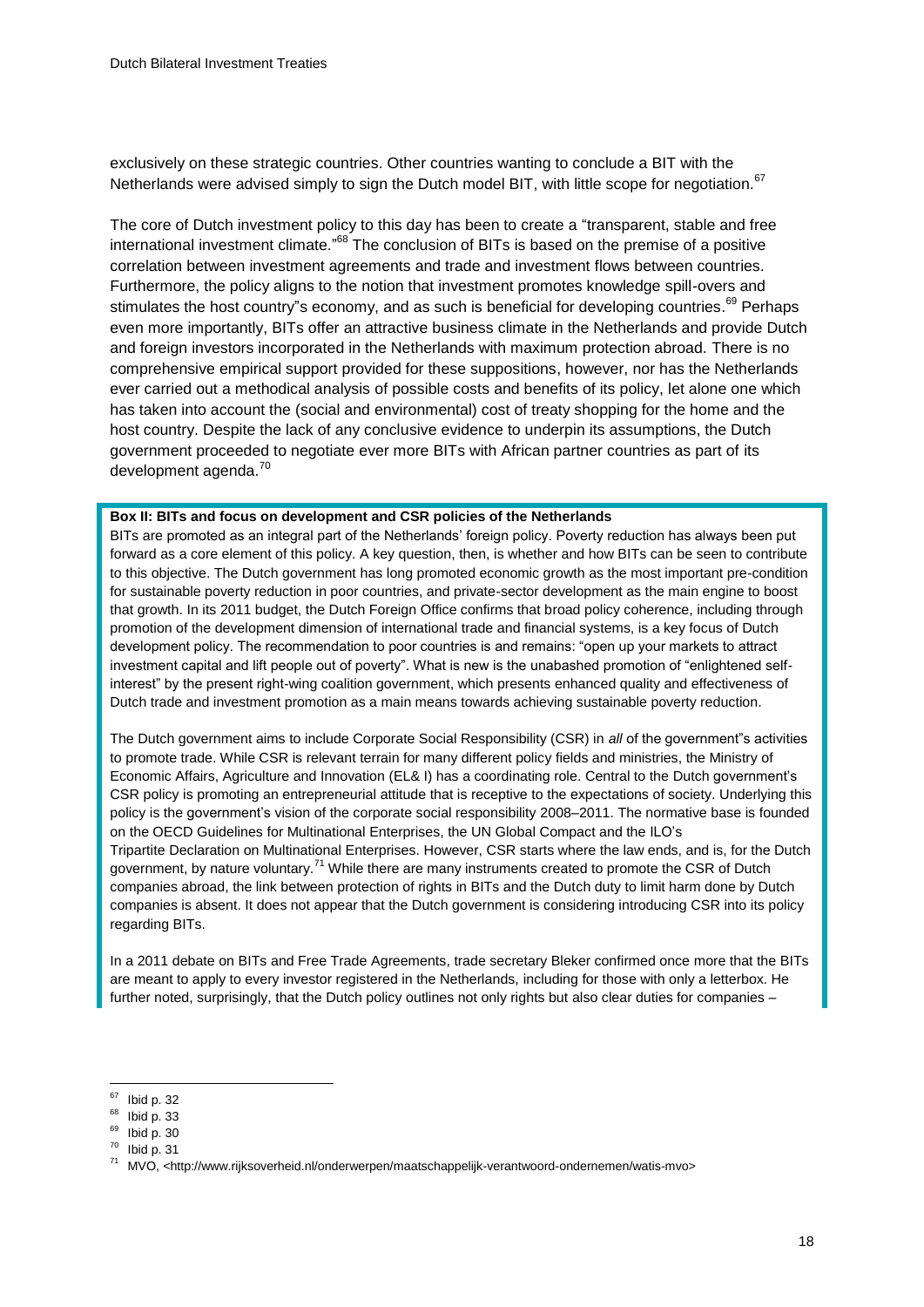

letterbox companies in particular – and added that the European Union will be creating a strong framework expressly for this purpose.<sup>72</sup> Current Dutch BITs, however, do not comprise any investor obligations, whether for letterbox companies or not, and within the European Union the Dutch government can hardly be called a progressive player on this issue (see next paragraph). While the importance of an in-depth debate on investment policy appears self-evident, the topic has thus far been raised only twice in parliament, where it was discussed in a rather minimal manner.<sup>73</sup>

## <span id="page-20-0"></span>**3.2 European Integration**

l

The Lisbon Treaty, which came into effect on 1 December 2009 with a view to enhance the efficiency and democratic legitimacy of the Union and to improve the coherence of its actions,<sup>74</sup> reorganizes the external trade policy of the European Union (EU) in a profound manner, by introducing several important institutional and substantive modifications to the EU"s Common Commercial Policy (CCP), one of the key pillars in the Union"s relations with the outside world. An important novelty is the inclusion of foreign direct investment (FDI) in the exclusive competence of the EU.<sup>75</sup> This has farreaching consequences for the BITs policies of all Member States (MS). "Lisbon" has set in motion a policy process to draw up the framework for the EU"s new common investment policy. This process will necessarily determine the precise nature of the applicability of existing Member State BITs, the competence of Member States to conclude BITs, and the outlines of the EU"s future investment agreements.

The creation of a legal framework for the negotiation of future investment agreements (including investment chapters in trade agreements) by the EU, and the necessary transitional process to bring the Member States' BITs in line with the EU's new common investment policy,  $^{76}$  has sparked a fierce power struggle between the institutions of the EU. The European Commission is eager to flesh out its new competences, while the Member States are reluctant to relinquish theirs. The Council, representing Member States" interests, has from the outset been actively involved in this policy process.<sup>77</sup> The Netherlands is particularly active, and adopts a self-proclaimed leadership role,<sup>78</sup> together with some other countries with huge vested interests. These countries, organised as the

<sup>&</sup>lt;sup>72</sup> Verslag van een algemeen overleg. Vastgesteld 24 mei 201: [<https://zoek.officielebekendmakingen.nl/kst-](https://zoek.officielebekendmakingen.nl/kst-2150102062.html?zoekcriteria=%3Fzkt%3DEenvoudig%26vrt%3D171&resultIndex=10&sorttype=1&sortorder=4)[2150102062.html?zoekcriteria=%3Fzkt%3DEenvoudig%26vrt%3D171&resultIndex=10&sorttype=1&sortorder=4>](https://zoek.officielebekendmakingen.nl/kst-2150102062.html?zoekcriteria=%3Fzkt%3DEenvoudig%26vrt%3D171&resultIndex=10&sorttype=1&sortorder=4) Accessed 24 June 2011

<sup>73</sup> De staatssecretaris van Economische Zaken, Landbouw & Innovatie, Brief Nr. 1063 brief van de staatssecretaris van economische zaken, landbouw & innovatie, 24 mei 2011, Verslag van de Raad Buitenlandse Zaken d.d. 13 mei 2011

<sup>74</sup> Lisbon Treaty, Preamble. At: http://eur-lex.europa.eu/LexUriServ/LexUriServ.do?uri=OJ:C:2007:306:0001:0010:EN:PDF

<sup>75</sup> Treaty of the functioning of the European Union (TFEU), Article 206 and 207

 $76$  In July 2010, the EC published a draft Regulation "establishing transitional arrangements for bilateral investment agreements between Member States and third countries" and a Communication "Towards a comprehensive European international investment policy." European Commission, Proposal for a regulation of the European Parliament and of the Council establishing transitional arrangements for bilateral investment agreements between Member States and third countries Reference to documents COM(2010)0344Brussels, 7.7.2010, COM(2010)344 final, 2010/0197, www.europarl.europa.eu/meetdocs/2009\_2014/documents/com/com\_com(2010)0344\_/com\_com(2010)0344\_en.pdf, visited on 29 April 2011. Furthermore, reference is made to European Parliament Resolution of 6 April 2011 on the future European international investment policy (2010/2203(INI)), www.europarl.europa.eu/sides/getDoc.do?pubRef=-//EP//TEXT+TA+P7-TA-2011-0141+0+DOC+XML+V0//EN>, visited on 29 April 2011. Reference is furthermore made to the EU Council"s Conclusions on a comprehensive European international investment policy, 3041st Foreign Affairs Council meeting Luxembourg, 25 October 2010, <www.consilium.europa.eu/uedocs/cms\_data/docs/pressdata/EN/foraff/117328.pdf>, visited on 29 April 2011. European Commission Communication, Towards a comprehensive European international investment policy,8 July 2010, COM(2010)343 final

<sup>77</sup> European Council, Conclusions on a comprehensive European international investment policy, 25 October 2010, [<http://www.consilium.europa.eu/uedocs/cms\\_data/docs/pressdata/EN/foraff/117328.pdf >](http://www.consilium.europa.eu/uedocs/cms_data/docs/pressdata/EN/foraff/117328.pdf) accessed 24 June 2011

<sup>78</sup> De staatssecretaris van Economische Zaken, Landbouw & Innovatie, Brief Nr. 1063 brief van de staatssecretaris van economische zaken, landbouw & innovatie, 24 mei 2011, Verslag van de Raad Buitenlandse Zaken d.d. 13 mei 2011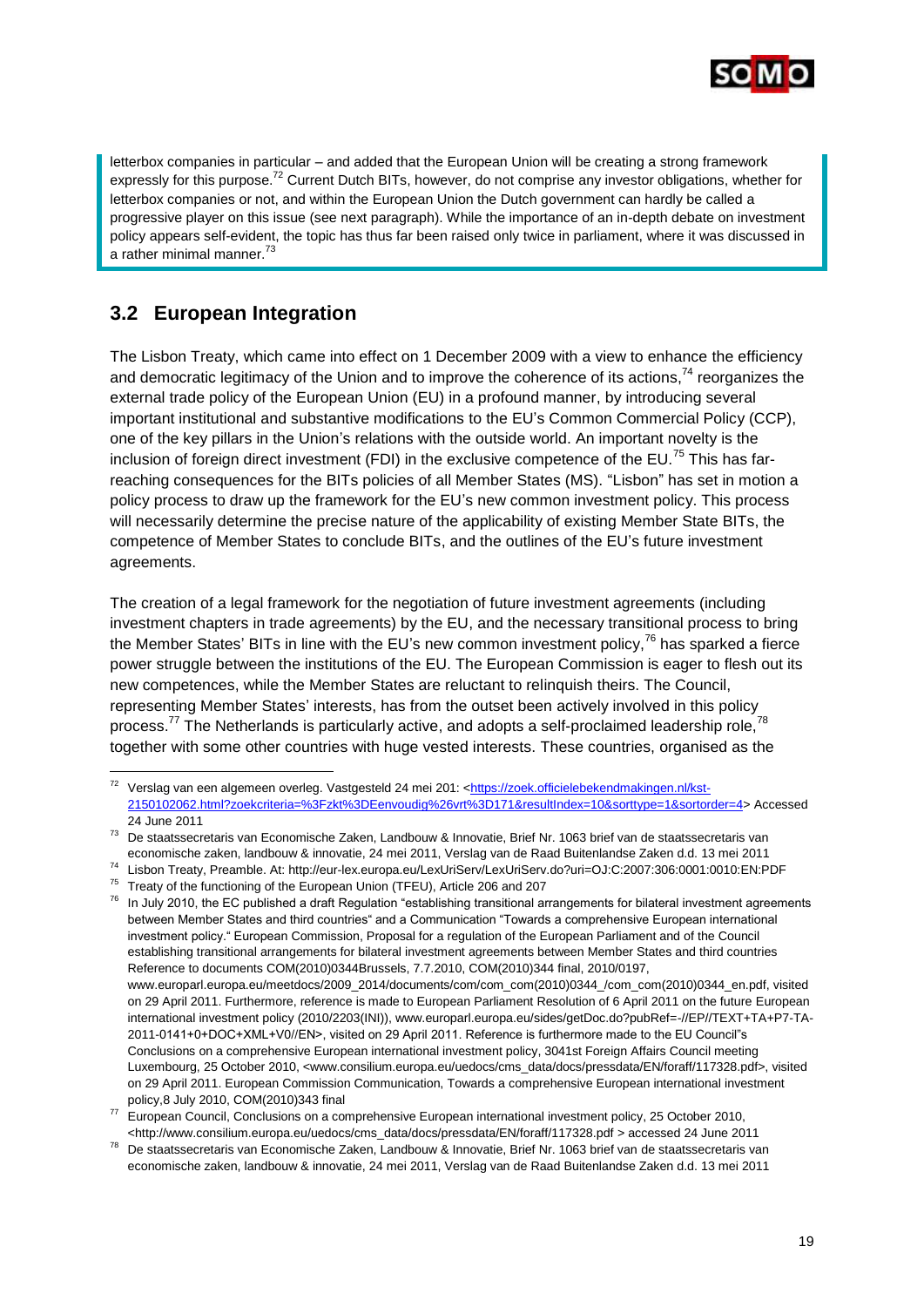Friends of Investment,<sup>79</sup> fiercely resist phasing out existing BITs, and insist that future EU investment agreements offer "at least the same level of protection as the one provided" in the BITS instead of "high level of protection", as proposed in a recent European Parliament Resolution.<sup>80</sup> The European Parliament calls on all parties involved to use the window of opportunity offered by "Lisbon" to rebalance the rights and obligations of investors. The position advocated by key member states like the Netherlands wilfully disregards this call for more balanced investment treaties.

With the emergence of EU investment agreements the Netherlands will, in the long run, lose its current competitive edge as a treaty haven for investors, based on attractive BITs, as the incentive to incorporate in the Netherlands to take advantage of the country"s extra-advantageous BIT network will cease to exist. In order to stay ahead, the Dutch are bent on ensuring that future EU investment agreements will offer at least the same level of protection the Dutch BITs currently offer.<sup>81</sup>

 $<sup>79</sup>$  The most important members of the Friends of Investment are the UK, NL, FR, DE, SE, FI, ES</sup>

<sup>80</sup> Verwijzing nodig naar Arif rapport en resulterende EP resolutie.: European Parliament, Resolution on the on the future European international investment policy (2010/2203(INI)),

<sup>&</sup>lt;sup>81</sup> T. Henquet. Dutch bilateral investment treaties and investment protection in the European union: some observations on nondiscrimination and investment restructuring; Paper prepared for presentation at a conference on "Contemporary Topics in Investment Arbitration: Most Favored Nation Treatment of Substantive Rights and Investment Arbitration in China", organised by the Association for International Arbitration, 22 October 2010, Vrije Universiteit Brussel, Belgium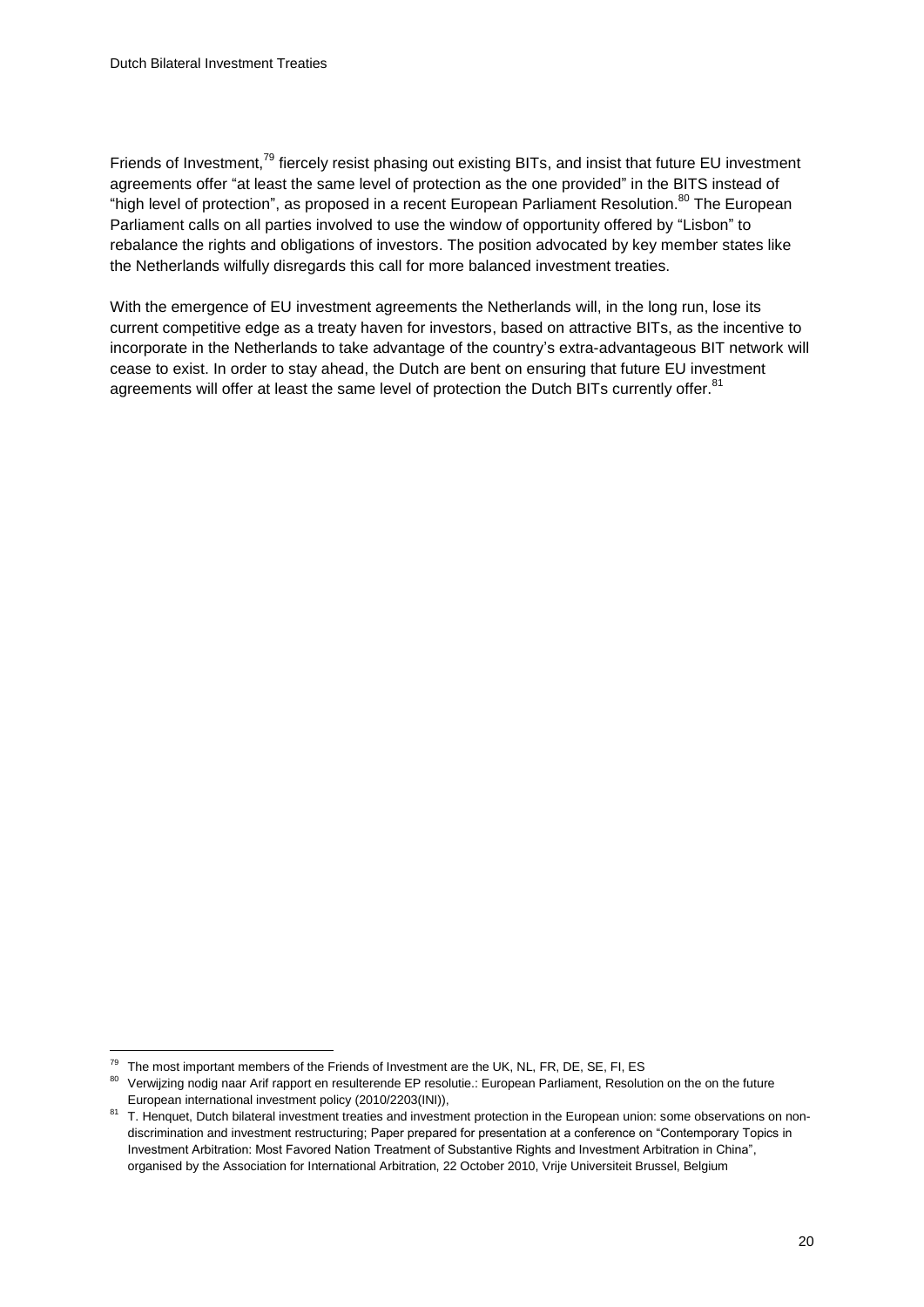

## <span id="page-22-0"></span>**4. Scope of the Dutch Model BIT**

### <span id="page-22-1"></span>**4.1 Introduction**

What are the investment protections that the Dutch are so eager to maintain in the context of the EU"s future common investment framework? This chapter considers the different elements that make IIAs more or less attractive to investors, by discussing several variables in IIAs relevant to treaty shopping.<sup>82</sup> To narrow down the focus of this paper, while not ignoring the vital importance of substantive investor obligations (e.g. non-discrimination standards or fair and equitable treatment), they are not included in this paper. While, for example, the investors will value the strong national treatment clause in the BIT between China and the Netherlands, it is assumed that such standards are not of decisive importance for the discerning treaty shopper.

Instead the focus is put on the definition of the terms "investor" and "investment", both of which can contain restrictive elements with the aim of excluding some – certain mailbox companies in particular – from BIT protection. In addition, some elements of the dispute settlement clauses and provisions are discussed which are highly relevant to potential treaty shoppers as these determine the conditions attached to bringing claims before international tribunals, and stipulate the tribunals to which the investor has access. Lastly, some elements related to sustainable development are included. This section discusses these provisions in IIAs and how they are included both in the Dutch Model BIT and in the actual BITs signed by the Netherlands and other states. The text also addresses some of the main problems associated with these clauses.

### <span id="page-22-2"></span>**4.2 Definition of Investment**

In international law, there is no standard definition of investment, and the interpretation of the term in the context of an IIA depends to a large extent on the way it has been included. Generally, IIAs have tended to favour a definition that is broad and asset-based.<sup>83</sup> The relevant clauses in IIAs usually refer to "any kind of asset", often followed by a non-exhaustive list of the forms such assets may take, which include elements such as movable and immovable property; rights derived from shares, bonds and other kinds of interests in companies and joint ventures; and claims to money from intellectual property rights. This wide definition is prevalent in the second-generation BITs concluded in the 1990s and still in force today. In recognition of the problems posed by such broad legal phrasing in a globalising world, characterised by rapidly increasing transnational investment flows, recent treaty practice is witnessing new approaches that aim to narrow the definition of investment.<sup>84</sup> These include excluding specific types of assets such as portfolio investments, certain commercial contracts, certain loans and debt securities, and so on; using a "closed list" definition with a wide asset-based list of examples which are exhaustive rather than illustrative; limiting investments to those made "in accordance with host country law"; and supplementing definitions of "investment" by express references to investment risks and other factors commonly associated with investment, thereby introducing objective criteria for specification of the scope of the definition. Important BIT countries

<sup>82</sup> M. Skinner, C.A. Miles and S. Luttrell, "Access and advantage in investor-state arbitration: The law and practice of treaty shopping" (2010) 3 JWELB 260

*<sup>83</sup>* UNCTAD, "Scope and Definition", (2011) UNCTAD Series on Issues in International Investment Agreements II, *p.24*< [http://www.unctad.org/en/docs//diaeia20102\\_en.pdf>](http://www.unctad.org/en/docs/diaeia20102_en.pdf) accessed 25 June 2011

*<sup>84</sup> Ibid p. 19*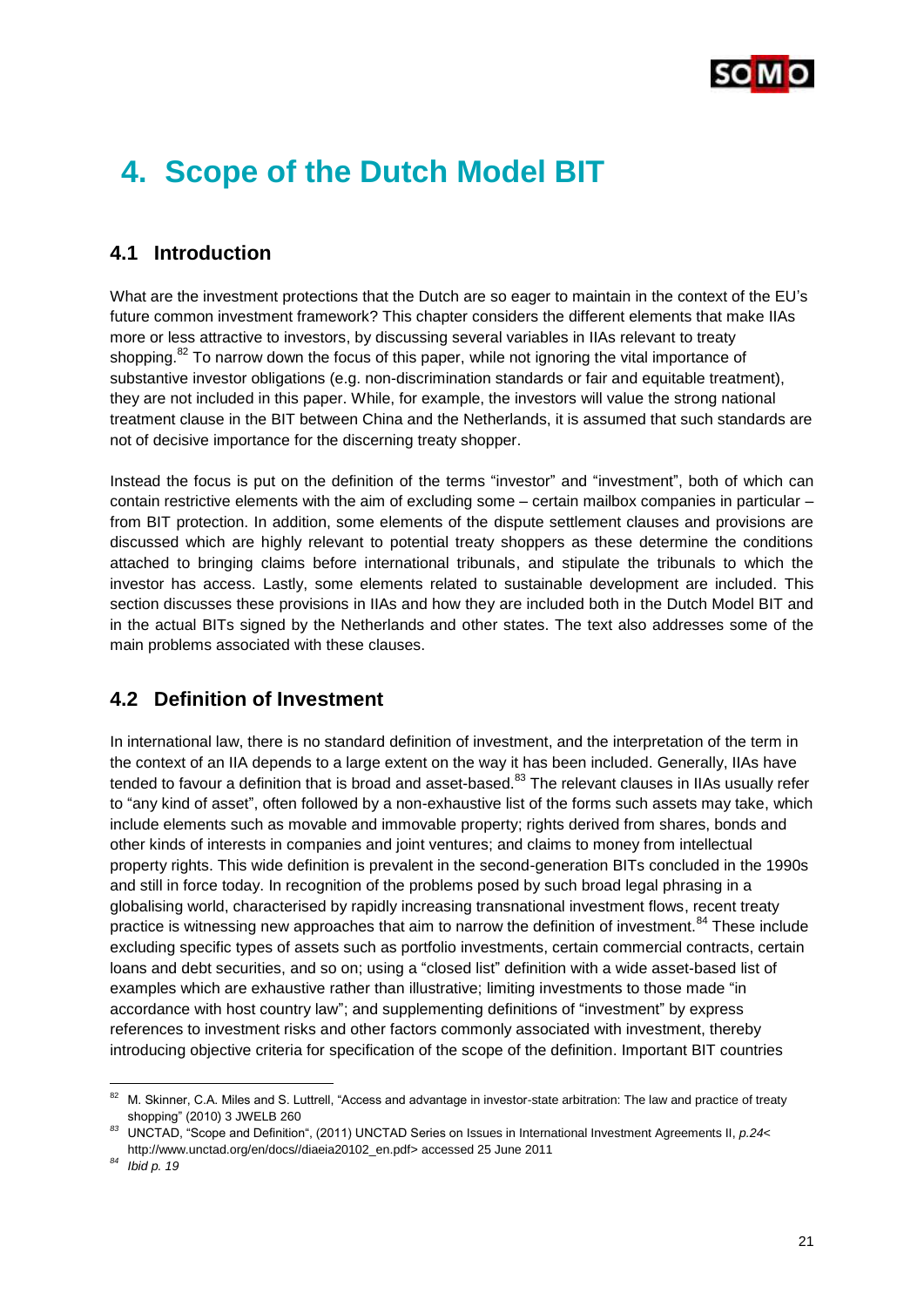such as the US (describing characteristics of an investment), $^{85}$  Canada (closed list) $^{86}$  and China (also describing characteristics of an investment) $87$  have begun to pose some limits to the standard definition of investment.

Although the Netherlands adopted a new Model BIT in 2004, its template does not include any attempts at narrowing down the definition of investment used. Rather, it continues to rely on a broad and asset-based clause.<sup>88</sup> The Dutch Model BIT thus protects investments irrespective of whether they are significant, lasting, contribute to the host country's economic development, or are made in accordance with the host country"s laws. With only a handful of exceptions, virtually all BITs concluded by the Netherlands follow this broad asset-based definition.<sup>89</sup> Some Dutch BITs do limit the scope of the definition by, *inter alia*: (1) adding that the investment has to be made in accordance with the laws and regulations of the host country;<sup>90</sup> (2) adding a paragraph stating that "investment" also covers reinvestment;<sup>91</sup> (3) adding a requirement of government approval.<sup>92</sup>

Article 10 of the Dutch Model BIT provides that the provisions of the Agreement shall, from the date of entry into force thereof, also apply to investments which have been made prior to that date. The Dutch Model follows the approach taken by most IIAs. The objective of this provision is to ensure that an investment tribunal will have jurisdiction to hear any claim even when it relates to an investment made before the agreement entered into force.<sup>93</sup> However, the Dutch BITs as concluded show considerable variations with regard to the scope of application of this clause.<sup>94</sup>

<sup>85</sup> United States Model BIT Article 1.1 "Investment" means every asset that an investor owns or controls, directly or indirectly, that has the characteristics of an investment, including such characteristics as the commitment of capital or other resources, the expectation of gain or profit, or the assumption of risk and a non-exhaustive list of forms an investment may take.

 $86$  Canada 2004 Model BIT Article 1.1

China 2003 Model BIT Article 1.3 "Investment" means any assets owned or controlled, directly or indirectly, by investors of a Contracting Party in accordance with the laws and regulations of the other Contracting Party, including a non-exhaustive list. However, In order to qualify as an investment under this Agreement, an asset must have the characteristics of an investment, such as the commitment of capital or other resources, the expectation of gain or profit, or the assumption of risk.

<sup>88</sup> "Article 1. For the purposes of this Agreement: (a) the term "investments" means every kind of asset and more particularly, though not exclusively: movable and immovable property as well as any other rights in rem in respect of every kind of asset; rights derived from shares, bonds and other kinds of interests in companies and joint ventures; claims to money, to other assets or to any performance having an economic value; rights in the field of intellectual property, technical processes, goodwill and know-how; rights granted under public law or under contract, including rights to prospect, explore, extract and win natural resources."

<sup>89</sup> Departures from the Model BIT text seem in most cases initiated by the other party to the agreement. First generation BITs concluded by the Netherlands, predominantly in the 1970, only provide for State to State dispute settlement. Kenia (1970), Malysia (1971), Malta (1984), Morocco (1971), Pakistan (1988), Senegal (1979), Singapore (1972), Sudan (1970) and Thailand (1972) and are excluded from this analysis

<sup>90</sup> Argentina (1992) and Turkey (1986); The BITs concluded with. Limiting the applicability of an investment agreement in this way is intended to induce foreign investors to ensure that all local laws and regulations are satisfied in the course of establishing an investment in UNCTAD

<sup>&</sup>lt;sup>91</sup> Kuwait (2001)

<sup>92</sup> Sri Lanka (1984)

<sup>93</sup> UNCTAD, "Scope and Definition", (2011) UNCTAD Series on Issues in International Investment Agreements II, p.46< [http://www.unctad.org/en/docs//diaeia20102\\_en.pdf>](http://www.unctad.org/en/docs/diaeia20102_en.pdf) accessed 25 June 2011

These can be classified into several broad categories: Agreements that follow the Dutch Model BIT and apply to investments which have been made before the agreement entered into force (around 50%); Agreements that apply to all investments, whether made before or after its entry into force, but do not apply to any dispute concerning an investment which arose, or/and any claim concerning an investment which was settled, before their entry into force (around 25%); Agreements that only apply to investments made after entry into force or include a specific limitation such as a date or application requirement. The Nicaragua BIT for example excludes legal governmental action which took place before the date of entry into force of the agreement Agreements that add whether before or after its entry into force, made in accordance with the laws and regulations of the contracting party in force at the time the investments were made; R. Dolzer and C. Schreuer, Principles of International Investment Law (Oxford Univ. Press, Oxford 2008) p.21 and p. 55.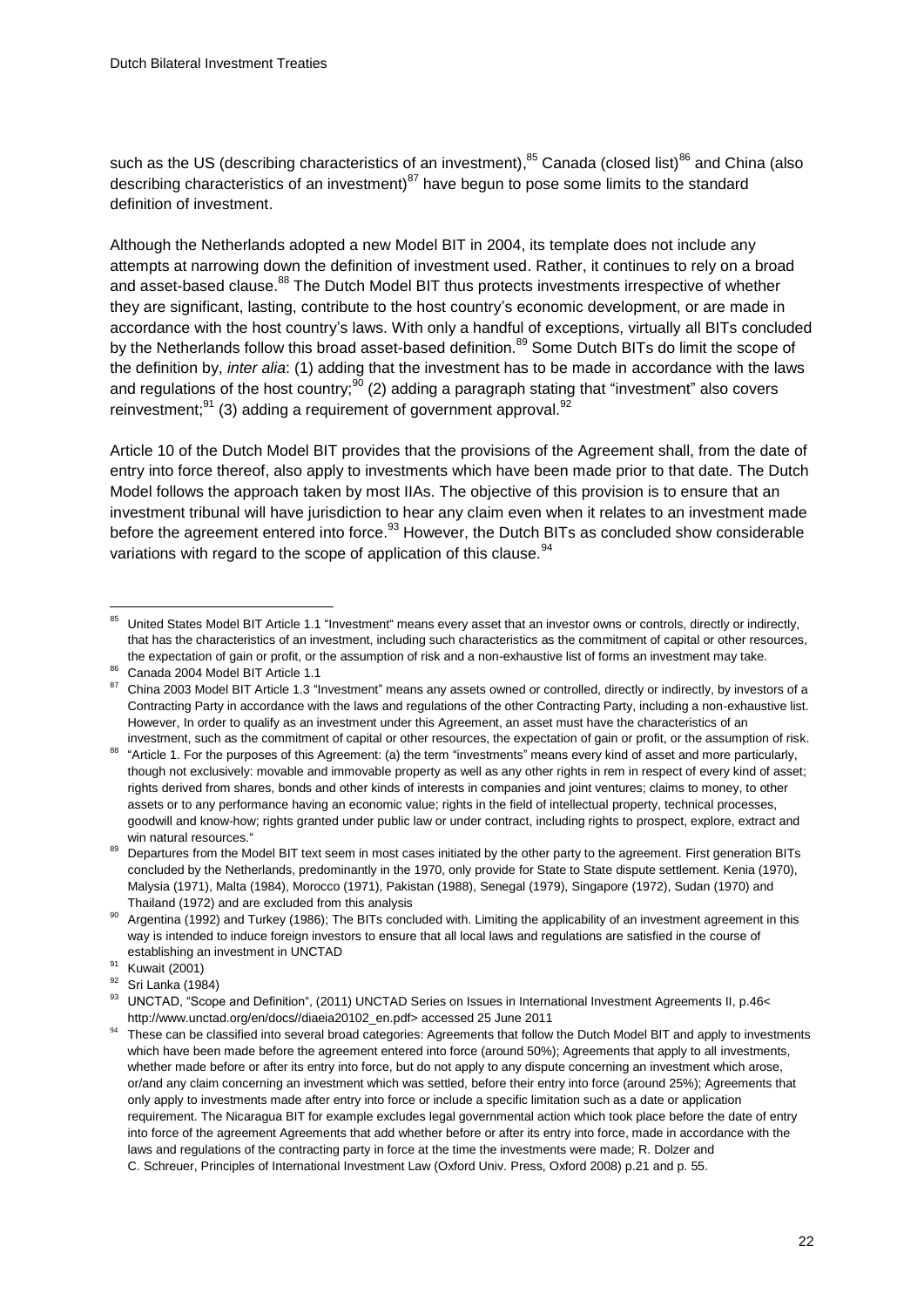

### <span id="page-24-0"></span>**4.3 The Definition of Investor**

A second important element determining the scope of application of investor rights in IIAs is the definition of what constitutes an investor, as the benefits of the agreement apply only to those who qualify under the definitions provided. Most BITs include a definition of natural and legal persons as investors. There are three main tests that can be used, often in combination, to determine the nationality of the investor: the incorporation or organization test, $^{95}$  seat test (siège social), $^{96}$  or ownership or control test.<sup>97</sup> The Dutch Model BIT includes a definition of natural and legal persons as investors.<sup>98</sup>

In concurrence with customary international law, the commonest definitions of natural persons are persons that are considered a national or citizen in the contracting states' national legislation.<sup>99</sup> This is also the case in virtually all BITs signed by the Netherlands that generally follow the Model BIT, which provides that *the term National shall comprise: "natural persons having the nationality of that*  Contracting Party".<sup>100</sup> There is much case law on the legal definition of what constitutes a natural person. Even when alternative criteria are introduced, as some IIAs do, such as provisions relating to dual nationality, the term "natural person" remains a fairly uncontroversial legal principle.

With respect to legal persons, the Dutch Model BIT uses the place of incorporation as well as the nationality or the ownership or control test. The control test is used to broaden the scope of investors that can benefits from the BIT, as it is only for investors such as "*shareholders not constituted under the law of the contracting party but in third states*." The requirement of foreign legal persons controlled by Dutch investors to be investors/nationals under the Dutch investment treaty is essential, as it provides the opportunity for the indirect protection of investments and brings claims under the BIT even by investors of the host state. To include indirectly controlled investors in the scope of a Dutch BIT is its hallmark for treaty shoppers: no other European BITs offer such broad scope.

Even though the BITs concluded by the Netherlands show some variation with regard to the specific wording of the relevant provisions, they generally tend to follow the broad definition used in the Dutch model BIT. Some BITs depart from the Model by using comparable extensive phrases such as "wherever located" for "not constituted under the law of Contracting Party."<sup>101</sup> Also, some BITs skip the phrase "directly or indirectly",<sup>102</sup> while others have added more specific wording with regard to the expression "legal persons" by adopting such terms as "corporations", "firms" or "associations", or even "government-controlled entities".<sup>103</sup> However, the legal implications of these adaptations are not

The incorporation or organization test is most commonly used and provides that a legal entity acquires nationality by way of incorporation. It covers investors without any other connection with the state.

<sup>&</sup>lt;sup>96</sup> The seat or siège social test provides that a legal person holds the nationality of the primary place of incorporation or where the effective management takes place. This test is most often used to prevent treaty shopping or a avoid granting protection to "mail-box" companies

<sup>97</sup> UNCTAD, Bilateral Investment Treaties 1995-2006:Trends in Investment Rulemaking UNCTAD, (2007) UNCTAD/ITE/IIT/2006/5, < [http://www.unctad.org/en/docs/iteiia20065\\_en.pdf>](http://www.unctad.org/en/docs/iteiia20065_en.pdf) accessed 24 June 2011

<sup>98</sup> It provides in Article 1.b: the term "nationals" shall comprise with regard to either Contracting Party: natural persons having the nationality of that Contracting Party;

legal persons constituted under the law of that Contracting Party;

legal persons not constituted under the law of that Contracting Party but controlled, directly or indirectly, by natural persons as defined in (i) or by legal persons as defined in (ii)."

<sup>99</sup> In IIAs sometimes the term natural persons, nationals, physical persons or citizens is used.

<sup>100</sup> Model BIT article 1.b

 $101$  Peru (1994), Zimbabwe (1996) and Uruguay (1988)

<sup>102</sup> Ukraine (1994)

<sup>&</sup>lt;sup>103</sup> Mainly BITs concluded with Asian countries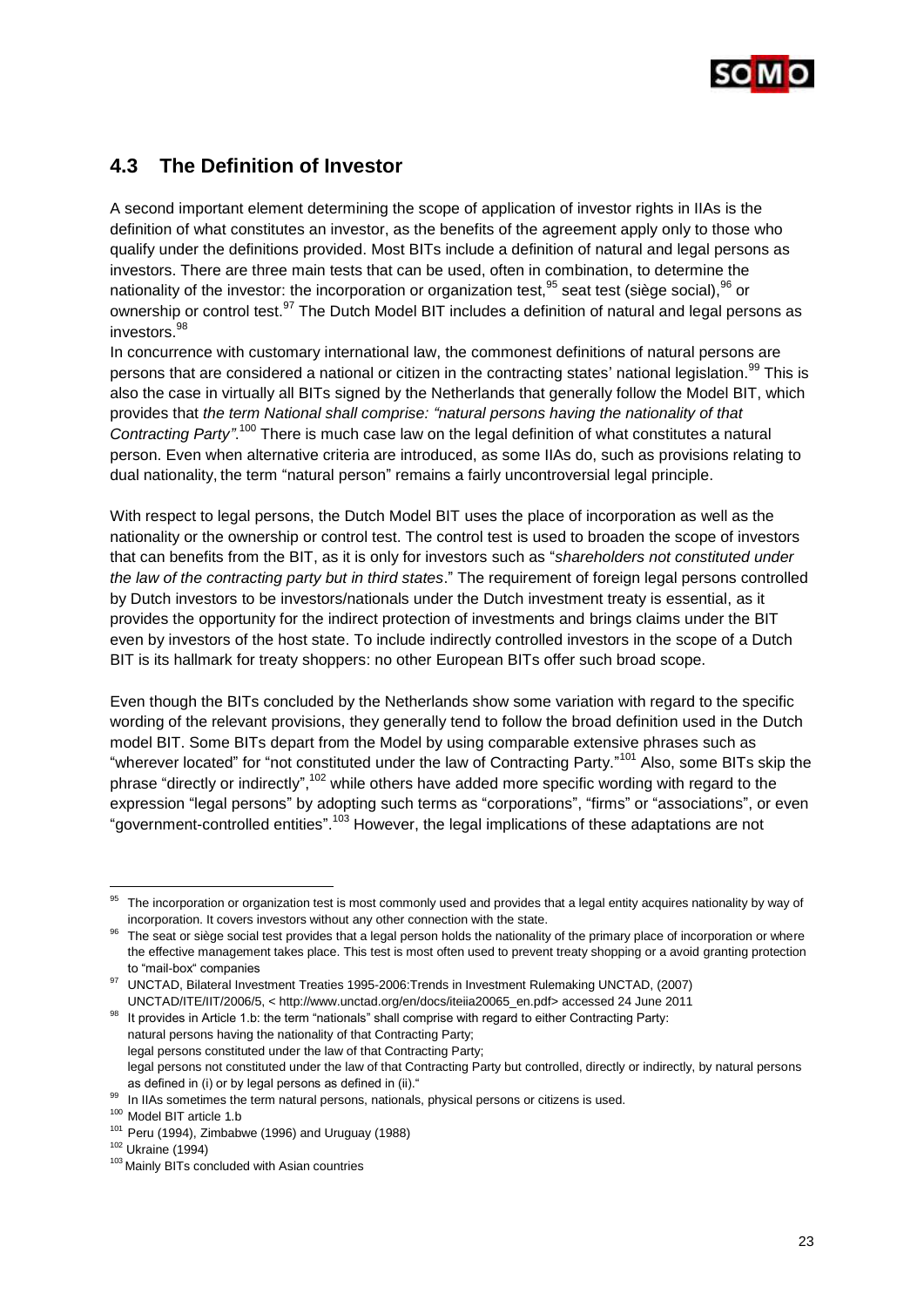directly clear. On the whole, Dutch BITs (more than three quarters of all BITs in force) do not substantially differ from the Model.<sup>104</sup>

## <span id="page-25-0"></span>**4.4 Dispute Settlement**

Investor–state dispute settlement is the mainstay of the current investment regime. It is also its most contentious and problematic element. Investment dispute settlement is a relatively recent and rather radical new approach that, in 1995, even before the recent explosion of investor-state cases, was described as "dramatically different from anything previously known in the international sphere". <sup>105</sup> The dispute settlement regime in its current form allows investors to circumvent domestic courts and bring claims against host governments directly before an international tribunal, as it does not require the prior exhaustion of local remedies. This is in contrast to, for example, international human rights treaties, which do require victims of human rights violations to exhaust local remedies. Dispute settlement clauses provide the rationale behind treaty shopping, with investors not only seeking to secure access to international arbitration but also to optimise their chances of a favourable ruling from the international tribunal that is to judge their grievances. Many states have limiting conditions in their BITs that must be fulfilled before an investor can file a claim for international arbitration. These include efforts to settle the dispute amicably within a certain period, consent from both parties before submitting a dispute for arbitration, or clarification of the interaction through local remedies. Lately, there have been attempts to tighten conditions further, with countries introducing more detailed procedural requirements, such as written notification and rules on transparency.<sup>106</sup>

The provision on investor–state dispute settlement in the Dutch Model BIT is rather short compared to many other BITs.<sup>107</sup> Central elements are: direct access to ICSID; no exhaustion of local remedies; no requirements related to amicable settlements of disputes; and explicit reference to nationals of the host party being treated as nationals of the other Contracting Party, in case they are controlled by nationals of the home state. Whereas the first generation of BITs concluded by the Netherlands, predominantly in the 1970s, only provided for state-to-state dispute settlement, there are now a further 28 Dutch BITs that follow the Model to the letter.<sup>108</sup> The remaining BITs show considerable variation in the wording of their dispute settlement clauses. All, however, allow for investors to sue host states before international tribunals when they feel that host state regulations are impinging on their investment and expected profits. There is a rather broad category that includes reference to additional international arbitration rules, in case the other Party is not a member of the ICSID. These clauses generally stipulate that disputes must be referred to ICSID, ICSID"s Additional Facility, or otherwise to an ad hoc tribunal established in accordance with the UNCITRAL rules. In some cases, the Stockholm Chamber of Commerce, the rules of the London Court of International Arbitration or the ICC rules are

<sup>&</sup>lt;sup>104</sup> The 2001 China-Dutch BIT combines a incorporation with a seat test.

<sup>105</sup> See, e.g.: J. Paulsson, "Arbitration Without Privity" (1995) 10 ICSID Rev – Foreign Investment LJ 232, 256 ("[T]his is not a sub-genre of an existing discipline. It is dramatically different from anything previously known in the international sphere").

<sup>106</sup> UNCTAD, Bilateral Investment Treaties 1995-2006: Trends in Investment Rulemaking, 2007, p. 105.

<sup>&</sup>lt;sup>107</sup> "Article 9: Each Contracting Party hereby consents to submit any legal dispute arising between that Contracting Party and a national of the other Contracting Party concerning an investment of that national in the territory of the former Contracting Party to the International Centre for Settlement of Investment Disputes for settlement by conciliation or arbitration under the Convention on the Settlement of Investment Disputes between States and Nationals of other States, opened for signature at Washington on 18 March 1965. A legal person which is a national of one Contracting Party and which before such a dispute arises is controlled by nationals of the other Contracting Party shall, in accordance with Article 25 (2) (b) of the Convention, for the purpose of the Convention be treated as a national of the other Contracting Party."

<sup>108</sup> [Bangladesh\(](http://www.rijksoverheid.nl/onderwerpen/internationaal-ondernemen/documenten-en-publicaties/besluiten/2006/10/17/bangladesh.html)1994)[, Belarus\(](http://www.rijksoverheid.nl/onderwerpen/internationaal-ondernemen/documenten-en-publicaties/besluiten/2006/10/17/belarus.html)1995), [Belize](http://www.rijksoverheid.nl/onderwerpen/internationaal-ondernemen/documenten-en-publicaties/besluiten/2006/10/17/belize.html) (2002)[, Benin](http://www.rijksoverheid.nl/onderwerpen/internationaal-ondernemen/documenten-en-publicaties/besluiten/2006/10/17/benin.html) (2001), [Bosnia-Herzegovina](http://www.rijksoverheid.nl/onderwerpen/internationaal-ondernemen/documenten-en-publicaties/besluiten/2006/10/17/bosnia-herzegovina.html) (1998)[, Gambia](http://www.rijksoverheid.nl/onderwerpen/internationaal-ondernemen/documenten-en-publicaties/besluiten/2006/10/17/gambia.html) (2002)[, Georgia\(](http://www.rijksoverheid.nl/onderwerpen/internationaal-ondernemen/documenten-en-publicaties/besluiten/2006/10/17/georgia.html)1998), [Jordan](http://www.rijksoverheid.nl/onderwerpen/internationaal-ondernemen/documenten-en-publicaties/besluiten/2006/10/17/jordan.html) (1997)[, Kazachstan](http://www.rijksoverheid.nl/onderwerpen/internationaal-ondernemen/documenten-en-publicaties/besluiten/2006/10/17/kazachstan.html) (2002)[, Latvia](http://www.rijksoverheid.nl/onderwerpen/internationaal-ondernemen/documenten-en-publicaties/besluiten/2006/10/17/latvia.html) (1994)[, Lithuania](http://www.rijksoverheid.nl/onderwerpen/internationaal-ondernemen/documenten-en-publicaties/besluiten/2006/10/17/lithuania.html) (1994)[, Macedonia](http://www.rijksoverheid.nl/onderwerpen/internationaal-ondernemen/documenten-en-publicaties/besluiten/2006/10/17/macedonia.html) (1998)[, Malawi](http://www.rijksoverheid.nl/onderwerpen/internationaal-ondernemen/documenten-en-publicaties/besluiten/2006/10/17/malawi.html) (2003), [Mali](http://www.rijksoverheid.nl/onderwerpen/internationaal-ondernemen/documenten-en-publicaties/besluiten/2006/10/17/mali.html) (2003)[, Moldova](http://www.rijksoverheid.nl/onderwerpen/internationaal-ondernemen/documenten-en-publicaties/besluiten/2006/10/17/moldova.html) (1995), [Mongolia](http://www.rijksoverheid.nl/onderwerpen/internationaal-ondernemen/documenten-en-publicaties/besluiten/2006/10/17/mongolia.html) (1995), [Mozambique](http://www.rijksoverheid.nl/onderwerpen/internationaal-ondernemen/documenten-en-publicaties/besluiten/2006/10/17/mozambique.html) (2001)[, Nicaragua](http://www.rijksoverheid.nl/onderwerpen/internationaal-ondernemen/documenten-en-publicaties/besluiten/2006/10/17/nicaragua.html) (2000), [Nigeria](http://www.rijksoverheid.nl/onderwerpen/internationaal-ondernemen/documenten-en-publicaties/besluiten/2006/10/17/nigeria.html) (1992), [Paraguay](http://www.rijksoverheid.nl/onderwerpen/internationaal-ondernemen/documenten-en-publicaties/besluiten/2006/10/17/paraguay.html) (1992)[. Peru](http://www.rijksoverheid.nl/onderwerpen/internationaal-ondernemen/documenten-en-publicaties/besluiten/2006/10/17/peru.html) (1994), [Slovenia](http://www.rijksoverheid.nl/onderwerpen/internationaal-ondernemen/documenten-en-publicaties/besluiten/2006/10/17/slovenia.html) (1996), [Tajikistan](http://www.rijksoverheid.nl/onderwerpen/internationaal-ondernemen/documenten-en-publicaties/besluiten/2006/10/17/tajikistan.html) (2002)[, Tanzania](http://www.rijksoverheid.nl/onderwerpen/internationaal-ondernemen/documenten-en-publicaties/besluiten/2006/10/17/tanzania.html) (2001), [Tunisia](http://www.rijksoverheid.nl/onderwerpen/internationaal-ondernemen/documenten-en-publicaties/besluiten/2006/10/17/tunisia.html) (1998)[, Uganda](http://www.rijksoverheid.nl/onderwerpen/internationaal-ondernemen/documenten-en-publicaties/besluiten/2006/10/17/uganda.html) (2000)[, Uzbekistan](http://www.rijksoverheid.nl/onderwerpen/internationaal-ondernemen/documenten-en-publicaties/besluiten/2006/10/17/uzbekistan.html) (1996), [Yemen](http://www.rijksoverheid.nl/onderwerpen/internationaal-ondernemen/documenten-en-publicaties/besluiten/2006/10/17/yemen.html) (1985)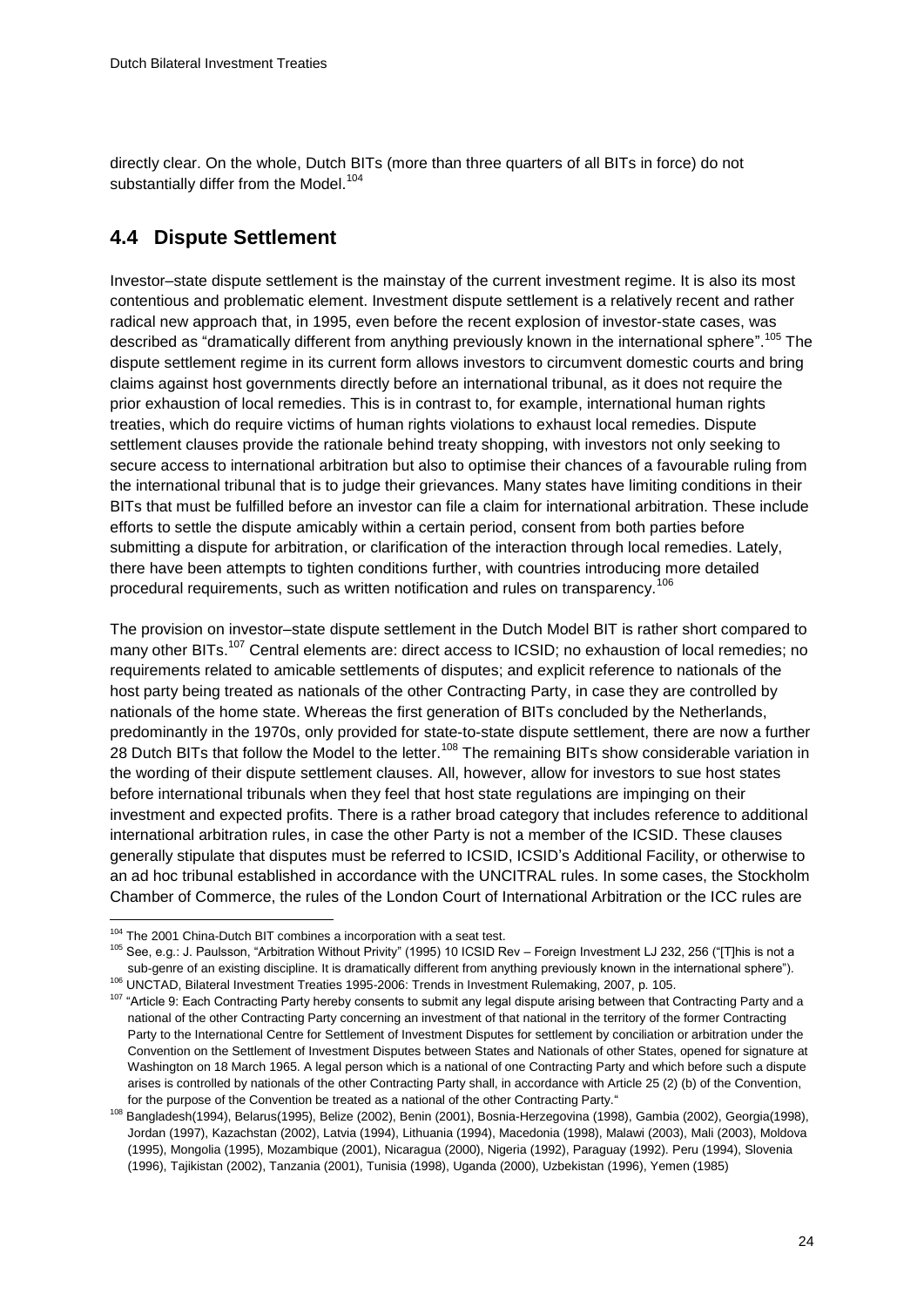

specifically mentioned. Several BITs, such as the Lebanon BIT, refer to "the competent court of the Contracting Party in the territory of which the investment has been made" as one of the possibilities for submitting disputes. Only the BITs with Chile and Sri Lanka require the exhaustion of local remedies, and the BIT with China states that a dispute may be submitted to international dispute settlement only if the investor concerned has withdrawn its case from the domestic court. Many BITs further contain a clause on striving for amicable settlement of a dispute within a set time frame, mostly within either three months (19 BITs) or six months (22 BITs), before an investor is allowed to put his claim before an international arbitration tribunal. Most BITs which provide for additional avenues besides ICSID state that the award shall be final and binding.

Dutch BITs increase their attractiveness to foreign investors by either containing or disregarding certain elements related to investment arbitration. Most Dutch BITs contain a so-called umbrella clause, by which the host state is bound to observe all commitments or obligations it has entered into with a foreign investor; they are gathered under the umbrella of the BIT. The Dutch model BIT.<sup>109</sup> like many others, phrases its umbrella clause (referring to "any obligations") to give the widest scope.<sup>110</sup> And it is this that makes them highly contentious. Around three quarters of the BITs concluded by the Netherlands employ such language. Most of the remaining Dutch BITs, by contrast, contain no umbrella clause. A small third category deviates from these norms.<sup>111</sup> Neither the Dutch Model nor any of the concluded BITs contain a so-called "denial of benefits" clause. Recently, they have tended to be included in IIAs with the express aim of preventing treaty shopping. Denial of benefit clauses have the same aim as restrictive definitions of "investor" within BITs (i,e deny the benefits of the treaty to a company that does not have an economic connection to the state on whose nationality it relies), and are a mark of third generation BITs.<sup>112</sup>

In its use of what may be called an investor-friendly dispute-settlement clause, the Dutch model BIT, like most BITs in force, fails to address a number of other problems inherent in investor–state dispute settlement, such as issues relating to arbitrators' conflicts of interests and the absence of any process fostering sound decision-making and predictability, such as an appeals mechanism. In terms of process, despite a growing international concern in relation to such issues, the Dutch model BIT is silent on requirements regarding transparency of procedures. As dispute settlement in international investment law is derived from international commercial arbitration, investor–state disputes can, owing to considerations of confidentiality, be sealed off from public scrutiny. Investor-state arbitration, however, often concerns issues that have an important public aspect. The arbitration cases – more than 300 – launched since the first cases in the 1990s, mostly against developing countries, have centred on issues of public interest, such as social policy and natural resources. In addition, awards can potentially have a chilling effect on proposed legislation, when governments fear that measures under consideration may invoke huge claims under international investment treaties, with damages

<sup>109</sup> Article 3.4 of the Dutch model BIT states: "Each Contracting Party shall observe any obligation it may have entered into with regard to investments of nationals of the other Contracting Party."

<sup>&</sup>lt;sup>110</sup> Eureko B.V. v. Poland, Partial Award 19 August 2005 at para. 246. In OECD, Interpretation of the Umbrella Clause in Investment Agreements 3 (Working Paper on Int"l Inv. No. 2006/3, 2006)

<sup>111</sup> The Dutch-India BIT for example includes an exhaustion of local remedies clause specifically for investor-state contracts, while the Dutch BIT with Mexico stipulates that disputes arising out of investor-state contracts will be settled under the terms of the contracts underlying the obligations. Depending on the nature of the conflict and the presence of an investor state conflict, an umbrella clause can be an invaluable asset for investors.

<sup>&</sup>lt;sup>112</sup> The effect of a denial of benefits clause can be explained in the following manner: "Under such a clause, the states reserve the right to deny the benefits of the treaty to a company that does not have an economic connection to the state on whose nationality it relies. The economic connection would consist in control by nationals of the state of nationality or in substantial business activities in that state." In R Dolzer and C Schreuer, Principles of International Investment Law (OUP, New York 2008) p. 55 and LA Mistelis and CM Baltag, "Denial of Benefits and art 17 of the Energy Charter Treaty" (2009) 113 Penn St L R 1301, §I.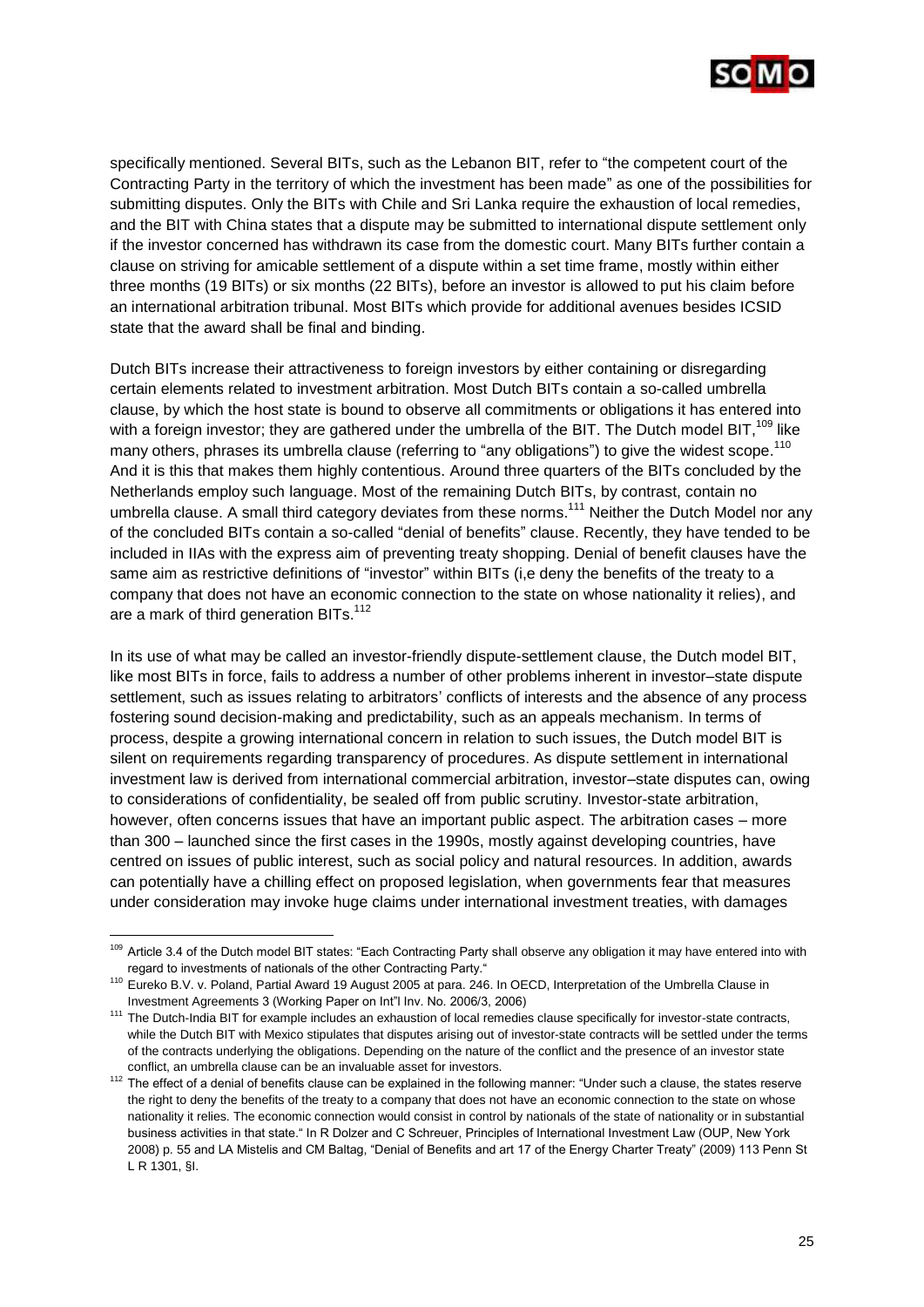l

potentially draining their budgets for social spending, health and education. A measure of accountability therefore becomes vital, which can be ensured only through enhanced transparency. States such as the US and Canada have begun to include provisions to ensure openness of procedures in their IIAs. Not so the Dutch.

## <span id="page-27-0"></span>**4.5 Environmental, Social and Related Issues in IIAs**

To ensure that IIAs prevent conflicts between investment promotion and other policy goals, a trend has emerged in investment agreements in the last decade to include provisions on environmental and labour standards and other issues related to sustainable development. Where some states – including the parties to NAFTA, Canada and India – have steered a progressive course, European states have only recently begun to refer to the environment, labour and anti-corruption.<sup>113</sup> Text on these issues has taken several forms, including in (non-binding) preambles specifying the goal of a treaty in terms of, inter alia, sustainable development, non-lowering of standards, the right to regulate, and cooperation commitments regarding social and environmental issues.<sup>114</sup> To date, however, no clear-cut, binding investor obligations have been included in any agreement.

The Dutch model BIT includes some wording on sustainable development in its preamble.<sup>115</sup> Placing it there constitutes a weak form of integrating environmental, labour, and sustainable development goals in IIAs, as opposed to measures integrated within the main body of a treaty, as occurs in, for example, the Belgium model BIT and the US and Canadian models.<sup>116</sup>

This language is weak in a number of respects. The commitment itself uses phrases such as "recognising" or "considering" rather than the more explicit "shall" or "will", and so remains rather vague and unspecific. It fails to specify any of the labour rights referred to, and carries no reference to any other human right. The Dutch practice with regard to social and environmental clauses in investment treaties is surprising, given the fact that time and again the Dutch government has stated that it is a fierce proponent of CSR norms and social and environmental chapters in European trade and investment agreements.<sup>117</sup> A neighbouring country, Belgium, seems to be far more progressive in this respect, integrating at least labour and environmental clauses in the main part of text.<sup>118</sup>

<sup>113</sup> N.Bernasconi-Osterwalder and L.Johnson, "Belgium"s Model Bilateral Investment Treaty: A Commentary". (2010) Brussels-Geneva, IISD-Oxfam Solidarity, http://www.s2bnetwork.org/s2bnetwork/download/Belgian%20Model%20BIT%20Commentary%208%20March%202010%20

FINAL.pdf?id=372> accessed 24 June 2011

<sup>&</sup>lt;sup>114</sup> S. Spears, "The Quest for Policy Space in a New generation of International Investment Agreements, (2010) Journal of International Economic Law, 13(4) p. 1037--1075

<sup>&</sup>lt;sup>115</sup> The relevant text states Recognising that the development of economic and business ties will promote internationally accepted labour standards; Considering that these objectives can be achieved without compromising health, safety and environmental measures of general application;

<sup>116</sup> The Vienna Convention on the Law of Treaties prioritizes the ordinary meaning of specific substantive text over general purpose statements, the Preamble is so often ignored in favour of a broad definition provision. In UNCTAD p.120

Purpose statements, the recent letter of the Secretary of economic affairs to the Dutch parliament: Nr. 105 Brief van de staatssecretaris van Economische Zaken, Landbouw en Innovatie, Aan de Voorzitter van de Tweede Kamer der Staten-Generaal Den Haag, 23 maart 2011; and EZ, and Evaluation report of the Ministry of Economic Affairs on trade politics, Ministerie van Economische Zaken (2007), Beleidsdoorlichting handelspolitiek: Eindrapport, Tweede Kamer, vergaderjaar 2007-2008, 30 991, nr. 3, Den Haag.

<sup>118</sup> N.Bernasconi-Osterwalder and L.Johnson, "Belgium"s Model Bilateral Investment Treaty: A Commentary". (2010) Brussels-Geneva, IISD-Oxfam Solidarity,

http://www.s2bnetwork.org/s2bnetwork/download/Belgian%20Model%20BIT%20Commentary%208%20March%202010%20 FINAL.pdf?id=372> accessed 24 June 2011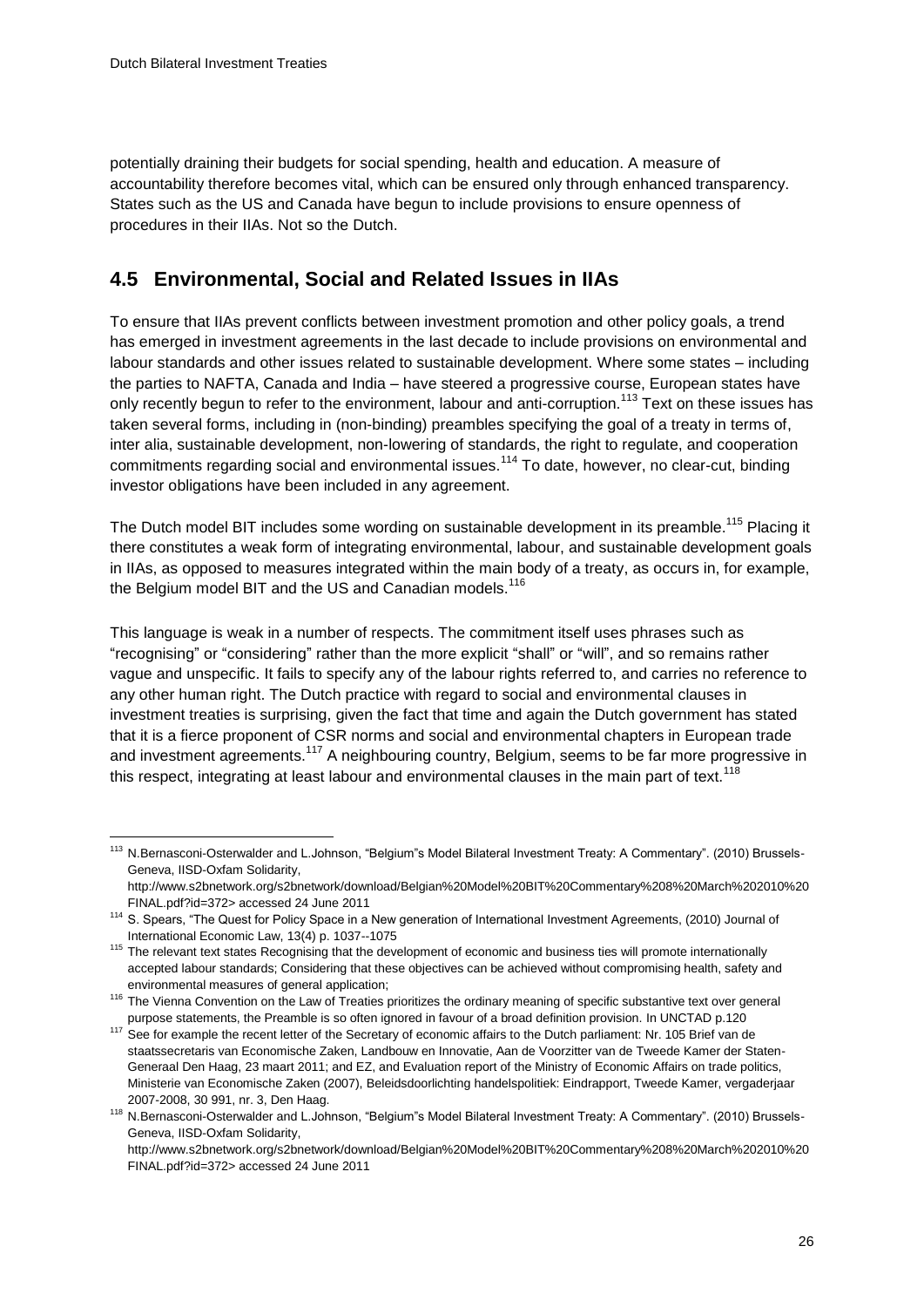

As case law on this type of provision in international arbitration is also still minimal, it can be assumed that treaty shoppers will not (yet) base their decision to incorporate in a specific jurisdiction on the presence or absence of such clauses. The particularly weak terminology used in Dutch BITs is unlikely to cause transnational corporations to shun the Netherlands as a treaty haven in the near future.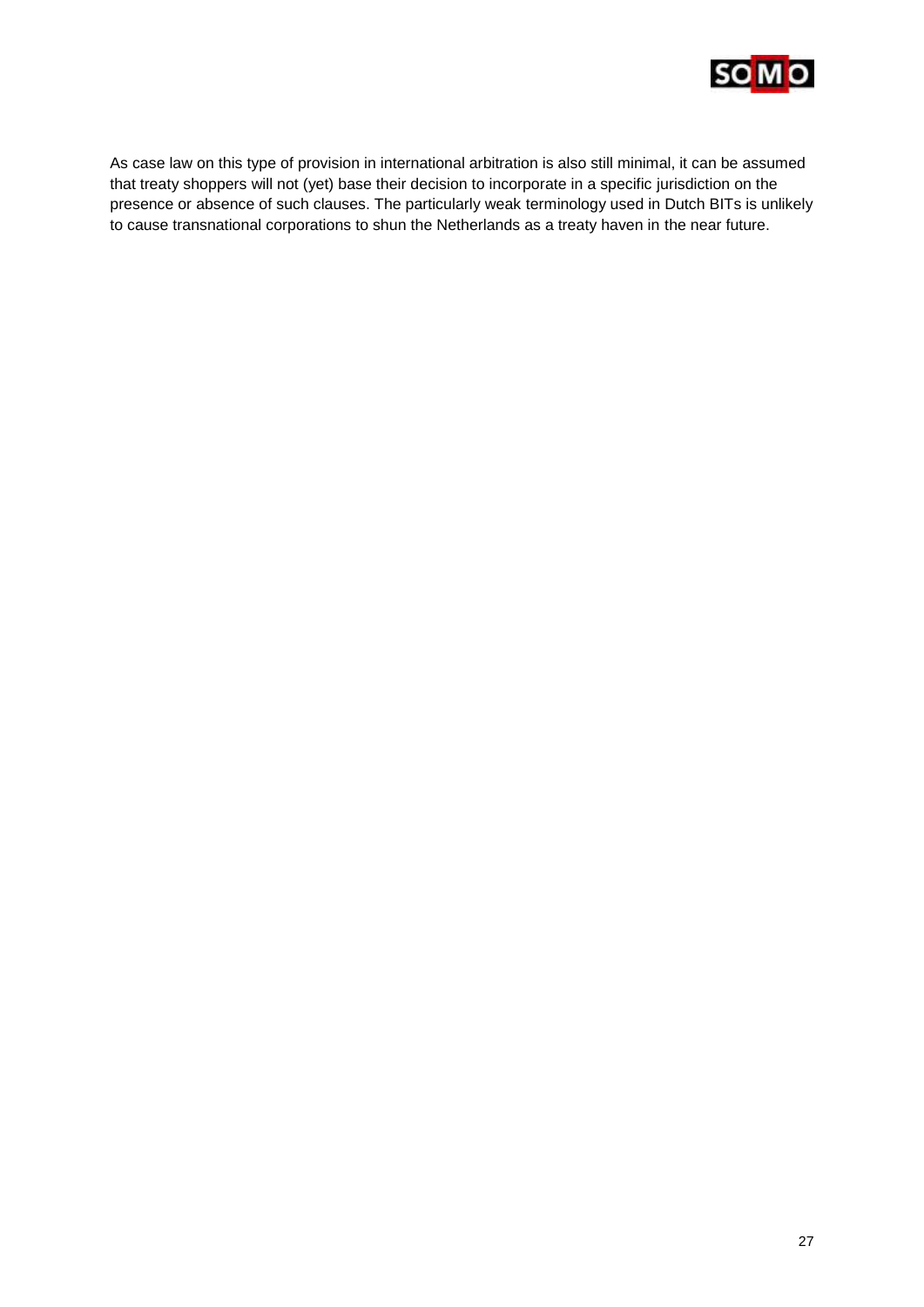## <span id="page-29-0"></span>**5. Awards**

## <span id="page-29-1"></span>**5.1 Introduction**

The broad definitions of "investment" and "investor" used in Dutch BITs, allowing for a wide interpretation of the protections offered by their provisions, have resulted in dozens of companies that have shopped their way into investment arbitration by incorporating in the Netherlands. This is borne out by the analysis presented here of the 40-odd arbitration cases launched under Dutch BITs, which shows that the majority (29) of the investors that have sought arbitration through a Dutch investment treaty are foreign (i.e. the ultimate or controlling parent is not based in the Netherlands), while 25 of these claimants are so-called letterbox companies, with no employees or any substantial activities in the Netherlands.

Arbitration awards involving Dutch investors have been discussed in many articles and commentaries. To date, however, an inclusive overview of all known cases involving Dutch investors is lacking. This chapter seeks to offer some qualitative and quantitative insights into investment agreement claims under BITs signed by the Netherlands and third countries, drawing on a variety of sources, primarily official awards, the UNCTAD Database of Treaty-Based Investor–State Dispute Settlement Cases, and the Investment Treaty Arbitration website.

<span id="page-29-2"></span>Before going into detail, however, a disclaimer is required. Although a marked trend has emerged of late towards increased transparency in relation to international investment arbitration, neither the arbitration framework as such nor the majority of IIAs, including the Dutch model BIT, contain many specific rules and regulations with regard to the level of transparency or access to case-related documents. Rather, what rules there are focus on guaranteeing the confidentiality of awards. As a result, an unknown number of cases remain undisclosed and unreported, with settlements reached behind closed doors and/or related documents remaining hidden. As there is no single up-to-date database on arbitration cases to draw on, and the Dutch government does not publish an inclusive list of arbitrations in which Dutch investors are claimants, the analysis presented here is based on information gathered by combining multiple sources, and it must be assumed that the data presented is incomplete.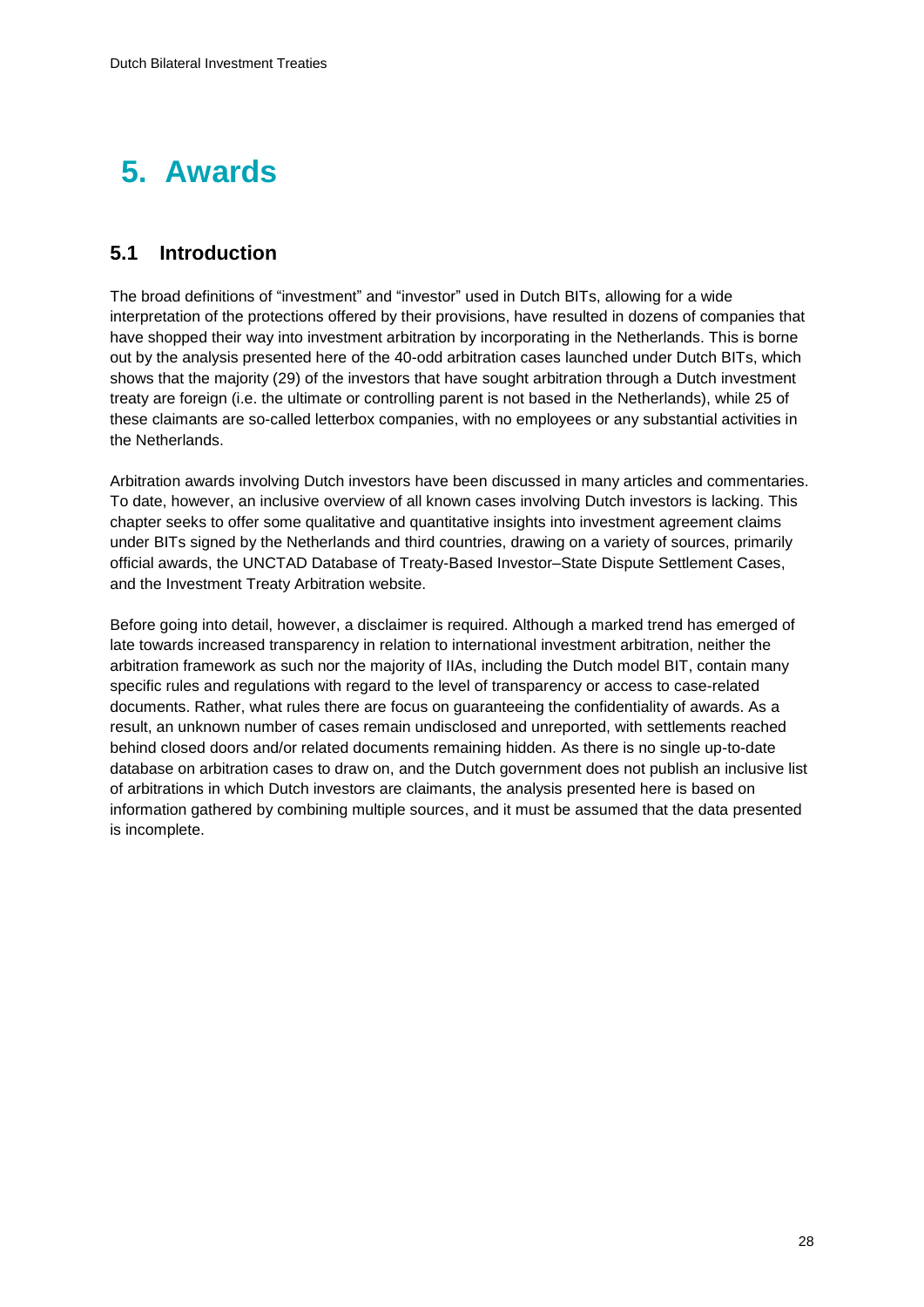

## **5.2 Quantification of Cases**

l

The analysis presented here includes 41 arbitration cases. Based on the premise that the total of known investment treaty claims is roughly 400, $^{119}$  the Netherlands accounts for about 10% of all cases. So far, the Netherlands has never been the respondent in an investment arbitration; in all cases the Dutch investor is the claimant. To compare this figure, there are less than 10 known claims in which Belgium investors are involved, less than 20 with French investors, less than 30 with German investors, but over 70 in which a US investor is a claimant. In two of the cases discussed, the claim relies not on the Dutch BIT with a third country, but on the Energy Charter Treaty (ECT), to which the Netherlands is a party. These cases have been included in the analysis, however, as they both relate to a foreign investor incorporated in the Netherlands, using the Dutch route, as their countries of origin (the US and Canada) are not party to the ECT itself.

When looking at the host countries that have been subjected to claims by Dutch investors, it appears that the countries listed most frequently are the countries with most claims globally. It must be mentioned, however, that Venezuela is over-represented, with eight cases from Dutch investors out of around 15 globally, while Argentina is under-represented, with two Dutch claimants and 51 claims worldwide. Interestingly, where the dispute settlement clause in the Venezuela–Netherlands BIT permits international arbitration, the Argentina–Netherlands BIT obliges the use of local remedies before international dispute settlement is accessible.

| Host country                                                                                                        | <b>Numb</b><br>er of | Tot<br>al |
|---------------------------------------------------------------------------------------------------------------------|----------------------|-----------|
|                                                                                                                     | claims               |           |
| Venezuela                                                                                                           | 8                    | 8         |
| <b>Czech Republic</b>                                                                                               | 6                    | 6         |
| Kazakhstan                                                                                                          | 3                    | 3         |
| Azerbaijan/Bolivia/India/Turkey                                                                                     | 2                    | 8         |
| Slovak Republic                                                                                                     | 2                    | 3         |
| Argentina/Estonia/Georgia/Mongolia/Nicaragua/Nigeria/Paraguay/Romania/Senegal/Slovenia/Tu<br>nisia/Vietnam/Zimbabwe |                      | 13        |
| Total                                                                                                               |                      | 41        |

#### **Table 1 Host countries subjected to claims by Dutch investors**

Crucially, the data clearly indicate that the majority (29) of the investors seeking arbitration through a Dutch investment treaty are foreign (the ultimate or controlling parent is not based in the Netherlands), while 25 of all legal persons acting as claimants have no employees at all on the payroll: these companies are no more than shell companies, with hardly any substantial activities in the Netherlands. There are six Dutch investors, and the origin in three cases is unknown.

As to the current status (June 2011) of the cases, 13 were pending and 13 had been settled. Awards favouring the investor (six) outweighed rulings in favour of host states (four). In three cases, the status of the awards remains unknown. In one instance an award was rendered but not made public, while in another the proceedings were discontinued.

<sup>&</sup>lt;sup>119</sup> UNCTAD. "Scope and Definition", (2011) UNCTAD Series on Issues in International Investment Agreements II, < [http://www.unctad.org/en/docs//diaeia20102\\_en.pdf>](http://www.unctad.org/en/docs/diaeia20102_en.pdf) accessed 25 June 2011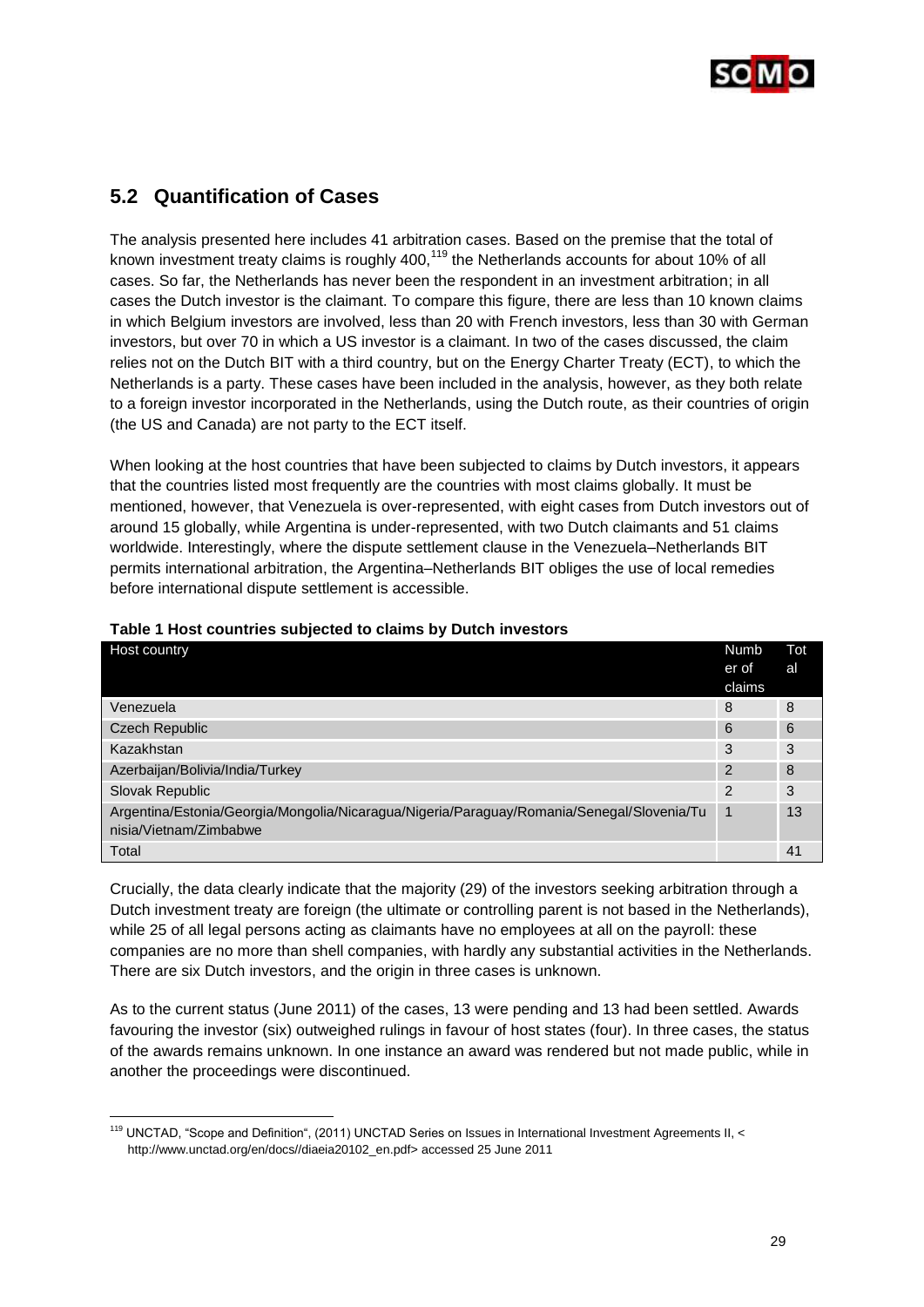The damages sought by the investor vary extremely, and can be very substantial. In 9 cases, the exact amount could not be identified. In 12 cases it was more than US\$1bn, in 15 cases between US\$25m and US\$1bn, and in 5 cases less than US\$25m.

| Amounts sought by the investor | Number of cases |
|--------------------------------|-----------------|
| >US\$10bn                      | $\overline{4}$  |
| US\$1.1bn-10bn                 | 8               |
| US\$251m-1bn                   | $\overline{7}$  |
| US\$26m-250m                   | 8               |
| $<$ US\$25m                    | 5               |
| N/A                            | 9               |
| Total                          | 41              |
|                                |                 |
| Total amount                   | c. US\$100bn    |

The amounts add up to US\$100bn. In the cases that have an outcome that (most probably) compensates an investor (natural persons excluded), in only one case, of the 13 that are settled, is the amount disclosed (US\$650, Holcim v. Venezuela). In four of the six cases settled in favour of the investor the amounts of money are known: they vary between less than US\$1m and US\$4.3bn.<sup>120</sup>

## <span id="page-31-0"></span>**5.3 Treaty shopping perceived through arbitral awards**

In general, the arbitration tribunals that were asked to rule under the provisions of Dutch BITs upheld the broad, asset-based definition of investment used therein, as well as the limited requirements for "national" or "investor".<sup>121</sup> In doing so, these tribunals have effectively given their seal of approval to the practice where investors have restructured their investment through the Netherlands in order to benefit from the extensive protection offered by Dutch BITs. An in-depth discussion of all tribunal awards involving matters related to treaty shopping falls outside the scope of this paper; instead, a non-exhaustive series of examples that illustrate how arbitration tribunals have dealt with treaty shopping practices are described below. These are presented chronologically and have been limited to those cases on which official documentation has been disclosed.

| Company              | CME Czech Republic BV, liquidated in 2006. Daughter of CME Media Enterprises<br>BV Dam 5 -B, 1012JS Amsterdam. Financial holding, 2 employees. |
|----------------------|------------------------------------------------------------------------------------------------------------------------------------------------|
| Forum                | UNCITRAL (2001)                                                                                                                                |
| Host country         | Czech Republic                                                                                                                                 |
| <b>Initial Claim</b> | US\$560m                                                                                                                                       |
| <b>Status</b>        | Awarded in favour of the investor                                                                                                              |
| Award                | US\$270m                                                                                                                                       |
| Mother company       | Central European Media Enterprises, Czech Republic                                                                                             |

#### **CME Czech Republic BV v. Czech Republic**

<sup>&</sup>lt;sup>120</sup> Eureko v. Poland (US\$4.3bn); CME Check Republic v. Czech (US\$560); Eastern Sugar v. Poland (US\$26m); Fedax v. Venezuela (Les than US\$1m)

<sup>&</sup>lt;sup>121</sup> T. Henquet, Dutch bilateral investment treaties and investment protection in the European union: some observations on nondiscrimination and investment restructuring; Paper prepared for presentation at a conference on "Contemporary Topics in Investment Arbitration: Most Favored Nation Treatment of Substantive Rights and Investment Arbitration in China", organised by the Association for International Arbitration, 22 October 2010, Vrije Universiteit Brussel, Belgium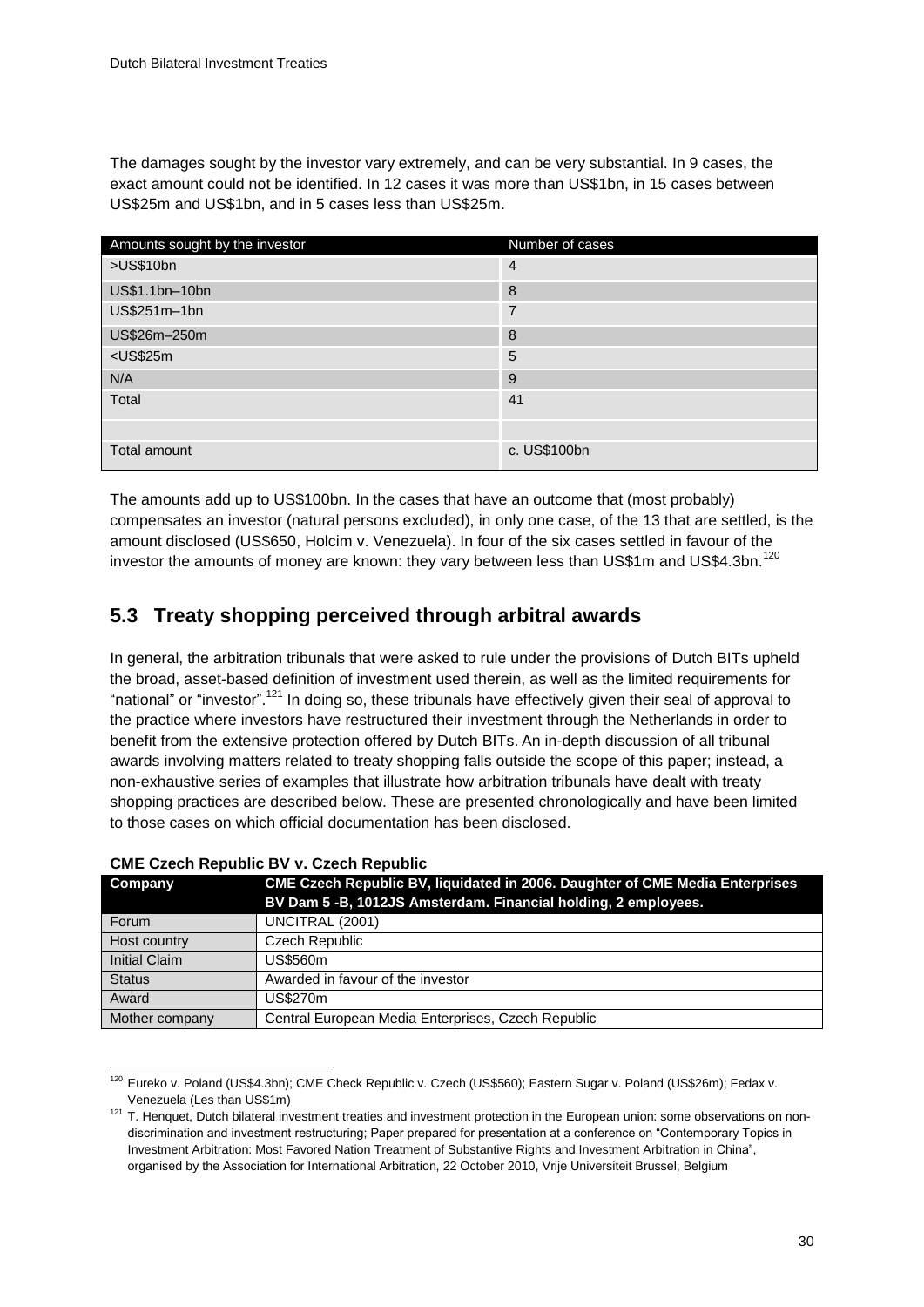

A controversial and widely discussed case regarding treaty and forum shopping, CME Czech Republic BV v. Czech Republic illustrates how one investor can tactically initiate parallel proceedings against the same state, under two different BITs, with regard to the same dispute.<sup>122</sup> Two claims brought at approximately the same time by the ultimate controlling shareholder, Lauder, a US investor, under the BIT between the United States and the Czech Republic, and by CME Czech Republic, a Dutch company that holds shares in the local company under the Netherlands–Czech Republic BIT. CME Czech Republic BV was also owned by Lauder. The Czech Republic prevailed against Lauder, but was ordered to pay US\$270 million in damages to CME.

The CME Tribunal rejected the Czech Republic"s argument that Mr Lauder had been engaged in impermissible treaty shopping:

"*The argument of abusive treaty shopping is not convincing. A party may seek its legal protection under any scheme provided by the laws of the host country. The Treaty, as well as the US Treaty, is part of the laws of the Czech Republic and neither of the treaties supersedes the other. Any overlapping of the results of parallel process must be dealt with on the level of loss and quantum but not on the level of breach of treaty.*" 123

This ruling has also been caused by the over-wide definition of "investment" and "investor" in the BITs. Different entities (owner, shareholder, investor) along the ownership chain of the multinational company are regarded as distinct nationals, each having its potential claim under the BITs available to it.<sup>124</sup> This outcome would have been avoided if a control test had been included in the BIT. Then the corporate veil could have been lifted, revealing the true nationality of the owner.

| Company              | International Water Holdings BV Teleportboulevard 140, 1043EJ Amsterdam.<br>Liquidated in 2010. Direct parent: 50% Baywater Holdings BV Prins Bernhardplein<br>200, 1097JB Amsterdam. Financial holding of Bechtel, US 50% Edison, Italy 50% |
|----------------------|----------------------------------------------------------------------------------------------------------------------------------------------------------------------------------------------------------------------------------------------|
| Forum                | ICSID (2003)                                                                                                                                                                                                                                 |
| Host country         | Bolivia                                                                                                                                                                                                                                      |
| <b>Initial Claim</b> | US\$25million                                                                                                                                                                                                                                |
| <b>Status</b>        | Settled                                                                                                                                                                                                                                      |
| Award                | N/A                                                                                                                                                                                                                                          |
| Mother company       | Bechtel, US 50% Edison, Italy 50%                                                                                                                                                                                                            |

#### **Aguas del Tunari, SA v. Republic of Bolivia**

l

Aguas del Tunari, SA v. Republic of Bolivia, known in connection with the *Cochabamba* water wars, 125 clearly demonstrates the ambiguous nature of definitions in investment treaties. The broad definitions of "investor" and "investment" enable investment tribunals to interpret of these concepts very widely, sometimes leading to unintended outcomes for the host country. In this case, awarded under the Netherlands–Bolivia BIT, the Tribunal rejected Bolivia"s complaint that Aguas was not an entity "controlled directly or indirectly" by a national of the Netherlands, as is set out in the BIT. Bolivia held the opinion that (effective) control referred to the ultimate owner, the US company Bechtel. This argument caused the Tribunal to analyse thoroughly the meaning and application of the term

<sup>&</sup>lt;sup>122</sup> CME Czech Republic B.V. (The Netherlands) v. The Czech Republic, UNCITRAL, Partial Award of September 13, 2001

<sup>123</sup> Paragraph 419 of the Award. CME Czech Republic B.V. v. Czech Republic, Partial Award (September 13, 2001) <sup>124</sup> R. F. Hansen, Investment treaty arbitration and International Political Economy: The systemic challenge of investor nationality in an era of multinational enterprises, no date, < http://www.asil.org/files/ielconferencepapers/hansen.pdf>

accessed 24 June 2011

<sup>125</sup> Aguas del Tunari, S.A. v. Republic of Bolivia, Decision on Respondent"s Objections to Jurisdiction, 21 October 2005, ICSID Case No. ARB/02/3,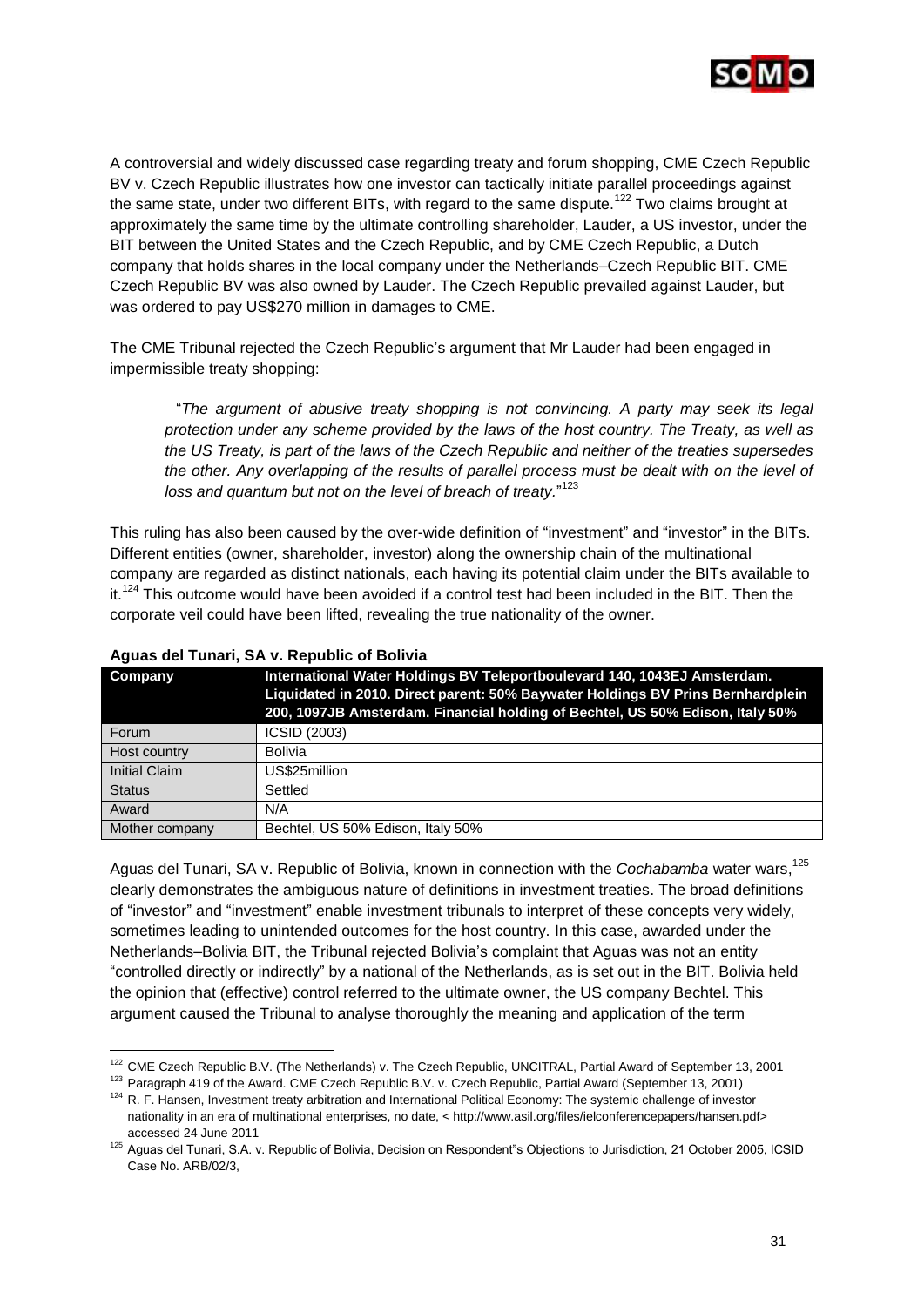"controlled directly or indirectly" in the Bolivia–Netherlands BIT. In the end, the majority of the Tribunal concluded that the BIT does not require actual day-to-day or ultimate control as part of the "controlled directly or indirectly requirement contained in Article 1(b)(iii)."<sup>126</sup> The Tribunal also concluded that it does not view this treaty shopping conduct as problematic:

"*This decision reflects the growing web of treaty based referrals to arbitration of certain investment disputes. Although titled "bilateral" investment treaties, this case makes clear that which has been clear to negotiating states for some time, namely that through the definition of "national" or "investor", such treaties serve in many cases more broadly as portals through which investments are structured, organized, and, most importantly, encouraged through the availability of a neutral forum. The language of the definition of "national" in many BITS evidences that such national routing of investments is entirely in keeping with the purpose of the instruments and the motivations of the state parties*." 127

In Aguas v. Bolivia, the Tribunal accepted that it was possible to restructure an investment in order to access the BIT in case the original home state did not sign a BIT with the Host state.

| <b>Company</b>       | Saluka Investments BV, subsidiary of Netherlands Nomura Nederland |
|----------------------|-------------------------------------------------------------------|
| Forum                | UNCITRAL (2004)                                                   |
| Host country         | Czech Republic                                                    |
| <b>Initial Claim</b> | US\$1.25bn                                                        |
| <b>Status</b>        | Awarded in favour of the investor                                 |
| Award                | N/A                                                               |
| Mother company       | Nomura Europe in London, subsidiary of Investment Group, Japan    |

#### **Saluka Investment BV v. Czech Republic**

In Saluka v. Czech Republic, the Japanese bank Nomura, via its London subsidiary, created a "special purpose vehicle" incorporated in the Netherlands.<sup>128</sup> This Dutch subsidiary brought a claim under a BIT between the Netherlands and the Czech Republic. The Czech Republic contended that the claim should be dismissed as Nomura did not have any bona fide factual links to the Netherlands, stating that Saluka was a mere shell company. As such, according to the Czech Republic, it did not satisfy the requirements necessary to qualify as an "investor" able to benefit from the provisions of the Treaty.<sup>129</sup> The Tribunal, however, ruled that the BIT contained no language which would exclude holding companies such as Saluka from benefiting from investment protection. Particularly, the Tribunal has

"*some sympathy for the argument that a company which has no real connection with a State party to a BIT, and which is in reality a mere shell company controlled by another company which is not constituted under the laws of that State, should not be entitled to invoke the provisions of that treaty. Such a possibility lends itself to abuses of the arbitral procedure, and to practices of "treaty shopping" which can share many of the disadvantages of the widely criticized practice of "forum shopping".*" 130

<sup>&</sup>lt;sup>126</sup> Para 264. The Declaration of José Luis Alberro–Semerena dissents to the Tribunal"s decision as to the interpretation given to the phrase "controlled directly or indirectly." The difference between the majority and the dissent as to Respondent"s request for production for documents follows directly from their difference in the interpretation of that phrase. Para 265

<sup>127</sup> Para. 332

<sup>&</sup>lt;sup>128</sup> Saluka Investments B.V. v. The Czech Republic, UNCITRAL Partial Award, 17 March 2006

<sup>129</sup> Para239-240

<sup>130</sup> paras. 240-241.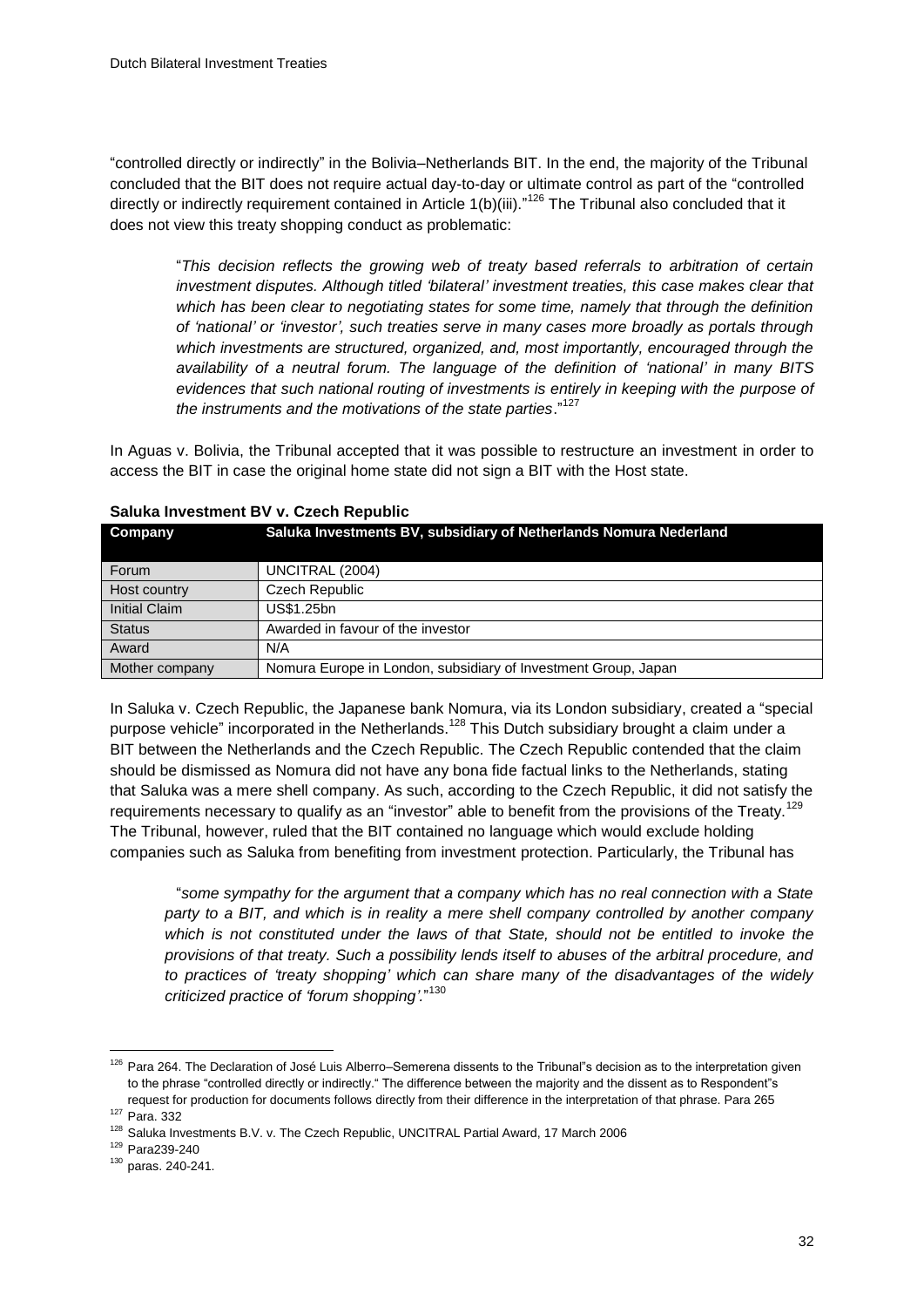

Despite this statement, the Tribunal remained of the opinion that the provisions of the treaty should guide its decision, and that it could not impose a narrower definition of "investor" than that to which the State Parties to the agreement had concluded.<sup>131</sup> The Tribunal felt that its hands were tied by the loose definition of "investor" in the treaty.

| Company              | TSA Spectrum de Argentina SA, fully owned by TSI Spectrum International NV<br>Financial holding, no employees. |
|----------------------|----------------------------------------------------------------------------------------------------------------|
| Forum                | ICSID (2005)                                                                                                   |
| Host country         | Argentina                                                                                                      |
| <b>Initial Claim</b> | US\$509m                                                                                                       |
| <b>Status</b>        | Awarded in favour of the state                                                                                 |
| Award                | N/A                                                                                                            |
| Mother company       | TSA Spectrum based in Argentina                                                                                |

#### **TSA Spectrum de Argentina SA v. Argentina**

This is an exceptional case, as the Tribunal has looked beyond the formal place of incorporation in order to determine the "true" nationality of the investor, who was a national of the host state. In TSA Spectrum v. Argentina, one of the objections of Argentina to the jurisdiction of the Tribunal was that TSA did not constitute a legal person enjoying protection as an investor under the BIT.<sup>132</sup> The Tribunal stated that "*only a genuinely foreign investment should be protected by the ICSID mechanism*." <sup>133</sup> It denied jurisdiction under Article 25(2)(b) of the ICSID Convention on the basis that the Argentinian claimant TSA, while 100% owned by a Dutch company, was ultimately owned by an Argentinian citizen:

*"The only conclusion that can be drawn from the information and evidence available to the Tribunal is thus that the ultimate owner of TSA on and around the date of consent was the Argentinian citizen Mr. Jorge Justo Neuss. It therefore follows that, whatever interpretation is given to the BIT between Argentina and the Netherlands, including the Protocol to the BIT, TSA cannot be treated, for the purposes of Article 25(2)(b) of the ICSID Convention, as a national of the Netherlands because of absence of "foreign control" and that the Arbitral Tribunal therefore lacks jurisdiction to examine TSA"s claims."134*

| Company              | The Rompetrol Group NV, Strawinskylaan 807 Tower A-8 Amsterdam. Financial<br>holding, no employees. Since 2009 subsidiary of Kaz MunaiGax PKOP |  |  |  |  |  |
|----------------------|------------------------------------------------------------------------------------------------------------------------------------------------|--|--|--|--|--|
| Forum                | ICSID (2006)                                                                                                                                   |  |  |  |  |  |
| Host country         | Romania                                                                                                                                        |  |  |  |  |  |
| <b>Initial Claim</b> | US\$150m                                                                                                                                       |  |  |  |  |  |
| <b>Status</b>        | Pending                                                                                                                                        |  |  |  |  |  |
| Award                | N/A                                                                                                                                            |  |  |  |  |  |
| Mother company       | Luxembourg company called ROGI, owned at time by Romanian nationals Mr Marin and<br>Mr Patriciu                                                |  |  |  |  |  |

#### **Rompetrol v. Romania**

<sup>&</sup>lt;sup>131</sup> Ibid

<sup>132</sup> See TSA Spectrum de Argentina S.A. v. Argentine Republic, Award, 19 December 2008, ICSID Case No. ARB/05/5, Para 39

<sup>133</sup> Para 118

<sup>134</sup> Para 162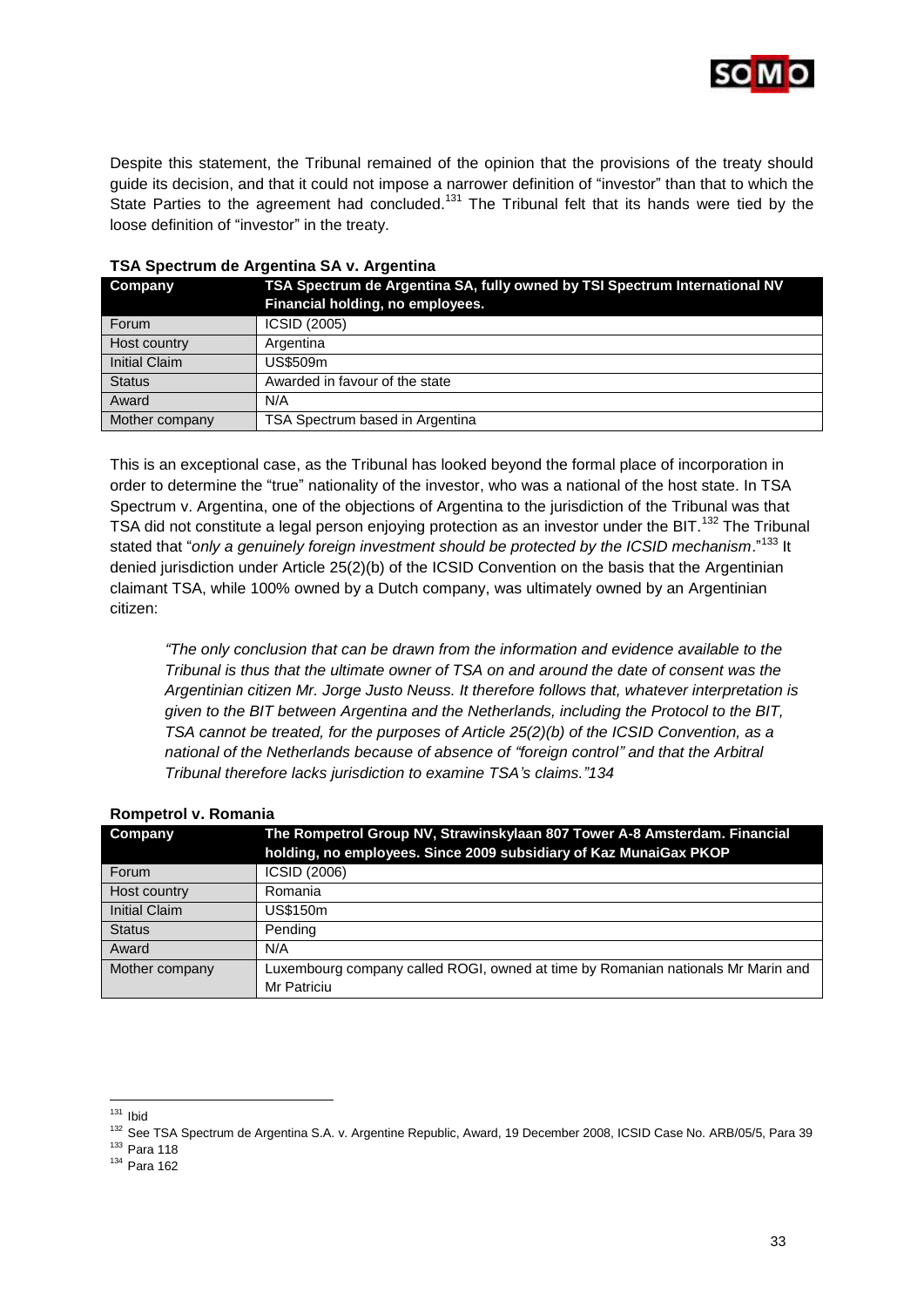The 2008 dispute in *Rompetrol v. Romania*, in the Romanian oil sector,<sup>135</sup> arose between a Dutchincorporated energy company and the Government of Romania. However, Romania has asked the tribunal to decline jurisdiction because the Dutch company is a shell company.<sup>136</sup> The country arqued that the company"s "*"real and effective nationality" – determined on the basis of its ownership and control, the source of its capital, and the nature of its commercial operations – is that of the Respondent.*" 137

The Tribunal declined this argument and noted that the provisions of the BIT between the Netherlands and Romania are clear with regard to relying solely on a incorporation test: "*the Tribunal is in no doub*t*, in the face of the clear provisions of Article 1(b) of the BIT, that Romania did specifically consent to ICSID jurisdiction over claims brought by Dutch companies, without regard to the incidents of control or source of capital*". <sup>138</sup> The arbitrators also stated that it is not controversial for states to negotiate international treaties *that apply to their own citizens:*

*"The classic instance is that characteristic feature of our period, human rights, but there is no reason why identical policy considerations should not animate States in trade, environmental or other fields; and indeed, as one knows from practical experience, important elements connected with property, assets and economic activity enter into the heart of human rights regimes." 139*

According to the tribunal, Romania might have willingly negotiated an international treaty which protected its own citizens provided that they incorporated in another territory and then invoked the treaty in the guise of foreign investors.<sup>140</sup> Nevertheless, with regard to treaty interpretation, the Tribunal noted that, in the end, it does not matter what the Parties to a BIT might (or might not) conceivably have intended by signing the BIT, but what they actually did, and the evidence for that is the terms of the treaty they concluded.

| <b>Company</b>       | Mobil Corporation, Mobil Cerro Negro Holding Ltd, Mobil Venezolana de Petróleos<br>Holdings, Inc. Mobil Cerro Negro Ltd, Mobil Venezolana de Petróleos, Inc.,<br>Venezuela Holdings BV, Venezuela Holding BV, Graaf Engelbertlaan 75, 4837DS<br>Breda. Financial holding company, subsidiary of Exxon Mobil, no employees |
|----------------------|---------------------------------------------------------------------------------------------------------------------------------------------------------------------------------------------------------------------------------------------------------------------------------------------------------------------------|
| Forum                | ICSID (2007)                                                                                                                                                                                                                                                                                                              |
| Host country         | Venezuela                                                                                                                                                                                                                                                                                                                 |
| <b>Initial Claim</b> | US\$6bn                                                                                                                                                                                                                                                                                                                   |
| <b>Status</b>        | Pending                                                                                                                                                                                                                                                                                                                   |
| Award                | N/A                                                                                                                                                                                                                                                                                                                       |
| Mother company       | Exxon Mobil USA                                                                                                                                                                                                                                                                                                           |

#### **Mobil v. Venezuela**

*Mobil v. Venezuela* concerns a dispute around the nationalization of oil and gas projects, brought against Venezuela by the Dutch holding company *Venezuela Holdings BV*, two Delaware (US) holding

<sup>&</sup>lt;sup>135</sup> The Rompetrol Group N.V. v. Romania, Decision on Respondent"s Preliminary Objections on Jurisdiction and Admissibility, 18 April 2008, ICSID Case No. ARB/06/3

<sup>136</sup> Id., para. 100.

<sup>137</sup> Para 100

<sup>138</sup> Id. para. 101.

<sup>139</sup> Para 109

<sup>&</sup>lt;sup>140</sup> See also L. Peterson, Human Rights and Bilateral Investment Treaties, Mapping the role of human rights law within investor-state arbitration , Rights and Democracy, 2009, [<http://www.dd-rd.ca/site/\\_PDF/publications/globalization/HIRA-volume3-](http://www.dd-rd.ca/site/_PDF/publications/globalization/HIRA-volume3-ENG.pdf) [ENG.pdf](http://www.dd-rd.ca/site/_PDF/publications/globalization/HIRA-volume3-ENG.pdf) >, accessed July 2011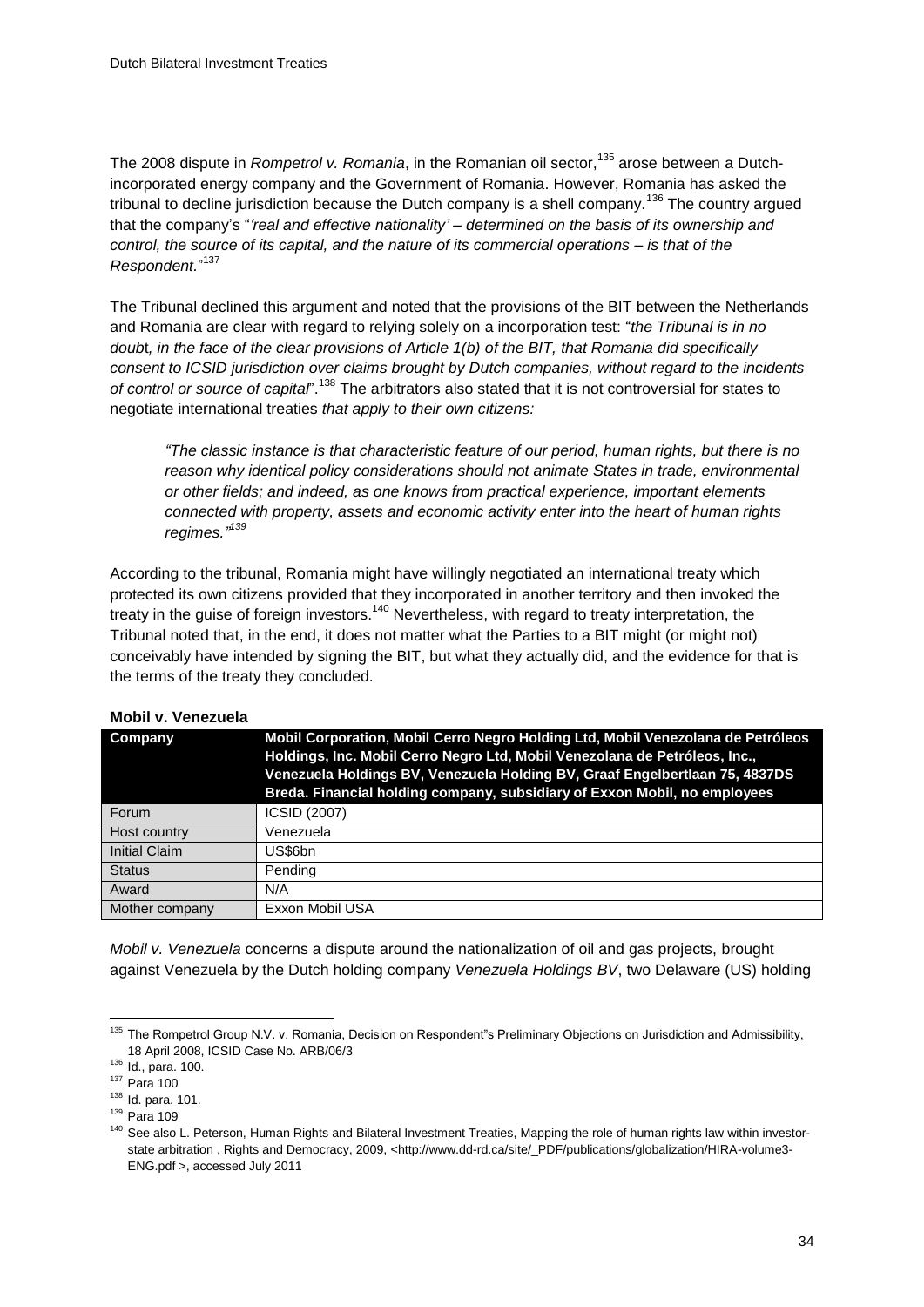

companies, and two Bahamian companies.<sup>141</sup> The company responded to this by instituting investment arbitration pursuant to the 1993 BIT between the Netherlands and Venezuela.<sup>142</sup> Venezuela challenged the jurisdiction of the Tribunal and contended that the BIT does not provide a basis for ICSID jurisdiction over the dispute. It submits that the Dutch holding Venezuela Holdings is a "corporation of convenience" created in anticipation of litigation against the Republic of Venezuela for the sole purpose of gaining access to ICSID jurisdiction, and concludes that "*this abuse of the corporate form and blatant treaty-shopping should not be condoned*." 143

With regard to the provisions of the BIT, Venezuela contends that they "establish that the obligations of a Contracting Party run only to nationals of the other Contracting Party with respect to their own investments and only to the extent that those investments are located in the territory of the first Contracting Party."<sup>144</sup> Mobil did not deny the allegation put forward, and admitted that in 2004, after the first unilateral tax imposition, it "undertook a review of the extent of the legal protection for its investments in Venezuela". Upon doing so, it concluded in early 2005 that it should restructure its Venezuelan investments through a holding company incorporated in the Netherlands, which had a bilateral investment treaty with Venezuela.<sup>145</sup>

The Tribunal noted that the main if not the sole purpose of the restructuring was to protect Mobil investments from adverse Venezuelan measures in getting access to ICSID arbitration through the Netherlands–Venezuela BIT.<sup>146</sup> It also concluded that the restructuring of the investments to protect investments against breaches of their rights by the Venezuelan authorities by gaining access to ICSID arbitration through the BIT was "*a perfectly legitimate goal as far as it concerned future disputes.*" <sup>147</sup> In addition, according to the Tribunal, the situation is different with regard to pre-existing disputes. It considers that "*to restructure investments only in order to gain jurisdiction under a BIT for such disputes would constitute […] an abusive manipulation of the system of international investment protection under the ICSID Convention and the BITs.*" 148

For the Tribunal, treaty shopping or corporate planning in order to gain treaty protection is allowed. This planning was, according to the Tribunal, legitimate regarding claims that arose after the Claimants" corporate restructuring, but not those that arose before the restructuring.

| Company              | <b>CEMEX Caracas Investments BV and CEMEX Caracas II Investments BV, CEMEX</b>                                                                     |  |  |  |  |  |
|----------------------|----------------------------------------------------------------------------------------------------------------------------------------------------|--|--|--|--|--|
|                      | Caracas Investments BV, subsidiary of CEMEX Spain, subsidiary of CEMEX<br>Mexico. Financial holding, Amsteldijk 166, 1079LH Amsterdam, 4 employees |  |  |  |  |  |
| Forum                | ICSID (2009)                                                                                                                                       |  |  |  |  |  |
| Host country         | Venezuela                                                                                                                                          |  |  |  |  |  |
| <b>Initial Claim</b> | Over US\$1bn                                                                                                                                       |  |  |  |  |  |
| <b>Status</b>        | Pending                                                                                                                                            |  |  |  |  |  |
| Award                | N/A                                                                                                                                                |  |  |  |  |  |

#### **CEMEX Caracas Investments BV and CEMEX Caracas II Investments BV v. Venezuela**

<sup>141</sup> Mobil Corporation, Venezuela Holdings B.V.; Mobil Cerro Negro Holdings, Ltd.; Mobil Venezolana de Petróleos Holdings, Inc.; Mobil Cerro Negro, Ltd.; and Mobil Venezolana de Petróleos, Inc. v. Bolivarian Republic of Venezuela, Decision on Jurisdiction, 10 June 2010, ICSID Case No. ARB/07/27

<sup>142</sup> M. Skinner, C.A. Miles and S. Luttrell, "Access and advantage in investor-state arbitration: The law and practice of treaty shopping" (2010) 3 JWELB 260

<sup>143</sup> Para 27

<sup>144</sup> Id., para. 162.

<sup>145</sup> Para 189

<sup>146</sup> Para 190

<sup>147</sup> Para 204

<sup>148</sup> Para 205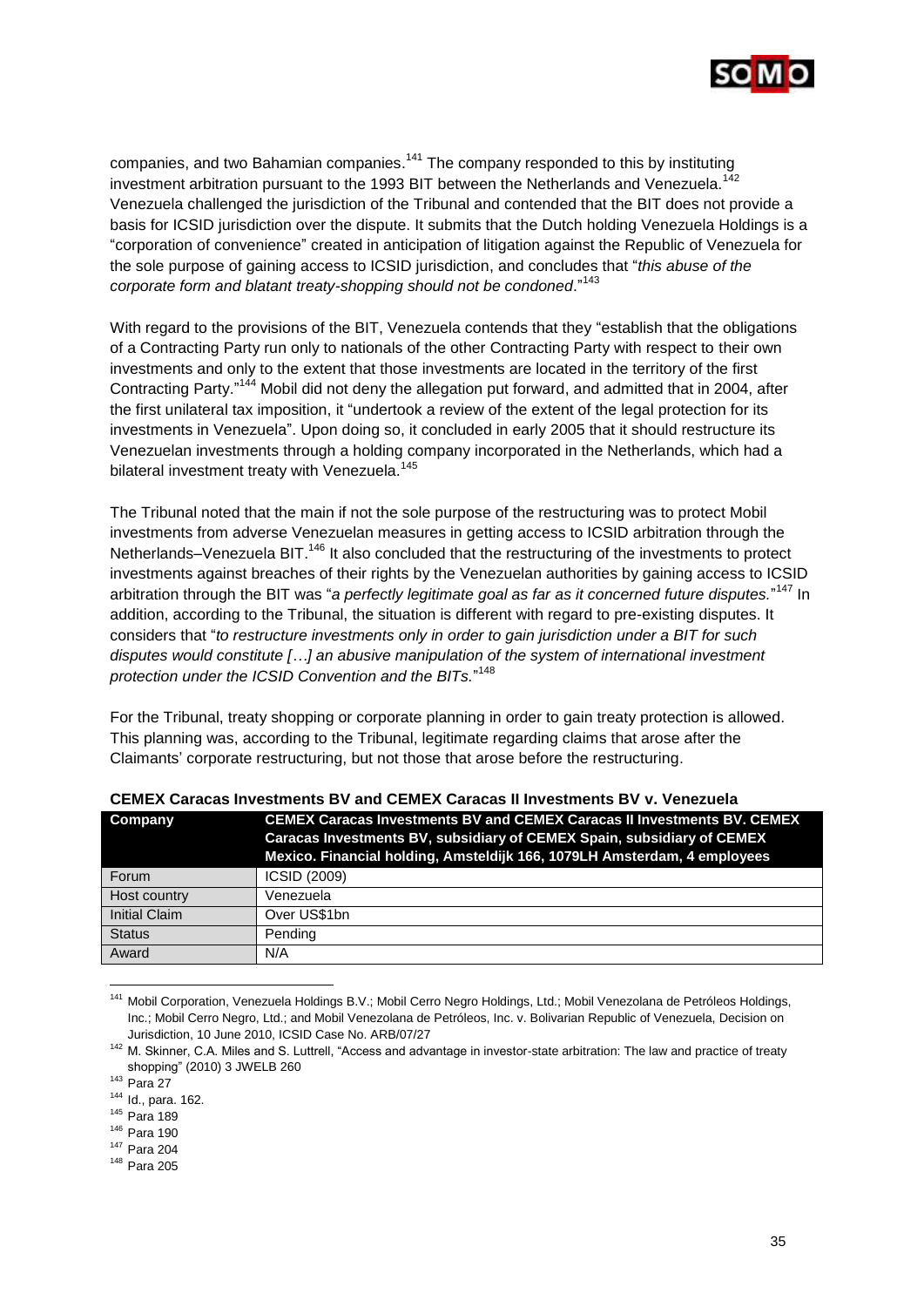| Mother<br>company | :ME<br>Mexico<br>. . |
|-------------------|----------------------|

In 2008, Cemex Caracas Investments BV and Cemex Caracas II Investments BV,<sup>149</sup> companies incorporated in the Netherlands, filed a Request for Arbitration against Venezuela with the ICSID. Venezuela"s prime objection to the ICSID Tribunal"s jurisdiction under the treaty stemmed from its contention that both Cemex Caracas Investments BV and Cemex Caracas II Investments BV are indirect investors in Cemex Venezuela, since they control it through their ownership of a Cayman entity known as Vencement Investments, which owns 75.7% of Cemex Venezuela"s shares.

The Tribunal observed that a number of ICSID tribunals had considered the question of indirect investment. It also noted that there is no explicit reference to direct or indirect investments in the BIT, and in particular in Article 1(a). It stated that the definition of investment given in that article is very broad. The definition includes "*every kind of assets*" and enumerates specific categories of investments as examples, and indirect investment is an investment made by an indirect investor. As the BIT covers indirect investments, it necessarily entitles indirect investors to assert claims for alleged violations of the Treaty concerning the investments that they indirectly own.

The Tribunal further noted that, when the BIT mentions investments "of" nationals of the other contracting party, it means that those investments must belong to such nationals in order to be covered by the treaty. But this does not imply that they must be "directly" owned by those nationals. Similarly, when the BIT mentions investments made "in" the territory of a contracting party, all it requires is that the investment itself be situated in that territory. It does not imply that those investments must be "directly" made in such territory.<sup>150</sup> Thus, unsurprisingly, the Tribunal dismissed Venezuela"s jurisdictional objections.

#### **Final remarks**

The Netherlands is particularly popular because of its broad scope of application, which is due to the extensive definitions of "investment" and "investor/national" in these treaties.<sup>151</sup> Dutch BITs seem to provide an ideal breeding ground for treaty shopping for investment protection. Foreign companies that aim to take advantage of the broad scope of application of Dutch BITs, and their strong substantive investor protection, should bring the investment under the relevant Dutch BIT by bringing a (new of existing) Dutch (intermediate) company in the corporate investment chain. The above examples illustrate how loose definitions can facilitate expansive interpretations regarding who is qualified to initiate proceedings in international tribunals. They also illustrate the danger of treaty shopping when an unpredictable number of shareholders (direct, indirect, minority shareholders) qualify to start arbitration, and how unanticipated risks can be generated for the host country.

An analysis of case law shows that the Dutch policy to attract investors has resulted in dozens (41) of known investment cases (10% of known investment cases worldwide!) started by companies that have shopped their way into investment arbitration by incorporating in the Netherlands. Most of these companies are foreign, and the majority can be considered shell companies. The damages sought by

<sup>149</sup> CEMEX Caracas Investments B.V. and CEMEX Caracas II Investments B.V. v. Bolivarian Republic of Venezuela, March 3, 2010, ICSID Case No. ARB/08/15

<sup>150</sup> Para 157-158

<sup>&</sup>lt;sup>151</sup> T. Henquet, Dutch bilateral investment treaties and investment protection in the European union: some observations on nondiscrimination and investment restructuring; Paper prepared for presentation at a conference on "Contemporary Topics in Investment Arbitration: Most Favored Nation Treatment of Substantive Rights and Investment Arbitration in China", organised by the Association for International Arbitration, 22 October 2010, Vrije Universiteit Brussel, Belgium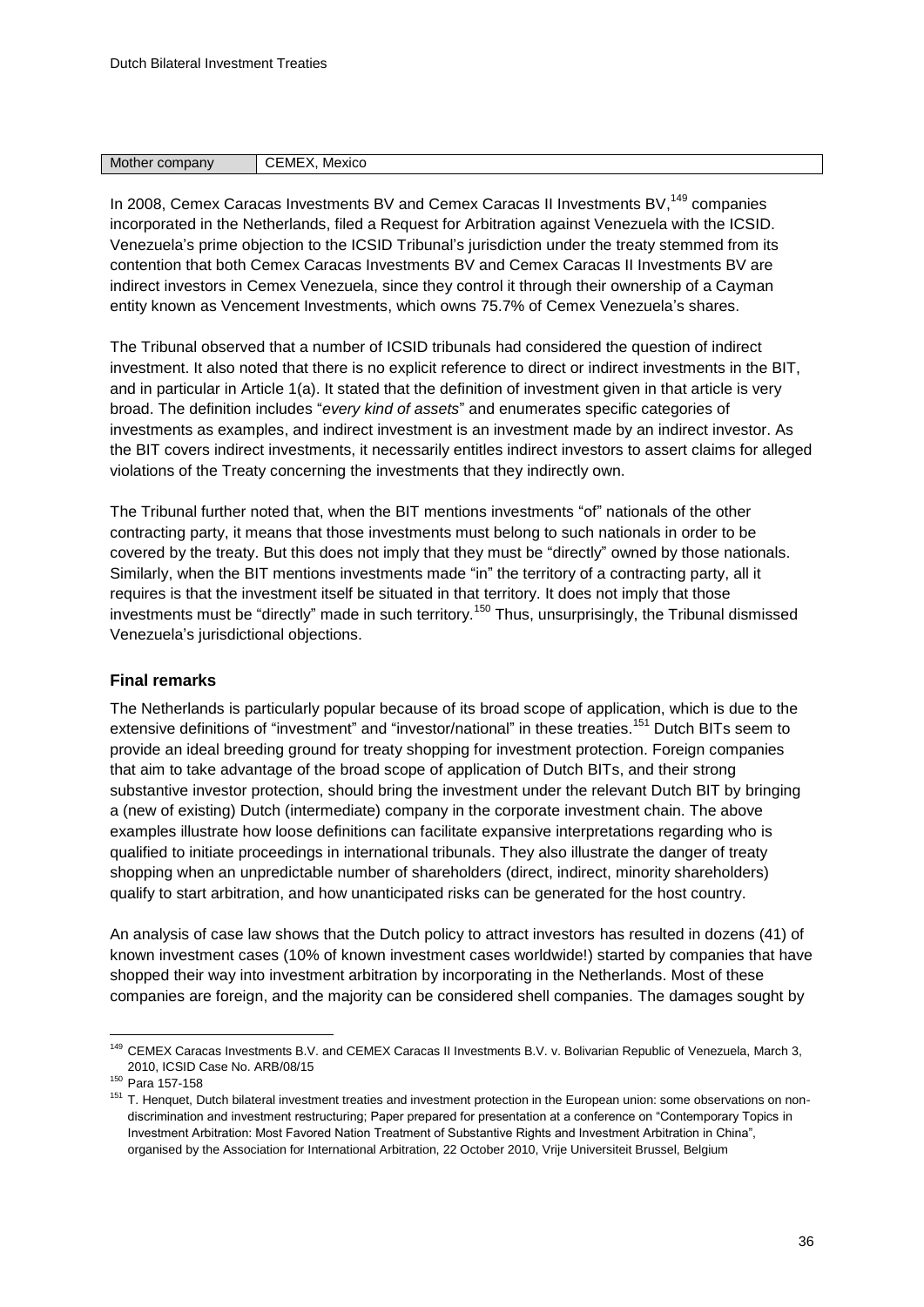

the investor are in many cases substantial, in 12 cases more than US\$1bn. In general, the arbitration tribunals that were asked to rule under the provisions of Dutch BITs upheld the broad definition of investment and investor. The overview allows some preliminary conclusions. With regard to the conduct of treaty shopping, most tribunals have expressed some unease. Tribunals are to a large extent bound by the scope of application and the provisions in the treaties signed by the contracting states (Rompetrol, Saluka, Cemex, Aguas). Intention is not decisive, but content is (Rompetrol). But the same tribunal seems to know that the current patchwork of bilateral treaties is actually meant to function as a multilateral system. Property rights are compared to human rights, and are in principle inalienable, regardless of nationality. The extensive uses of wide definitions in IIAs are evidence of the intent that treaty shopping is perceived by states as unproblematic (Aguas). ICSID provides for some restrictions (TSA spectrum), including additional criteria to lift the corporate veil. However, the discretionary space for tribunals to apply additional criteria is almost boundless. In addition, companies are in some cases allowed to get away with treaty shopping practices to (indirectly) sue their home governments. Some tribunals problematize treaty shopping, but feel restricted in addressing these considerations in their rulings (Saluka).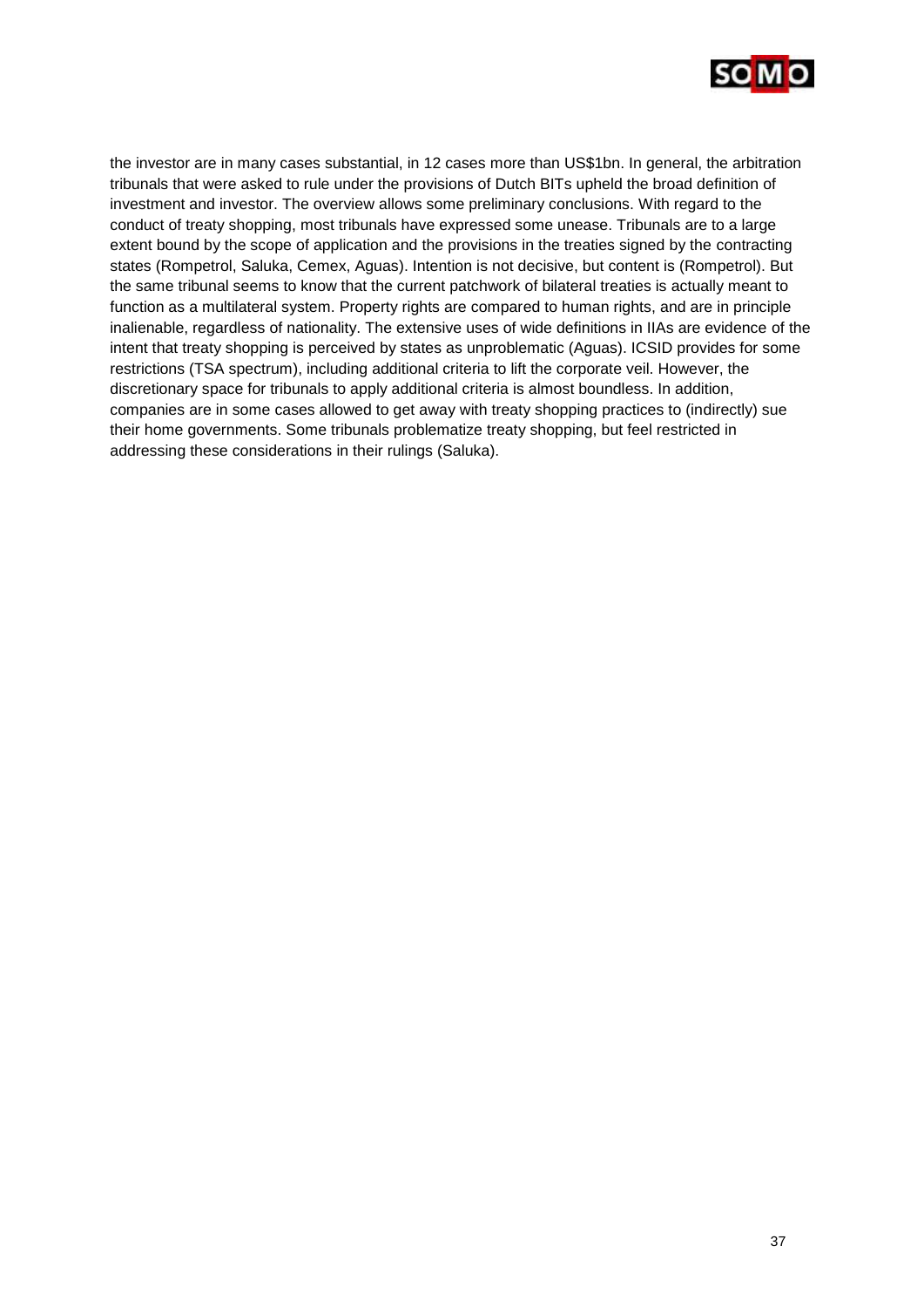## <span id="page-39-0"></span>**6. Conclusions and recommendations**

Recently, there has been renewed attention for the at times problematic relation between the international investment regime and issues relating to the global governance of MNCs and sustainable development, including human rights and environmental concerns. On the other hand, and somewhat conflicting, investment is increasingly seen as a development tool. The growing recognition of the impacts that business activities, in particular those of powerful transnational investors, can have on human rights and sustainable development, coupled with the exponential growth of transnational economic activity since the 1990s, call for an urgent reassessment of the frameworks currently guiding the protection of international investment.

For Europe, the coming into effect of the Lisbon Treaty in 2009 offers a unique opportunity to make such a reassessment. "Lisbon" transfers the competence to negotiate investment treaties from the EU"s member states to the EU level. This demands that the EU and its member states now begin to outline the framework for a future common investment policy, as well as transitional arrangements to bring member states" existing BITs into line with the broader principles of human rights and sustainable development underpinning all EU policy. If, however, such policy coherence is to precede objectives of simply ensuring maximum protection for home country investors in host states, a switch in mind-set is required in the EU member states – the Dutch not least – as key participants in this debate. The Netherlands, as a major foreign investor, is one of the pivotal member states in the debate about the future EU investment treaty framework. Not only does the Netherlands maintain an extensive network of bilateral investment treaties (95), the Dutch government also notes that in the EU there are only four countries that invest more than the Netherlands, and only six that host more investments.<sup>152</sup>

The Dutch position in the European investment debate is that any future EU policy must offer at least the same level of protection that Dutch investors currently enjoy. The Dutch seem reluctant to begin viewing their investment policy, with its generous protection of investor rights, in a broader policy context which would require a policy rebalancing to include specific investor obligations in relation to human rights and sustainable development. However, the Netherlands is a preferred investment jurisdiction mainly because of its generous fiscal regime. Should the transfer of competences from the member states to the EU result in a common policy that will cost the Dutch their competitive edge related to investment treaties, they will not have existing investors driven away by an enforced lowering of the investment protections they currently enjoy. The Dutch seem relatively unconcerned by any undesirable side-effects of the extensive investment protections safeguarded by their BITs. Letterbox companies making use of investor-friendly Dutch BITs to challenge the regulatory frameworks of host states is not seen as problematic.

Rather, the Netherlands prides itself on the scope of application of its BITs, which expressly aims to include indirectly controlled investors and allows entities with no substantial ties to a contracting state to avail themselves, through these BITs, of the treaty protections that their own state may not be willing to extend to investors vis-à-vis the state hosting their investments. By making clever use of third-country BITs, including those of the Netherlands, treaty shopping can even enable corporations to bring suits against their own countries of origin. In terms of sustainability, the Dutch ought to recognise that extensive investor protections enable easy circumvention of economic, social or

<sup>&</sup>lt;sup>152</sup> Fiche 10: Verordening overgangsregeling bilaterale investeringsovereenkomsten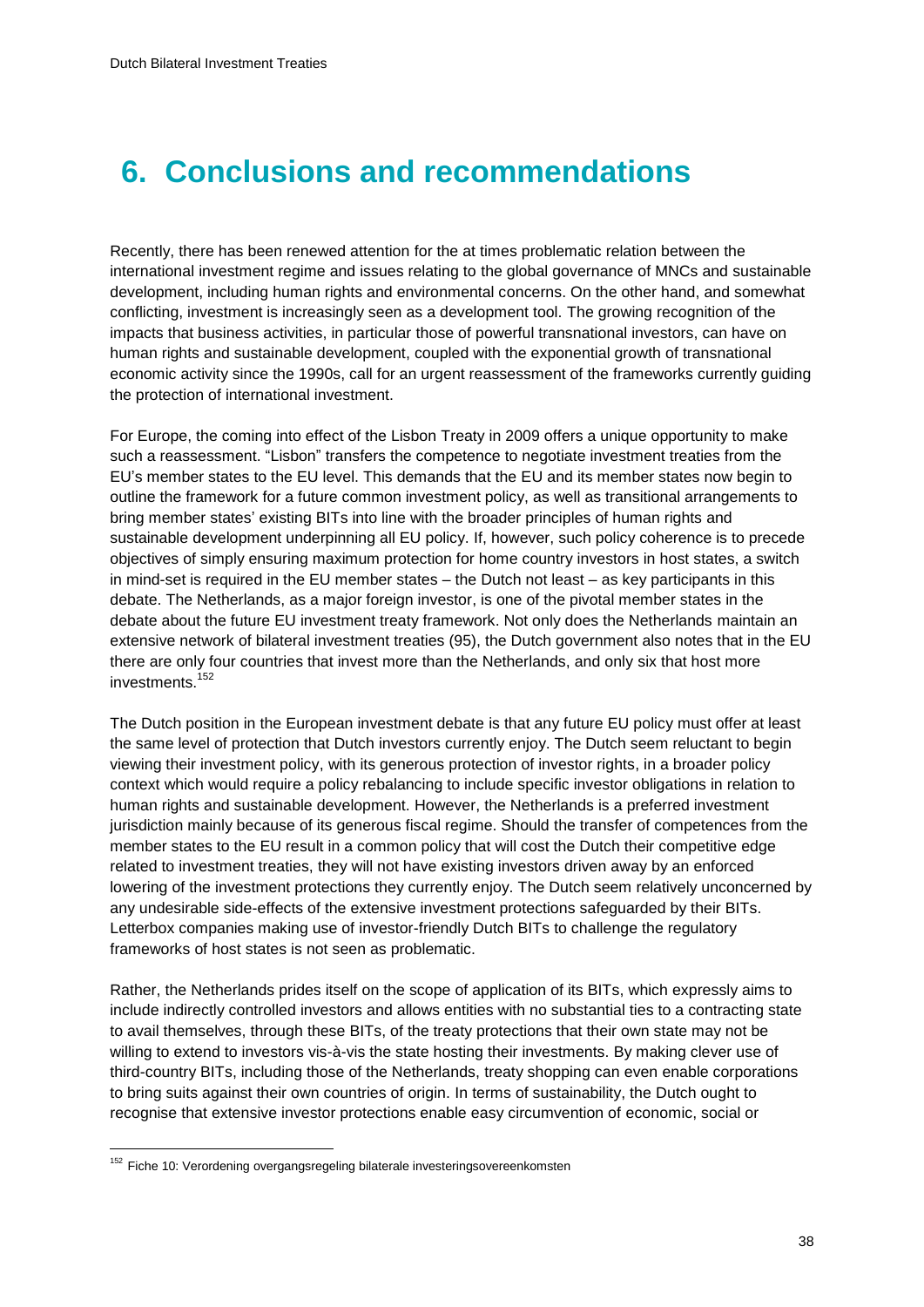

environmental conditions related to the admission of investments put up by host country authorities and that treaty shopping can thus expose. In relation to the wider policy context, there is scant recognition, not only in the Netherlands, but among all EU member states that investor–state dispute settlement based on broad-based BIT definitions can pose a danger to policy space and the safeguarding of public goods and interests, and that this constitutes a risk no longer limited to developing countries, but, in the wake of globalisation, has become an increasingly realistic scenario for the developed world.  $153$ 

As such, Dutch investment policy is at odds with the Dutch government's own development objectives and CSR policies. The new Dutch model BIT treaty, adopted in 2004, shows by omission that calls to take such wider ramifications of investment protection into consideration continue to fall on deaf ears. But even the Dutch government cannot ignore that, in the aftermath of the current financial crisis, foreign investors, especially from emerging economies, are increasingly making their presence felt in Europe, taking over strategic industries and private public-service providers, thus highlighting the increasing friction between investor "rights" and public policy objectives.

This paper shows that treaty shopping is not a marginal side-effect of Dutch BITs, but poses a real problem. Our analysis of the 41 known Dutch BIT arbitration cases – roughly 10% of the global total – clearly indicates the wide range of treaty shopping practices: a substantial majority (29) of the investors that have sought arbitration through a Dutch investment treaty is foreign (i.e. the country in which the ultimate or controlling parent is based is not the Netherlands), while 25 of these claimants are so-called letterbox companies, with no employees or substantial activities in the Netherlands. What kind of benefits does this policy bring? Could it endanger diplomatic ties with host countries that are getting sued under Dutch BITs? This has already happened with Bolivia.

These findings call for a renewed focus – and not just in the Netherlands – on policy coherence in order to bring investment policy in line with broader (foreign) policy objectives relating to development, human rights and inclusive growth. Much recent attention among of governments, civil society organizations, practitioners and academics has focused on the imbalances in the international investment regime, specifically the imbalance between investor rights on the one hand and public interest and investor obligations on the other. Rather than resist change, the Netherlands ought to follow the example of various other countries such as Canada, South Africa and Belgium that have woken up to the new realities of globalisation and have begun to develop so-called third generation BITs that seek to achieve a better balance between investor interests, on the one hand, and, on the other, the regulatory powers of host states and non-economic factors such as the protection of health, safety, the environment and recognised social and human rights. The Netherlands ought to show the vision and leadership to take advantage of the opportunity offered by "Lisbon" to re-evaluate the basic principles underpinning its investment policy. They should be guided in this by rational assumptions arising from recent analytical insights and an adequate cost–benefit analysis based on international

<sup>&</sup>lt;sup>153</sup> Ruggie on policy space: "States should maintain adequate domestic policy space to meet their human rights obligations when pursuing business-related policy objectives with other States or business enterprises, for instance through investment treaties or contracts. Commentary: Economic agreements concluded by States, either with other States or with business enterprises – such as bilateral investment treaties, free-trade agreements or contracts for investment projects – create economic opportunities for States. But they can also affect the domestic policy space of governments. For example, the terms of international investment agreements may constrain States from fully implementing new human rights legislation, or put them at risk of binding international arbitration if they do so. Therefore, States should ensure that they retain adequate policy and regulatory ability to protect human rights under the terms of such agreements, while providing the necessary investor protection." John Ruggie[, "Guiding Principles on Business and Human Rights: Implementing the United Nations](http://www.business-humanrights.org/SpecialRepPortal/Home/Protect-Respect-Remedy-Framework/GuidingPrinciples)  ["Protect, Respect and Remedy" Framework",](http://www.business-humanrights.org/SpecialRepPortal/Home/Protect-Respect-Remedy-Framework/GuidingPrinciples) 2011 [<http://www.ohchr.org/documents/issues/business/A.HRC.17.31.pdf>](http://www.ohchr.org/documents/issues/business/A.HRC.17.31.pdf) accessed 24 September 2011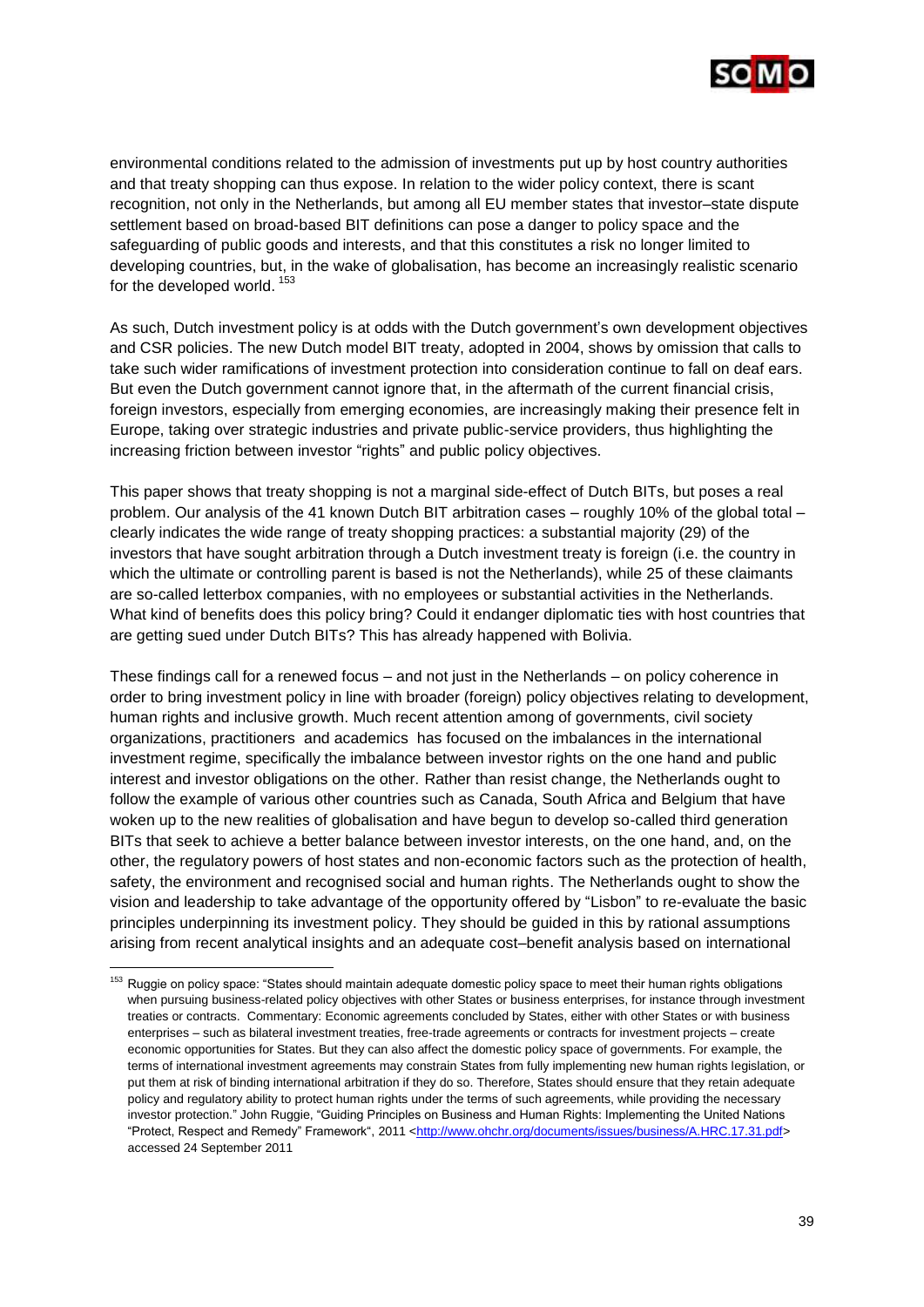l

standards that should include, among others, the International Bill of Human Rights, the UN Business and Human Rights Framework, the OECD Guidelines for Multinational Enterprises, the ILO Conventions and the UN Global Compact.

In 2005, the UN appointed John Ruggie as its Secretary General"s Special Representative on Business and Human Rights to call attention to businesses" impact on human rights following the exponential growth of transnational economic activity since the 1990s<sup>154</sup> and to investigate and issue recommendations on the corporate responsibility to respect and uphold human rights. The work of Ruggie and his team resulted in the presentation in March 2011 of a framework of UN Guiding Principles on Business and Human Rights, to help to operationalize and promote his earlier business and human rights framework, presented in 2008. The aim of the Special Representative on Business and Human Rights was to establish "a global standard for preventing and addressing the risk of adverse impacts on human rights linked to business activity".<sup>155</sup> While the Dutch government fiercely supports the UN Business and Human Rights Agenda, policy-makers fail to understand that the State duty to respect as outlined by these Guiding Principles requires them to deepen their understanding of the relation between investment law and policy and the impact of "Dutch" companies abroad. As an influential 2011 study on CSR and European corporations notes: "This can lead to substantial legal and policy incoherence and gaps in protecting human rights and the environment, which often entails significant negative consequences for victims, corporations and States themselves."<sup>156</sup>

The Netherlands should live up to its duty to devise policy frameworks that are in line with the human rights and sustainable development responsibilities of states and the corresponding duty of corporate enterprise to respect these rights. In anticipation of a wider common European framework, the Dutch ought to begin to advocate a standard that firmly embeds investment policy in this wider framework of responsibilities and ought to adapt its investment treaties accordingly when they come up for extension or renegotiation. Following UN Guiding Principles on Business and Human Rights and taking advantage of the window of opportunity in European policy development, the task now facing the Dutch government, Dutch M(E)Ps and CSOs working on Dutch trade and investment policies is to devise a model for socially responsible investing which fully takes into account the human rights, social and environmental impacts of (foreign) investments. This would require the Netherlands to do the following:

 **Narrow the overly broad definitions of "investor" and "investment" used in the text**. Legal wording that extends protections to indirectly controlled investors and speculative forms of investment should be avoided. In recognition of the problems associated with treaty shopping, Dutch BITs would benefit from the incorporation of a denial of benefits clause, which allows contracting parties to deny treaty protection to those companies that are controlled by investors of an entity that is not party to the treaty, and that have no substantial business activity in the territory of the party under whose laws they are constituted.<sup>157</sup> For instance the Cariforum- EU Economic Partnership Agreement defines that a juridical person "shall not be considered as a juridical

<sup>&</sup>lt;sup>154</sup> John Ruggie, "Guiding Principles on Business and Human Rights: Implementing the United Nations "Protect, Respect and [Remedy" Framework",](http://www.business-humanrights.org/SpecialRepPortal/Home/Protect-Respect-Remedy-Framework/GuidingPrinciples) 2011 [<http://www.ohchr.org/documents/issues/business/A.HRC.17.31.pdf>](http://www.ohchr.org/documents/issues/business/A.HRC.17.31.pdf) accessed 24 September 2011

<sup>155</sup> UN, Business and Human Rights Guiding Principles, endorsed by the HRC in June 2011, See: [<http://www.business](http://www.business-humanrights.org/media/documents/ruggie/ruggie-guiding-principles-endorsed-16-jun-2011.pdf)[humanrights.org/media/documents/ruggie/ruggie-guiding-principles-endorsed-16-jun-2011.pdf>](http://www.business-humanrights.org/media/documents/ruggie/ruggie-guiding-principles-endorsed-16-jun-2011.pdf) 24 September 2011

<sup>156</sup> In 2011, the United Nations Trade and Development Conference (UNCTAD), in accordance with its mission to "help developing countries to participate as effectively as possible in international rule-setting for investment", has dedicated publications to several contentious issues surrounding IIAs, including on the scope and definitions used in these treaties; on the impact of IIAs on sovereign debt restructuring; and on IIAs and alternatives to arbitration in investor-state disputes.

<sup>157</sup> UNCTAD, Bilateral Investment Treaties 1995–2006: Trends In Investment Rulemaking, 2006, [http://www.unctad.org/en/docs/iteiia20065\\_en.pdf](http://www.unctad.org/en/docs/iteiia20065_en.pdf) Accessed 24 September 2011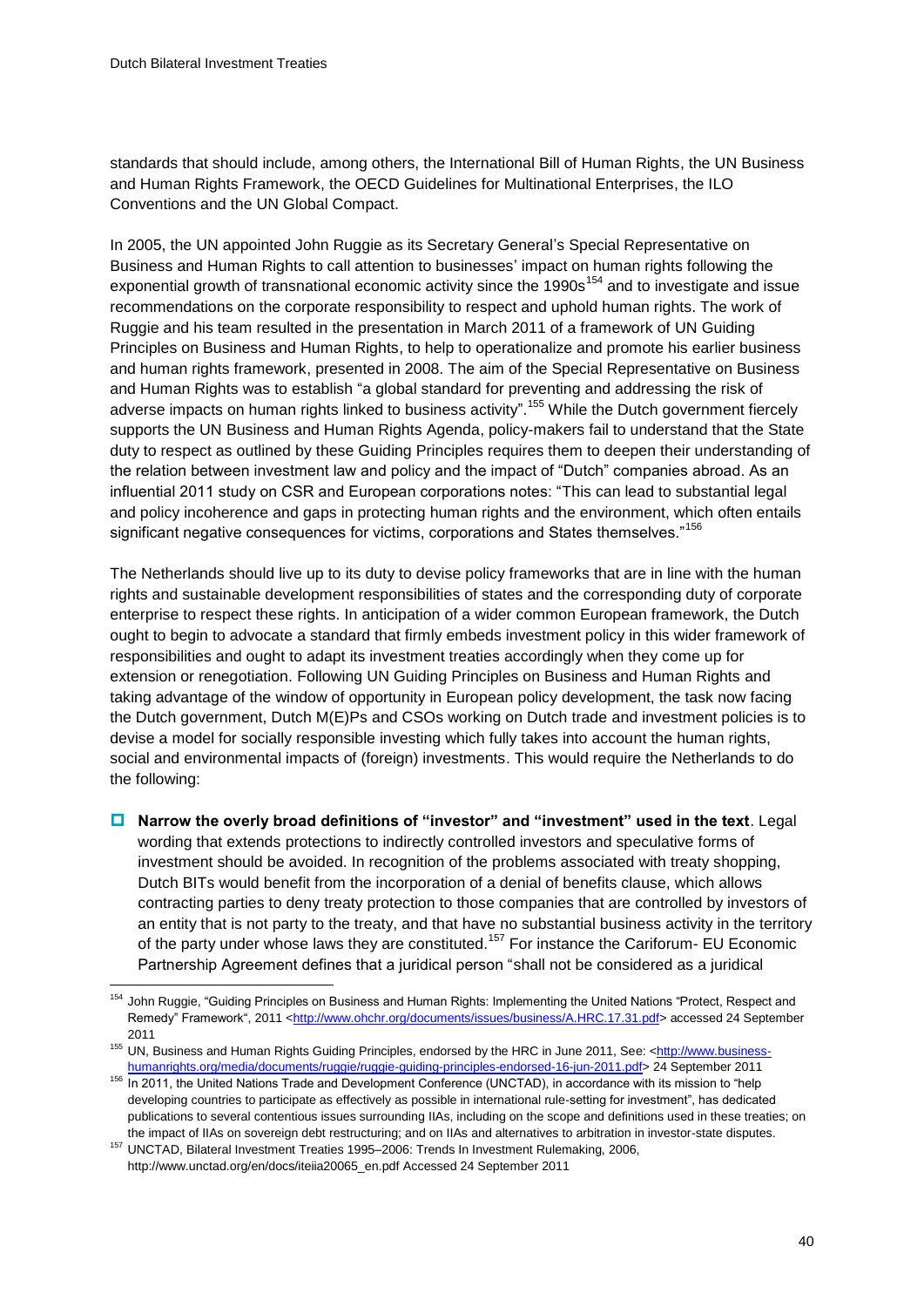

person of the EC Party or of a Signatory CARIFORUM State respectively, unless it engages in substantive business operations (1) in the territory to which the Treaty establishing the European Community applies or of a Signatory CARIFORUM State." 158

- **Incorporate clauses explicitly safeguarding host states" policy space to regulate (and offer scope for expansion if and when needed) in the interest of protecting public goods and interests**. While the problem is most acute in less advanced capital-importing countries, where flanking regulation is often insufficient to prevent, address or mitigate harmful side-effects of (farreaching) investment protections, it is also an issue in the capital-exporting countries, where regulatory frameworks tend to be more advanced. In relation to developing countries, a recent European Parliament resolution calls for space to allow developing countries to pursue their own industrial and development policies as well as for "fairness in investment agreements […] allowing developing countries to discriminate between different investments on the basis of their contribution to development objectives" and the inclusion of more narrowly defined nondiscrimination clauses (national treatment and most favoured nation), "with a more precise wording in the definition mentioning that foreign and national investors must operate "in like circumstances" and allowing some flexibility in the MFN clause in order not to obstruct regional integration processes in developing countries".<sup>159</sup>
- **Develop policies that enable regulatory oversight of Dutch and European companies abroad.** Current government policy is completely geared to enhancing the attractiveness of the Netherlands as a business hub. However, there seems to be no real interest in the levels of sustainability of the companies these policies attract or their operations outside the Netherlands. By stimulating the establishment of thousands of mailbox companies, over which regulatory oversight is virtually impossible, the Netherlands will perforce attract dodgy business. Dutch companies" investments can potentially have adverse effects on rights to food, water, education, health, decent living standards, work and development. Such impacts should be extensively assessed prior to the negotiation of investment agreements by the Netherlands and the EU.
- **Increase transparency regarding treaty making and fix the democratic deficit surrounding BITs**. International investment agreements by nature severely limit governments" scope for national policy-making. However, parliamentary involvement in the Netherlands has, so far, been very limited and restricted to specific disputes. Fixing this democratic deficit is crucial as inward investment into Europe increases, raising the chances of claims against European countries, including the Netherlands, while controversies in the EU run high about who is to foot the bill for compensations granted in such cases: the European Union or the member state concerned.
- **Include enforceable sustainability clauses in the body of BIT texts.** These should refer to the body of internationally recognised standards, including, among others, the International Bill of Human Rights, the UN Guiding Principles on Business and Human Rights, the OECD Guidelines for Multinational Enterprises, the ILO Conventions and the UN Global Compact. In the Dutch model BIT, as in most EU member state BITs, social and environmental objectives are referred to only in the preamble, in a non-binding and non-committal manner. Policy coherence to monitor

<sup>158</sup> Art. 61 of the Cariforum- EU Economic Partnership Agreement : Footnote (1) defines: "In line with its notification of the EC Treaty to the WTO (WT/REG39/1), the EC Party understands that the concept of "effective and continuous link" with the economy of a Member State enshrined in Article 48 of the EC Treaty is equivalent to the concept of "substantive business operations" provided in Article V, paragraph 6, of the GATS, and in this Agreement."

<sup>159</sup> European Parliament, Report on the future international investment policy, (2010/2203(INI) [<http://www.europarl.europa.eu/sides/getDoc.do?type=REPORT&mode=XML&reference=A7-2011-0070&language=EN](http://www.europarl.europa.eu/sides/getDoc.do?type=REPORT&mode=XML&reference=A7-2011-0070&language=EN) >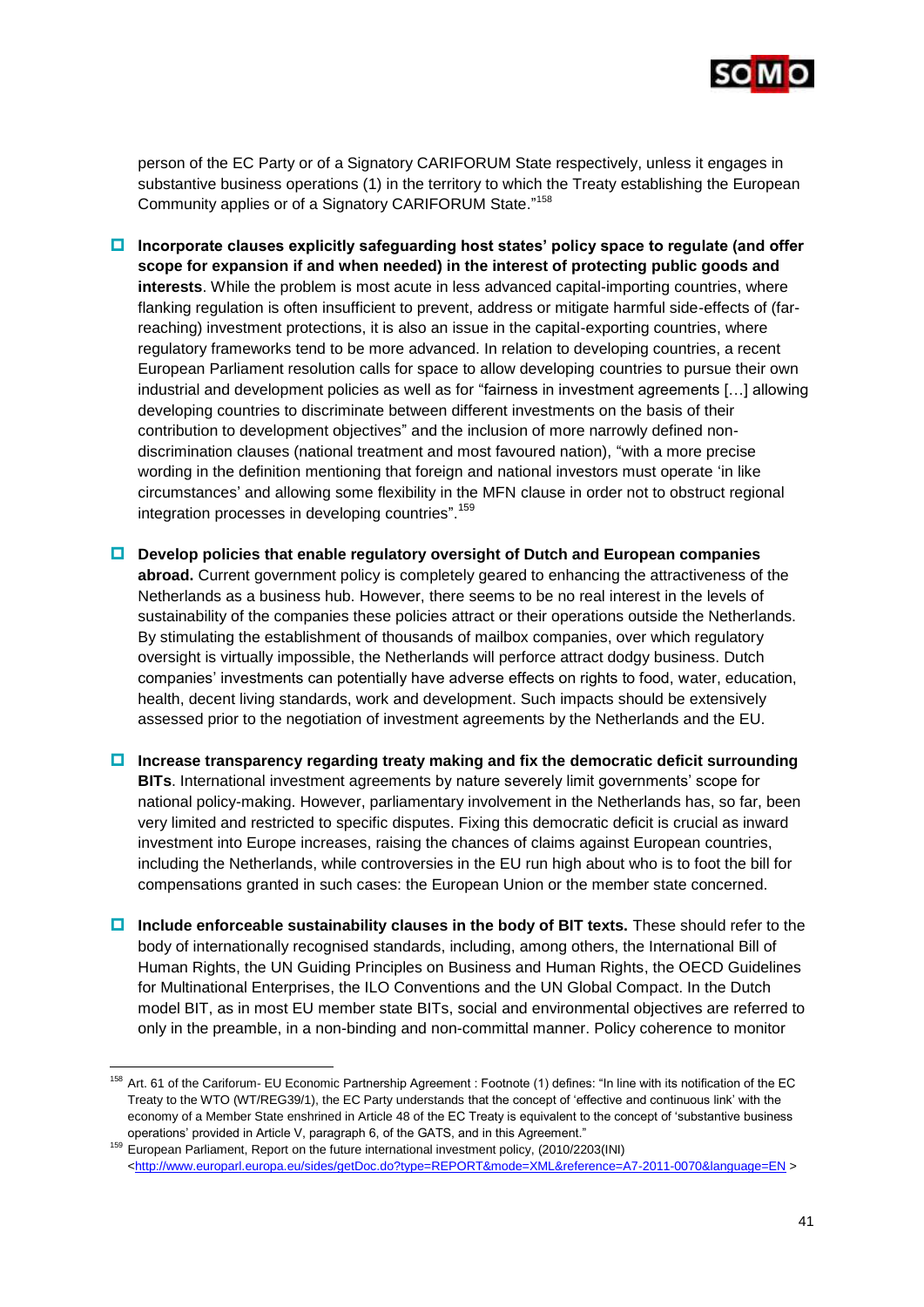and address transnational corporations CSR records in third countries effectively should begin with the establishment of appropriate policy frameworks at home. The Netherlands is an outspoken proponent of both the recent update of the OECD Guidelines and the UN Guiding Principles. It likes to put itself forward as a champion of the incorporation of CSR norms and social and environmental chapters in EU trade and investment agreements. To give teeth to these important initiatives and intentions, the Netherlands would need to critically assess and adapt the trade and investment promotion policies that support Dutch business abroad, including BITs. Human rights impact assessments and the inclusion of effectively functioning sustainability clauses can be a first positive step. The integration of CSR in BITs would promote investment for development by decreasing the possible negative effects of the activities of multinationals, particularly in countries without effectively functioning governments.

- **Measure the impact of BITs and other treaties on developing countries.** In terms of development policy coherence, the Netherlands should take a critical look at the premise underlying its current trade and investment policy – that opening markets to attract foreign capital is a panacea for the sustainable reduction of poverty. It is a truth almost universally acknowledged that maintaining a tax regime like that of the Netherlands, which serves to facilitate the transferpricing and tax-dodging practices that multinational companies are notorious for, deprives host country governments of the public funds needed to devise the policies to lift their people out of poverty. It is equally clear that investment protections that hamper targeted industrial and labour market policies in developing countries and leave host countries wide open to litigation from MNCs, whose claims for damages can seriously drain public coffers, are less than conducive to poverty eradication.
- **Incorporate a much more balanced dispute-settlement arrangement.** This should at the very least include greater transparency in terms of proceedings and the disclosure of information, a roster of permanent arbitrators, and rules to avoid conflicts of interest, as well as an appeals mechanism. An obligation to exhaust local legal remedies before reverting to international arbitration should also be included. This would force countries to observe local laws and regulations, and would have the additional benefit of helping to reinforce the rule of law, in particular in developing countries. In addition, dispute settlement arrangements should allow balancing the investment treaty obligations with other international human rights and environmental treaty obligations.

If, as expected in our globalising world, former outward investors increasingly become the recipients of foreign investment, leaving them open to seeing their own regulatory frameworks challenged before international tribunals, the risks associated with the investment protections that make this possible may well be painfully brought home. The above recommendations should underpin Dutch negotiating perspectives in the (re-)negotiations of the country"s BITs, with the aim of achieving a better balance between investors" rights and obligations. They should also guide the positions the Netherlands takes at the European level in relation to the drawing up of a future EU-wide investment policy framework. The possible adverse effects on sustainable development of extensive investment protections outlined in this paper make a strong case for both ex-ante and ex-post assessments of the impacts of investments covered by home states" BITs. As a tax haven and a preferred jurisdiction for treaty shoppers, the Netherlands carries an extra responsibility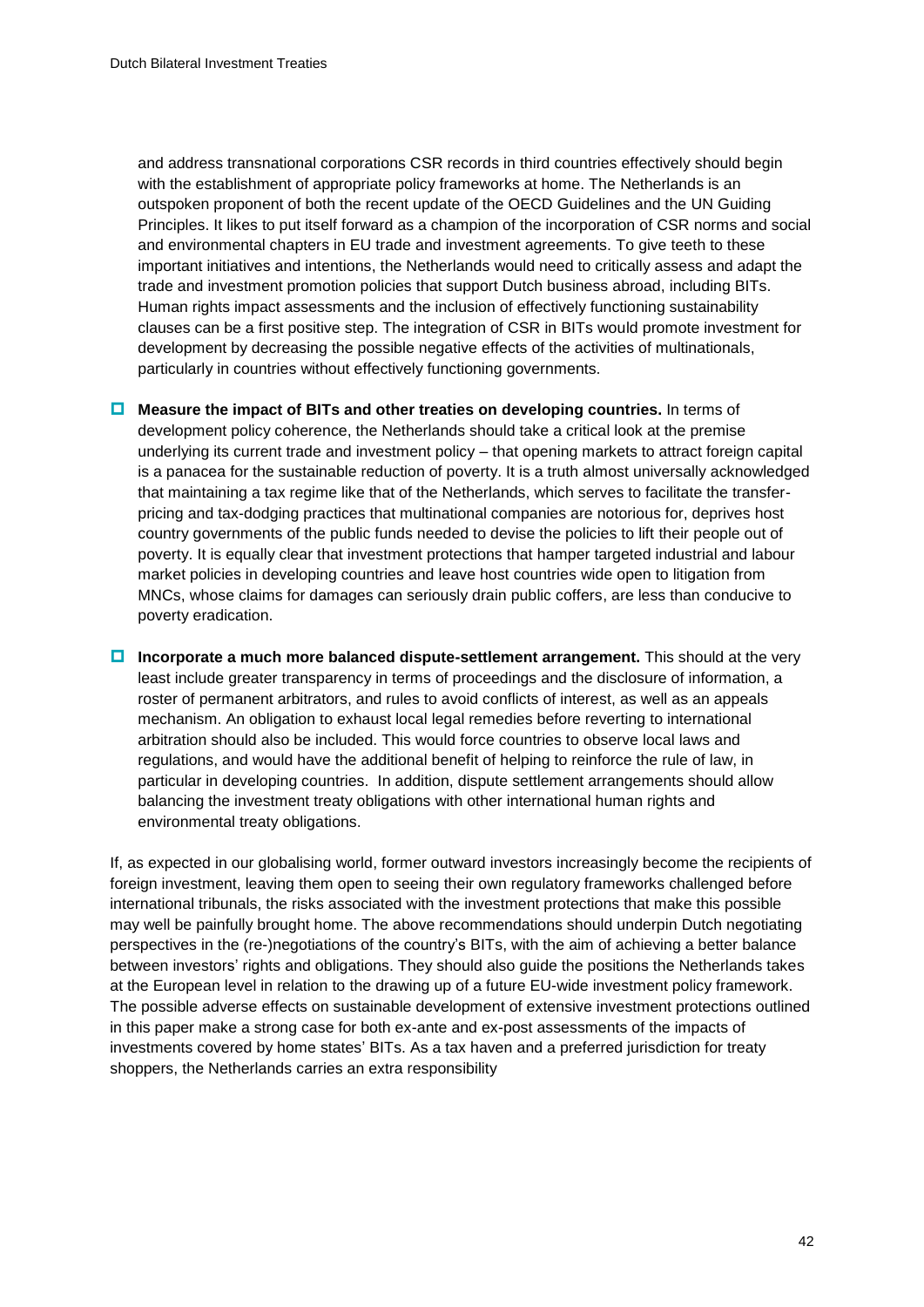## **Annex 1 Overview of claims invoked by Dutch investors**

<span id="page-44-0"></span>

| Company                                                                                                                                                                                     | Tribunal                 | <b>Host Country</b> | Case<br>initiated<br>in | Amount sought<br>by the investor | <b>Status</b> | Awarded<br>settled | Ultimate<br>parent | Incorporated in the<br>Netherlands     | Number<br>of<br>employee<br>s in NLD |
|---------------------------------------------------------------------------------------------------------------------------------------------------------------------------------------------|--------------------------|---------------------|-------------------------|----------------------------------|---------------|--------------------|--------------------|----------------------------------------|--------------------------------------|
| The Williams<br>Companies,<br>International<br>Holdings BV,<br><b>WilPro Energy</b><br>Services (El<br>Furrial)<br>Limited and<br><b>WilPro Energy</b><br>Services<br>(Pigap II)<br>Limited | <b>ICSID</b>             | Venezuela           | 2011                    | <b>US\$7.5bn</b>                 | Pending       |                    | Austria            | Administred by a<br>trust office       | $\mathbf 0$                          |
| Khan<br>Resources BV                                                                                                                                                                        | <b>UNCITRAL</b><br>(ECT) | Mongolia            | 2011                    | <b>US\$200m</b>                  | Pending       |                    | Canada             | Subsidiary of Khan<br><b>Resources</b> | $\mathbf 0$                          |
| <b>AES</b><br>Corporation<br>and Tau<br>Power BV                                                                                                                                            | <b>ICSID</b><br>(ECT)    | Kazakhstan          | 2010                    | N/A                              | Pending       |                    | <b>USA</b>         | Tau Powers BV<br>financial holding     | $\mathbf 0$                          |
| <b>KT Asia</b><br>Investment<br>Group BV                                                                                                                                                    | <b>ICSID</b>             | Kazakhstan          | 2009                    | <b>US\$1,5bn</b>                 | Pending       |                    | Unknown            | Administerd by trust<br>office         | $\Omega$                             |
| Holcim<br>Limited,<br>Holderfin BV<br>and<br>Caricement<br><b>BV</b>                                                                                                                        | <b>ICSID</b>             | Venezuela           | 2009                    | N/A                              | Settled       | <b>US\$650</b>     | <b>Swiss</b>       | Subsidiary of<br><b>Holcim Swiss</b>   | 5                                    |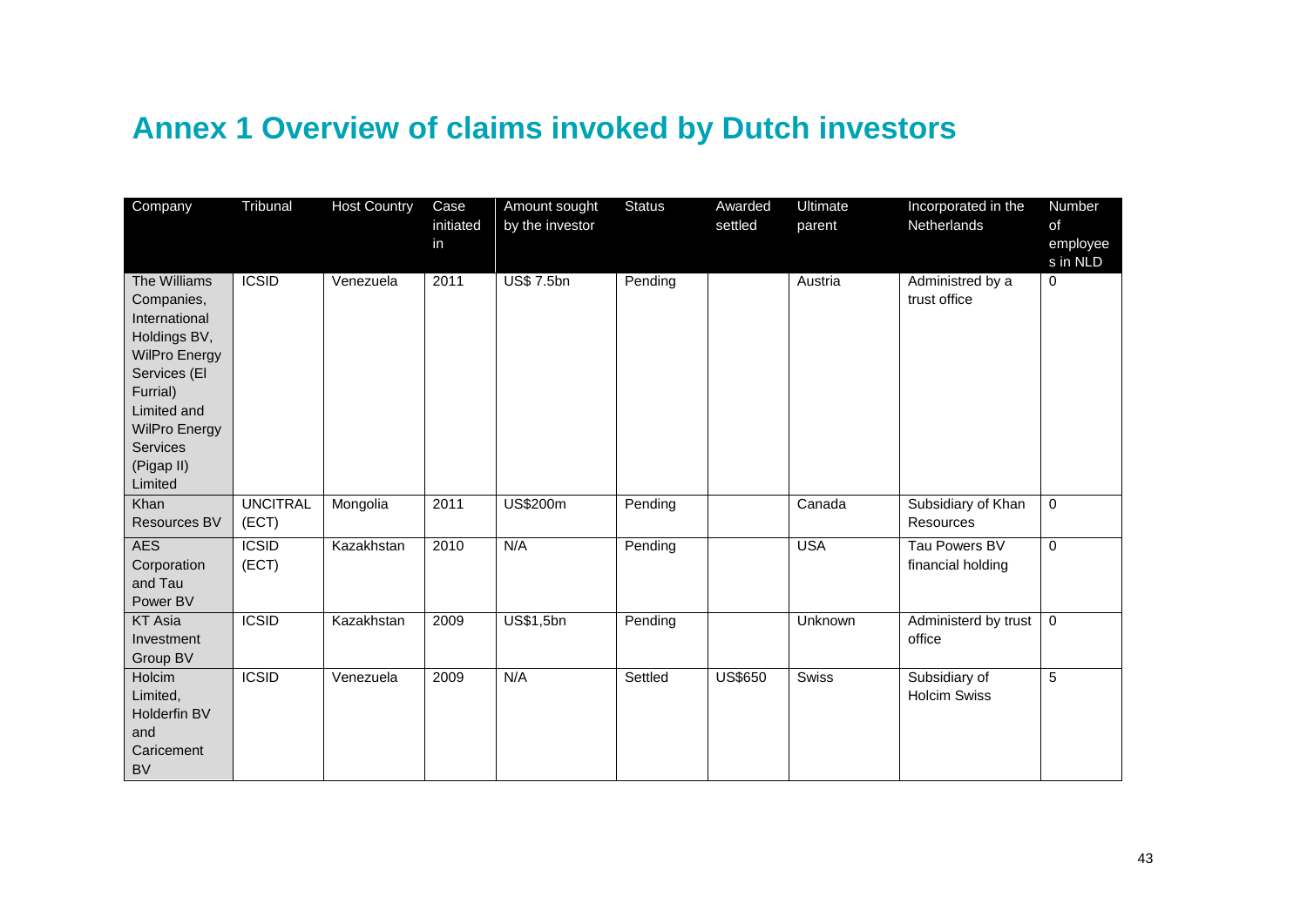| Itera<br>International<br>Energy LLC<br>and Itera<br>Group NV                                              | <b>ICSID</b>          | Georgia            | 2008 | N/A             | Settled                              | N/A | <b>Swiss</b>   | Subsidiary of<br>Gasitera Suisse AG                                                                               | $\overline{0}$ |
|------------------------------------------------------------------------------------------------------------|-----------------------|--------------------|------|-----------------|--------------------------------------|-----|----------------|-------------------------------------------------------------------------------------------------------------------|----------------|
| Alapli Elektrik<br><b>BV</b>                                                                               | <b>ICSID</b><br>(ECT) | Turkey             | 2008 | Over US\$ 100m  | Pending                              |     | Luxembourg     | subsidiary of TMF<br>Group HoldCo BV<br>(over 1200<br>subsidiaries)<br>subsidiary of T Beta<br>Sarl in Luxembourg | $\Omega$       |
| <b>CEMEX</b><br>Caracas<br>Investments<br>BV and<br><b>CEMEX</b><br>Caracas II<br>Investments<br><b>BV</b> | <b>ICSID</b>          | Venezuela          | 2009 | Over US\$1bn    | Pending                              |     | Mexico         | <b>CEMEX Caracas</b><br>Investments BV<br>subsidiary of<br>CEMEX Spain,<br>subsidiary of<br>CEMEX mexico          | $\overline{4}$ |
| Millicom<br>International<br><b>Operations BV</b><br>et al.                                                | <b>ICSID</b>          | Senegal            | 2008 | <b>US\$600m</b> | Pending                              |     | Luxembourg     | Millicom<br>International<br>Celular,<br>Luxembourg                                                               | $\mathbf 0$    |
| Eureko                                                                                                     | <b>UNCITRAL</b>       | Slovak<br>Republic | 2008 | Over US\$144    | Pending                              |     | Netherlands    | Achmea,<br>Rabobank,<br>Netherlands                                                                               | 23000          |
| <b>HICEE</b>                                                                                               | <b>UNCITRAL</b>       | Slovak<br>Republic | 2008 | Over US\$1bn    | Awarded in<br>favour of<br>the state |     | Cyprus         | Subsidiary of Penta<br>Cyprus                                                                                     | $\overline{2}$ |
| Saba Fakes                                                                                                 | <b>ICSID</b>          | <b>Turkey</b>      | 2007 | <b>US\$19bn</b> | Awarded in<br>favour of<br>the state |     | Natural person | Natural person                                                                                                    | $\mathbf 0$    |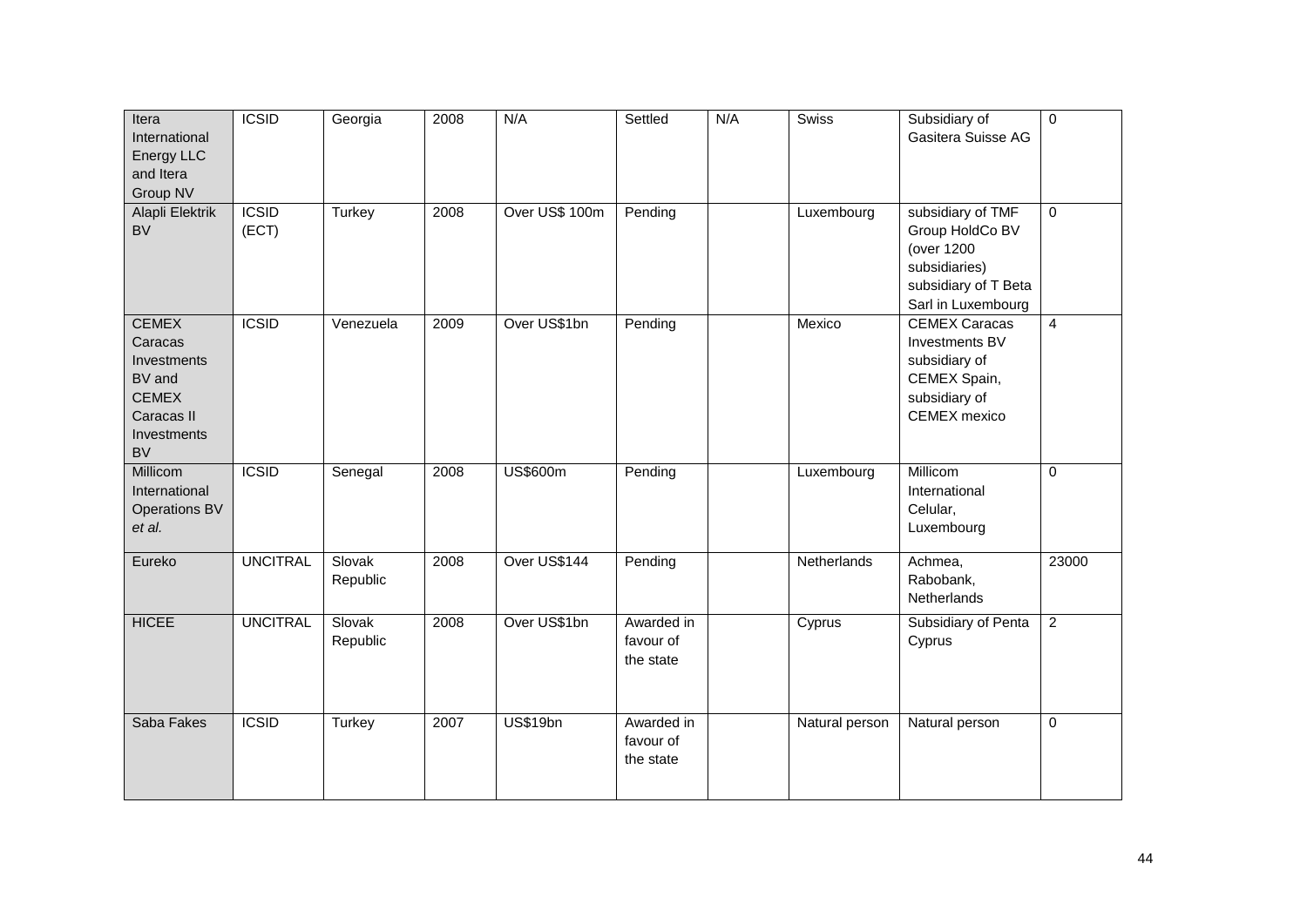| Mobil                 | <b>ICSID</b>    | Venezuela  | 2007 | US\$6bn         | Pending  |     | <b>USA</b>  | Exxon Mobil USA          | $\pmb{0}$      |
|-----------------------|-----------------|------------|------|-----------------|----------|-----|-------------|--------------------------|----------------|
| Corporation,          |                 |            |      |                 |          |     |             |                          |                |
| Mobil Cerro           |                 |            |      |                 |          |     |             |                          |                |
| Negro                 |                 |            |      |                 |          |     |             |                          |                |
| Holding, Ltd,         |                 |            |      |                 |          |     |             |                          |                |
| Mobil                 |                 |            |      |                 |          |     |             |                          |                |
| Venezolana            |                 |            |      |                 |          |     |             |                          |                |
| de Petróleos          |                 |            |      |                 |          |     |             |                          |                |
| Holdings, Inc.        |                 |            |      |                 |          |     |             |                          |                |
| Mobil Cerro           |                 |            |      |                 |          |     |             |                          |                |
| Negro, Ltd,           |                 |            |      |                 |          |     |             |                          |                |
| Mobil                 |                 |            |      |                 |          |     |             |                          |                |
|                       |                 |            |      |                 |          |     |             |                          |                |
| Venezolana            |                 |            |      |                 |          |     |             |                          |                |
| de Petróleos,         |                 |            |      |                 |          |     |             |                          |                |
| Inc.,                 |                 |            |      |                 |          |     |             |                          |                |
| Venezuela             |                 |            |      |                 |          |     |             |                          |                |
| Holdings BV           |                 |            |      |                 |          |     |             |                          |                |
| <b>Shell Nigeria</b>  | <b>ICSID</b>    | Nigeria    | 2007 | Over US\$500m   | Pending  |     | Netherlands | <b>SHELL Gas Nigeria</b> | $\overline{0}$ |
| <b>Ultra Deep</b>     |                 |            |      |                 |          |     |             | <b>BV</b>                |                |
| Limited               |                 |            |      |                 |          |     |             |                          |                |
| Liman                 | <b>UNCITRAL</b> | Kazakhstan | 2007 | Over US\$200m   | Award    | N/A | Luxembourg  | Citco C&T Holdings       | $\overline{0}$ |
| Caspian Oil           | (ECT)           |            |      |                 | rendered |     |             | (Luxembourg) 1678        |                |
| BV and NCL            |                 |            |      |                 | but not  |     |             | subsidiaries             |                |
| Dutch                 |                 |            |      |                 | public   |     |             |                          |                |
| Investment BV         |                 |            |      |                 |          |     |             |                          |                |
| <b>ConocoPhillips</b> | <b>ICSID</b>    | Venezuela  | 2007 | <b>US\$30bn</b> | Pending  |     | <b>USA</b>  | Subsidiary of            | $\mathbf 0$    |
| Company               |                 |            |      |                 |          |     |             | Conoco Orinoco           |                |
| $(US)$ ,              |                 |            |      |                 |          |     |             | <b>INC</b>               |                |
| Petrozuata BV         |                 |            |      |                 |          |     |             |                          |                |
| (Netherlands)         |                 |            |      |                 |          |     |             |                          |                |
| and                   |                 |            |      |                 |          |     |             |                          |                |
| ConocoPhillips        |                 |            |      |                 |          |     |             |                          |                |
| Gulf of Paria         |                 |            |      |                 |          |     |             |                          |                |
| <b>BV</b>             |                 |            |      |                 |          |     |             |                          |                |
|                       |                 |            |      |                 |          |     |             |                          |                |
| (Netherlands)         |                 |            |      |                 |          |     |             |                          |                |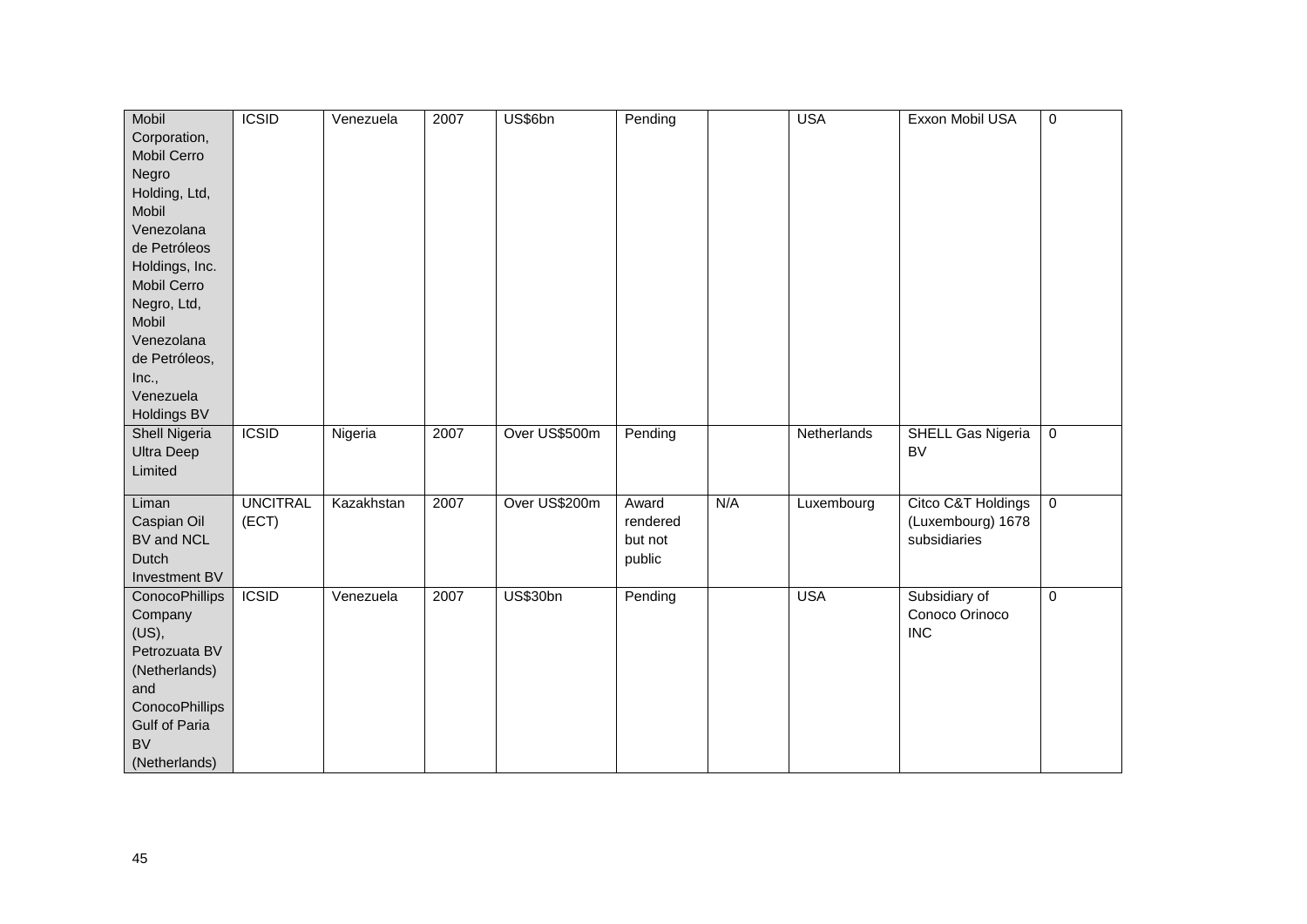| Eni Dación BV                                                                                                        | <b>ICSID</b>          | Venezuela         | 2007 | <b>US\$1.1bn</b> | Settled                             | N/A | Italy                  | subsidiary of ENI<br>OIL Holdings BV,<br>Subsidiary of Enl<br>Spa in Italy | $\mathbf 0$ |
|----------------------------------------------------------------------------------------------------------------------|-----------------------|-------------------|------|------------------|-------------------------------------|-----|------------------------|----------------------------------------------------------------------------|-------------|
| <b>Fondel Metal</b>                                                                                                  | <b>ICSID</b>          | Azerbaijan        | 2007 | N/A              | Settled                             | N/A | Netherlands            | subsidiary of<br><b>Fondel Netherlands</b><br><b>BV</b>                    | 5           |
| <b>Bureau</b><br>Veritas,<br>Inspection,<br>Valuation,<br>Assessment<br>and Control,<br><b>BIVAC BV</b>              | <b>ICSID</b>          | Paraguay          | 2007 | <b>US\$22m</b>   | Pending                             |     | France                 | <b>Bureau Veritas</b><br>Group, France                                     | 48          |
| E.T.I. Euro<br>Telecom<br>International<br><b>NV</b>                                                                 | <b>ICSID</b>          | <b>Bolivia</b>    | 2007 | <b>US\$60m</b>   | Unknown                             | N/A | Italia                 | <b>Telecom Italia</b>                                                      | $\mathbf 0$ |
| <b>Invesmart BV</b>                                                                                                  | <b>UNCITRAL</b>       | Czech<br>Republic | 2007 | <b>US\$158m</b>  | Unknown                             | N/A | Italy                  | <b>Investar SGR SpA</b>                                                    | $\mathbf 0$ |
| The Rompetrol<br>Group NV                                                                                            | <b>ICSID</b>          | Romania           | 2006 | <b>US\$150m</b>  | Pending                             |     | Romania/Kaza<br>khstan | Kaz MunaiGaz                                                               | $\Omega$    |
| Azpetrol<br>International<br>Holdings BV,<br>Azpetrol<br>Group BV and<br><b>Azpetrol Oil</b><br>Services<br>Group BV | <b>ICSID</b><br>(ECT) | Azerbaijan        | 2006 | <b>US\$350m</b>  | awarded in<br>favor of the<br>state |     | Azerbadjan             | Azpetrol,<br>Azerbaidjan                                                   | $\mathbf 0$ |
| <b>Rail World</b><br>LLC and<br>others                                                                               | <b>ICSID</b>          | Estonia           | 2006 | N/A              | Settled                             | N/A | <b>USA</b>             | <b>USA</b>                                                                 | $\mathbf 0$ |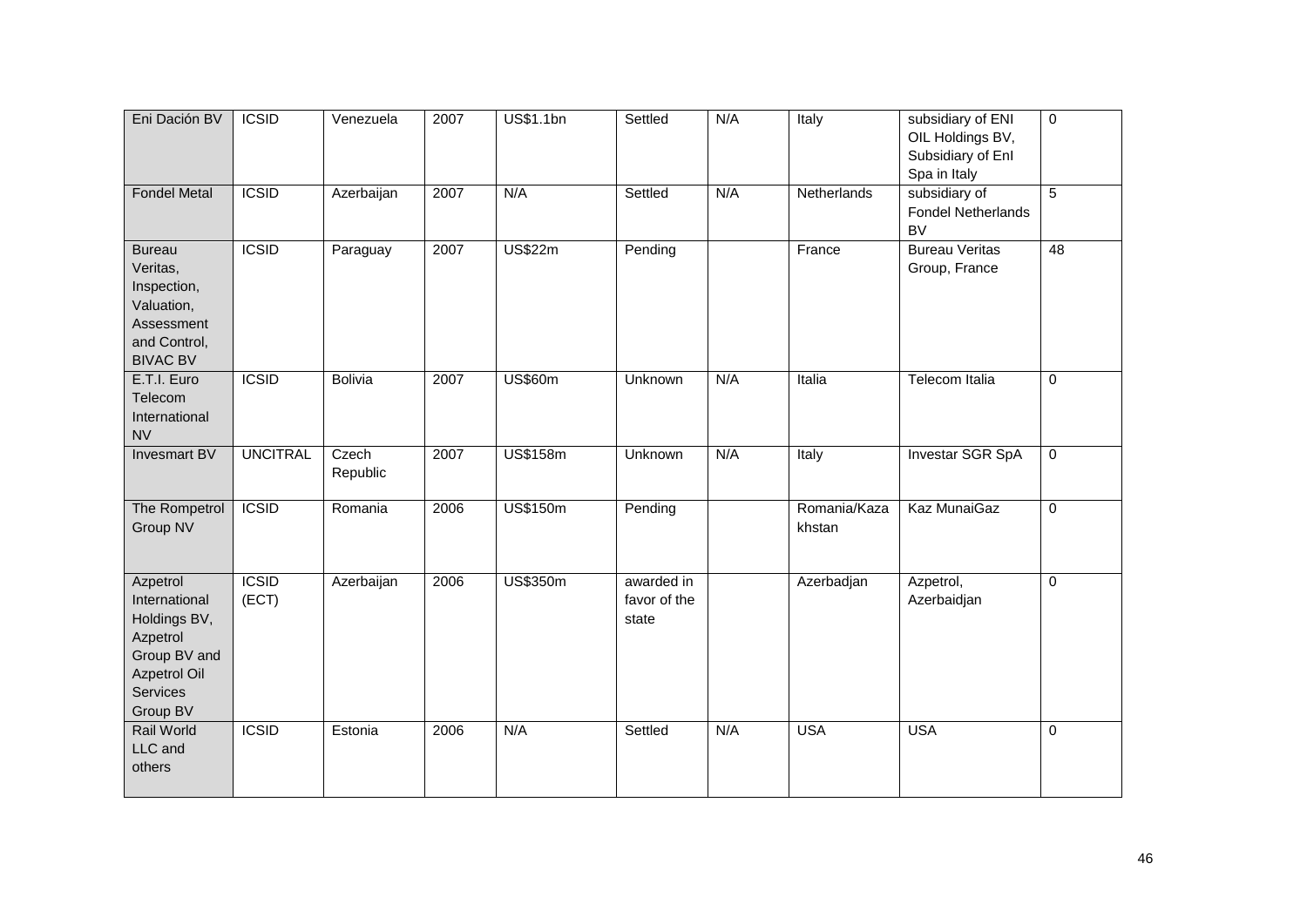| <b>Shell Brands</b><br>International<br>AG and Shell<br>Nicaragua SA | <b>ICSID</b>    | Nicaragua         | 2006 | N/A              | Settled                                | N/A           | Netherlands    | <b>Shell Netherlands</b>        | N/A          |
|----------------------------------------------------------------------|-----------------|-------------------|------|------------------|----------------------------------------|---------------|----------------|---------------------------------|--------------|
| <b>Bernardus</b><br>Henricus<br>Funnekotter<br>and others            | <b>ICSID</b>    | Zimbabwe          | 2005 | <b>US\$15</b>    | awarded in<br>favor of the<br>investor | <b>US\$12</b> | Natural person | Natural person                  | N/A          |
| <b>TSA Spectrum</b><br>de Argentina<br><b>SA</b>                     | <b>ICSID</b>    | Argentina         | 2005 | US\$509m         | awarded in<br>favour of<br>the state   |               | Argentina      | Argentinian<br>company          | $\mathbf 0$  |
| K+Venture<br>Partners                                                | <b>UNCITRAL</b> | Czech<br>Republic | 2005 | US\$5.1m         | Settled                                | N/A           | Unknown        | N/A                             | $\mathbf 0$  |
| <b>1&amp;I Beheer</b><br>B.V.                                        | <b>ICSID</b>    | Venezuela         | 2005 | US\$300 million  | Proceeding<br>discontinue<br>d         |               | Unknown        | N/A                             | $\mathbf{1}$ |
| <b>Mittal Steel</b><br>Company NV                                    | <b>ICSID</b>    | Czech<br>Republic | 2005 | <b>US\$1.4bn</b> | Settled                                | N/A           | Luxembourg     | ArcelorMittal,<br>UK/Luxembourg | $\mathbf 0$  |
|                                                                      | <b>UNCITRAL</b> | Vietnam           | 2004 | US\$140million   | Settled                                | N/A           | Natural person | Natural person                  |              |
| <b>ABCI</b><br>Investments                                           | <b>ICSID</b>    | Tunisia           | 2004 | N/A              | N/A                                    | N/A           | Bahrein        | ABC Bank - Jordan               | N/A          |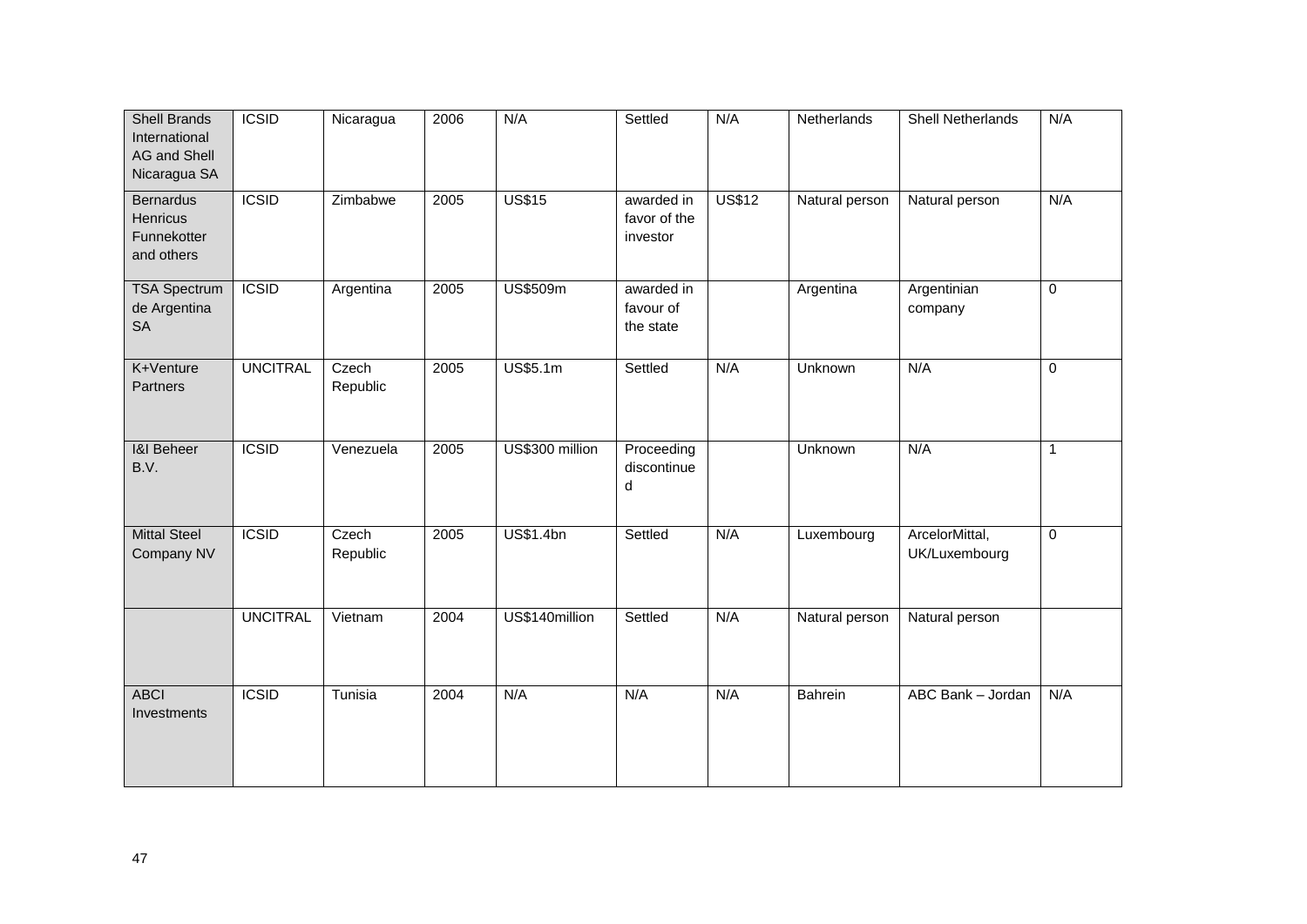| Interbrew                                                                                                                                                               | <b>ICSID</b>    | Slovenia          | 2004 | N/A                   | Settled                                 | N/A           | Belgium     | Inbev (previously<br>Interbrew),             | $\overline{0}$ |
|-------------------------------------------------------------------------------------------------------------------------------------------------------------------------|-----------------|-------------------|------|-----------------------|-----------------------------------------|---------------|-------------|----------------------------------------------|----------------|
| <b>ABN Amro NV</b>                                                                                                                                                      | <b>UNCITRAL</b> | India             | 2004 | N/A                   | Settled                                 | N/A           | Netherlands | <b>ABNAMRO</b>                               | N/A            |
| Offshore<br>Power<br>Production<br>CV,<br>Travamark<br>Two BV, EFS<br>India-Energy<br>BV, Enron BV,<br>and Indian<br>Power<br>Investments<br><b>BV</b><br>(Netherlands) | <b>UNCITRAL</b> | India             | 2004 | over US\$4<br>billion | Settled                                 | N/A           | <b>USA</b>  | General Electric,<br><b>USA</b>              | $\overline{0}$ |
| Eastern Sugar                                                                                                                                                           | <b>UNCITRAL</b> | Czech<br>Republic | 2004 | US\$143million        | awarded in<br>favour of<br>the investor | <b>US\$26</b> | UK          | Man Group PLC,<br><b>UK</b>                  | $\overline{0}$ |
| Saluka<br>Investments<br><b>BV</b>                                                                                                                                      | <b>UNCITRAL</b> | Czech<br>Republic | 2004 | US\$1.25bn            | awarded in<br>favour of<br>the investor | N/A           | Japan       | Netherlands<br>Nomura Nederland<br><b>NV</b> | 24             |
| Aguas del<br>Tunari S.A.                                                                                                                                                | <b>ICSID</b>    | <b>Bolivia</b>    | 2003 | US\$25 million        | Settled                                 | N/A           | USA/Italy   | Bechtel, US 50%<br>Edison, Italy 50%         | $\overline{0}$ |